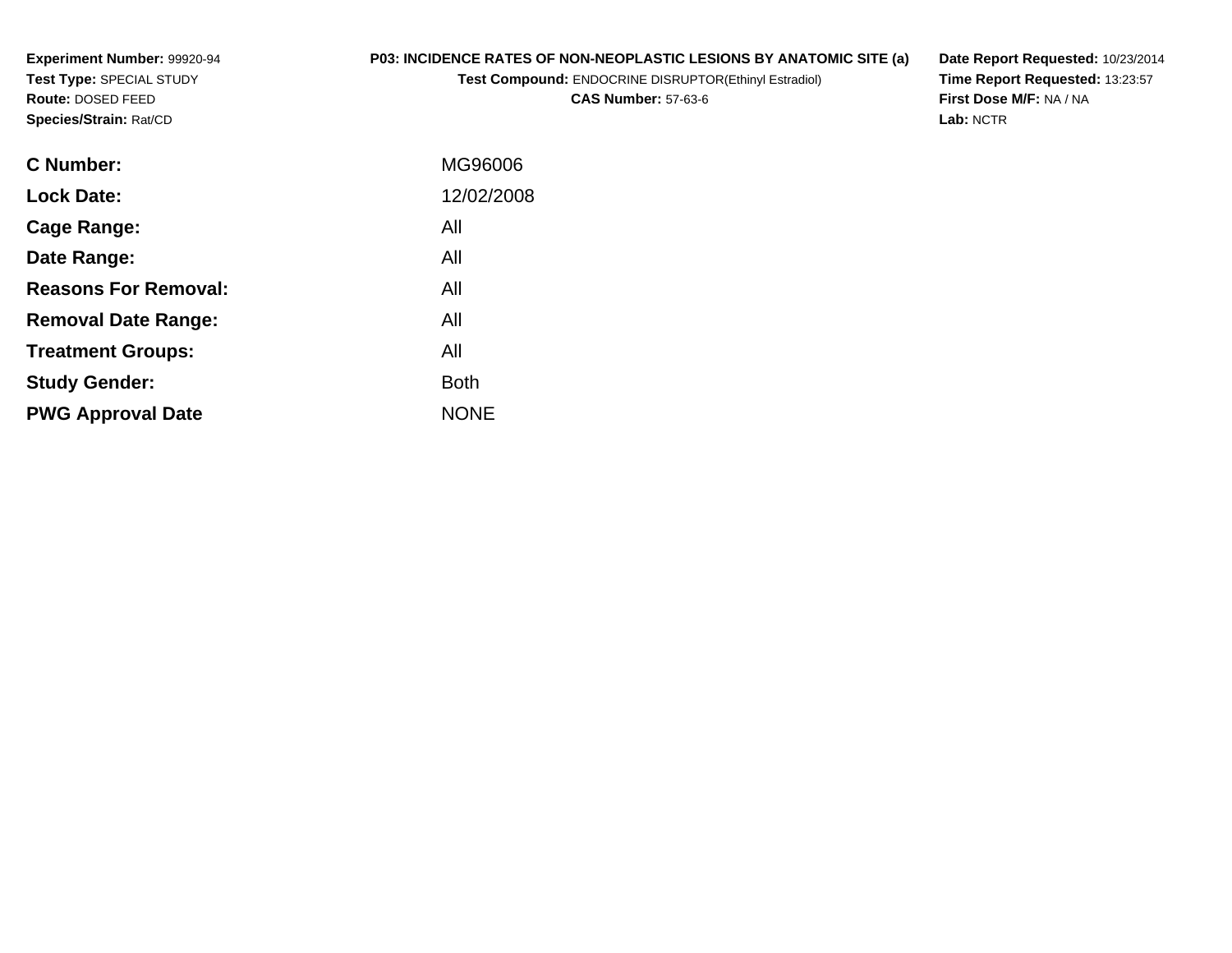**Test Compound:** ENDOCRINE DISRUPTOR(Ethinyl Estradiol)

**CAS Number:** 57-63-6

**Date Report Requested:** 10/23/2014**Time Report Requested:** 13:23:57**First Dose M/F:** NA / NA**Lab:** NCTR

| <b>CD Rat MALE</b>                          | 0PPB<br>F <sub>1</sub> | 2PPB<br>F <sub>1</sub> | 10PPB<br>F <sub>1</sub> | 50PPB<br>F <sub>1</sub> | <b>F1/2PPB TO CTL</b> | F1/10PPB TO CTL         |
|---------------------------------------------|------------------------|------------------------|-------------------------|-------------------------|-----------------------|-------------------------|
| <b>Disposition Summary</b>                  |                        |                        |                         |                         |                       |                         |
| <b>Animals Initially In Study</b>           | 51                     | 50                     | 50                      | 50                      | 50                    | 50                      |
| <b>Early Deaths</b>                         |                        |                        |                         |                         |                       |                         |
| <b>Moribund Sacrifice</b>                   | 9                      | 13                     | 17                      | 12                      | 15                    | $\overline{\mathbf{7}}$ |
| <b>Natural Death</b>                        | $\overline{7}$         | $\bf 6$                | $\mathbf{3}$            | 4                       | 4                     | 10                      |
| <b>Survivors</b>                            |                        |                        |                         |                         |                       |                         |
| <b>Moribund Sacrifice</b>                   |                        |                        |                         | $\mathbf{2}$            |                       |                         |
| <b>Natural Death</b>                        | $\mathbf{1}$           |                        |                         |                         |                       |                         |
| <b>Terminal Sacrifice</b>                   | 34                     | 31                     | 30                      | 32                      | 31                    | 33                      |
| <b>Animals Examined Microscopically</b>     | 51                     | 50                     | 50                      | 50                      | 50                    | 50                      |
| <b>ALIMENTARY SYSTEM</b>                    |                        |                        |                         |                         |                       |                         |
| Esophagus                                   | (51)                   | (50)                   | (50)                    | (50)                    | (50)                  | (49)                    |
| Dilatation                                  | 1(2%)                  |                        |                         |                         |                       |                         |
| Hyperkeratosis                              |                        |                        | 3(6%)                   | 3(6%)                   | 2(4%)                 |                         |
| Inflammation, Suppurative                   | 1(2%)                  |                        |                         |                         |                       |                         |
| Intestine Large, Cecum                      | (44)                   | (45)                   | (47)                    | (46)                    | (48)                  | (43)                    |
| Dilatation                                  |                        |                        |                         | 1(2%)                   | 1(2%)                 |                         |
| Hyperplasia, Lymphoid                       |                        |                        | 1(2%)                   |                         |                       | 1(2%)                   |
| Inflammation, Chronic Active                |                        |                        | 1(2%)                   |                         |                       | 1(2%)                   |
| Inflammation, Suppurative                   |                        |                        |                         |                         |                       | 1(2%)                   |
| Intestine Large, Colon                      | (45)                   | (47)                   | (48)                    | (47)                    | (49)                  | (43)                    |
| <b>Dilatation</b>                           |                        |                        |                         |                         | 1(2%)                 |                         |
| Hyperplasia, Lymphoid                       | 1(2%)                  |                        |                         |                         |                       |                         |
| Polyarteritis                               |                        |                        |                         |                         |                       |                         |
| Intestine Large, Rectum                     | (45)                   | (45)                   | (47)                    | (46)                    | (49)                  | (42)                    |
| Dilatation                                  |                        |                        |                         |                         | 1(2%)                 |                         |
| Intestine Small, Duodenum                   | (44)                   | (45)                   | (48)                    | (47)                    | (49)                  | (42)                    |
| Intestine Small, Ileum<br><b>Dilatation</b> | (43)                   | (45)                   | (47)                    | (46)                    | (48)<br>1(2%)         | (41)                    |
|                                             |                        |                        |                         |                         |                       |                         |

a - Number of animals examined microscopically at site and number of animals with lesion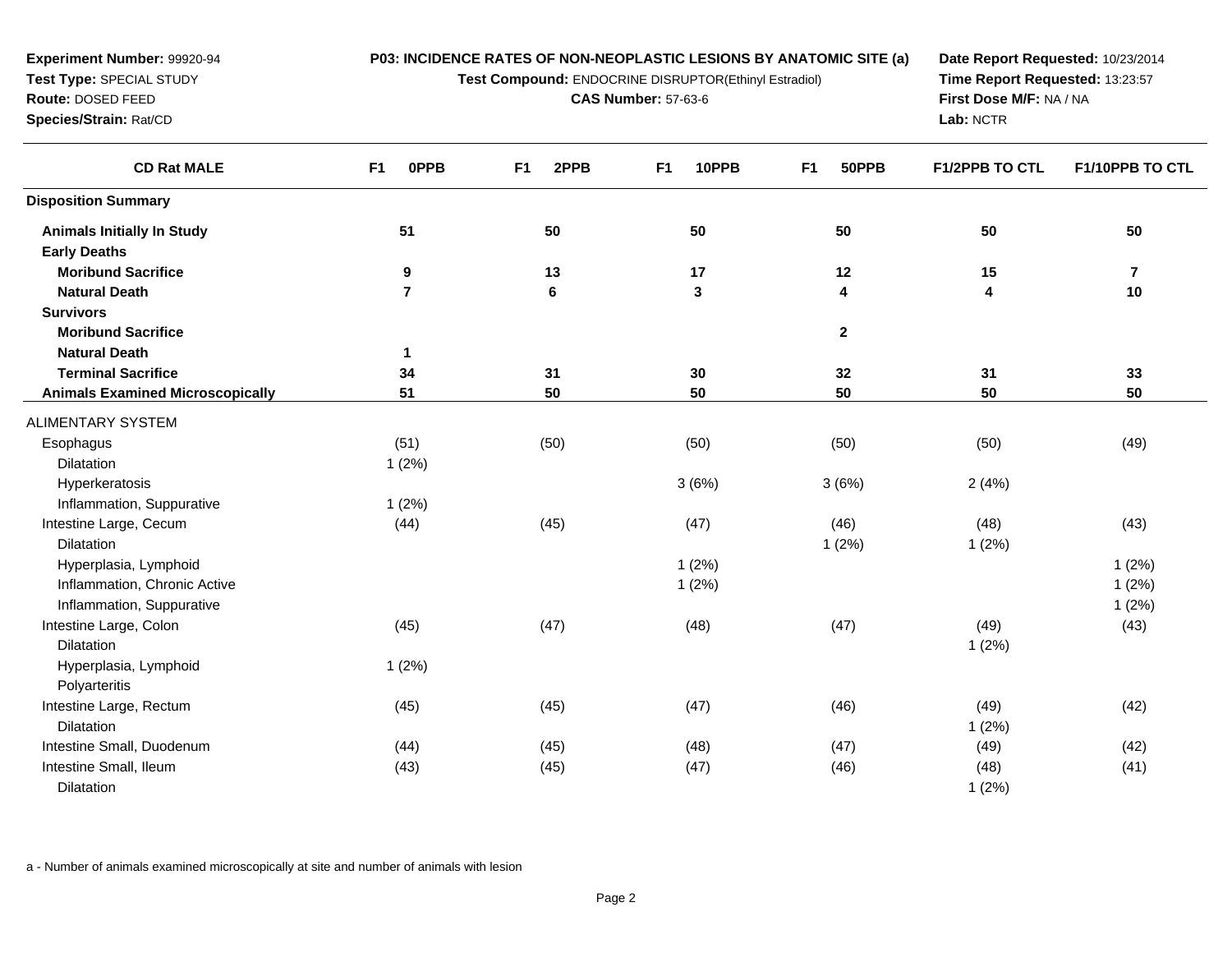**Test Compound:** ENDOCRINE DISRUPTOR(Ethinyl Estradiol)

**CAS Number:** 57-63-6

**Date Report Requested:** 10/23/2014**Time Report Requested:** 13:23:57**First Dose M/F:** NA / NA**Lab:** NCTR

| <b>CD Rat MALE</b>                        | F1<br><b>OPPB</b> | 2PPB<br>F <sub>1</sub> | 10PPB<br>F1 | 50PPB<br>F <sub>1</sub> | <b>F1/2PPB TO CTL</b> | F1/10PPB TO CTL |
|-------------------------------------------|-------------------|------------------------|-------------|-------------------------|-----------------------|-----------------|
| Intestine Small, Jejunum                  | (43)              | (45)                   | (46)        | (46)                    | (48)                  | (41)            |
| Dilatation                                |                   |                        |             |                         | 1(2%)                 |                 |
| Inflammation, Chronic Active              |                   |                        |             |                         |                       | 1(2%)           |
| Liver                                     | (49)              | (49)                   | (50)        | (49)                    | (50)                  | (48)            |
| Angiectasis                               | 3(6%)             | 5(10%)                 | 1(2%)       | 4(8%)                   |                       |                 |
| <b>Basophilic Focus</b>                   | 1(2%)             | 3(6%)                  | 3(6%)       | 17 (35%)                | 3(6%)                 | 11 (23%)        |
| Bile Duct, Hyperplasia                    | 2(4%)             | 9(18%)                 | 7 (14%)     |                         | 3(6%)                 | 7 (15%)         |
| <b>Biliar Tract, Fibrosis</b>             | 4(8%)             | 2(4%)                  | 1(2%)       | 1(2%)                   | 6 (12%)               | 2(4%)           |
| Capsule, Fibrosis                         |                   |                        |             |                         | 1(2%)                 |                 |
| Clear Cell Focus                          | 1(2%)             |                        |             | 1(2%)                   |                       |                 |
| Cyst                                      |                   |                        |             |                         |                       |                 |
| <b>Cyst Multilocular</b>                  |                   |                        | 1(2%)       |                         |                       |                 |
| Degeneration, Cystic                      | 4(8%)             | 3(6%)                  | 5 (10%)     | 8 (16%)                 | 9(18%)                | 10 (21%)        |
| <b>Eosinophilic Focus</b>                 | 3(6%)             | 5(10%)                 | 8(16%)      | 15 (31%)                | 11 (22%)              | 5(10%)          |
| Focal Cellular Change                     |                   |                        | 1(2%)       |                         |                       |                 |
| Hematopoietic Cell Proliferation          | 2(4%)             | 1(2%)                  | 1(2%)       | 3(6%)                   |                       | 5(10%)          |
| Hepatodiaphragmatic Nodule                | 6(12%)            | 1(2%)                  | 4(8%)       | 6(12%)                  | 2(4%)                 | 2(4%)           |
| Infiltration Cellular, Lymphocyte         |                   | 3(6%)                  |             | 1(2%)                   | 1(2%)                 | 1(2%)           |
| Inflammation, Chronic                     |                   |                        | 1(2%)       |                         |                       |                 |
| Inflammation, Chronic Active              | 13 (27%)          | 5(10%)                 | 8 (16%)     | 9(18%)                  | 9(18%)                | 7 (15%)         |
| Inflammation, Suppurative                 |                   |                        |             |                         |                       | 1(2%)           |
| Left Lat Lobe, Developmental Malformation | 1(2%)             |                        |             |                         |                       |                 |
| <b>Mixed Cell Focus</b>                   |                   |                        | $1(2\%)$    | 1(2%)                   | 1(2%)                 |                 |
| <b>Necrosis</b>                           |                   | 1(2%)                  | 2(4%)       | 2(4%)                   | 2(4%)                 | 3(6%)           |
| Oval Cell, Hyperplasia                    |                   | 1(2%)                  |             |                         |                       |                 |
| <b>Tension Lipidosis</b>                  |                   |                        | 3(6%)       | 3(6%)                   |                       | 1(2%)           |
| Vacuolization Cytoplasmic                 | 12 (24%)          | 4(8%)                  | 10 (20%)    | 13 (27%)                | 8(16%)                | 16 (33%)        |
| Mesentery                                 | (1)               | (1)                    | (2)         | (1)                     | (1)                   | (2)             |
| Fat, Necrosis                             |                   | 1 (100%)               | 2 (100%)    | 1 (100%)                | 1 (100%)              | 1(50%)          |
| Oral Mucosa                               | (3)               | (2)                    | (4)         | (9)                     | (5)                   | (1)             |

a - Number of animals examined microscopically at site and number of animals with lesion

**Experiment Number:** 99920-94**Test Type:** SPECIAL STUDY**Route:** DOSED FEED**Species/Strain:** Rat/CD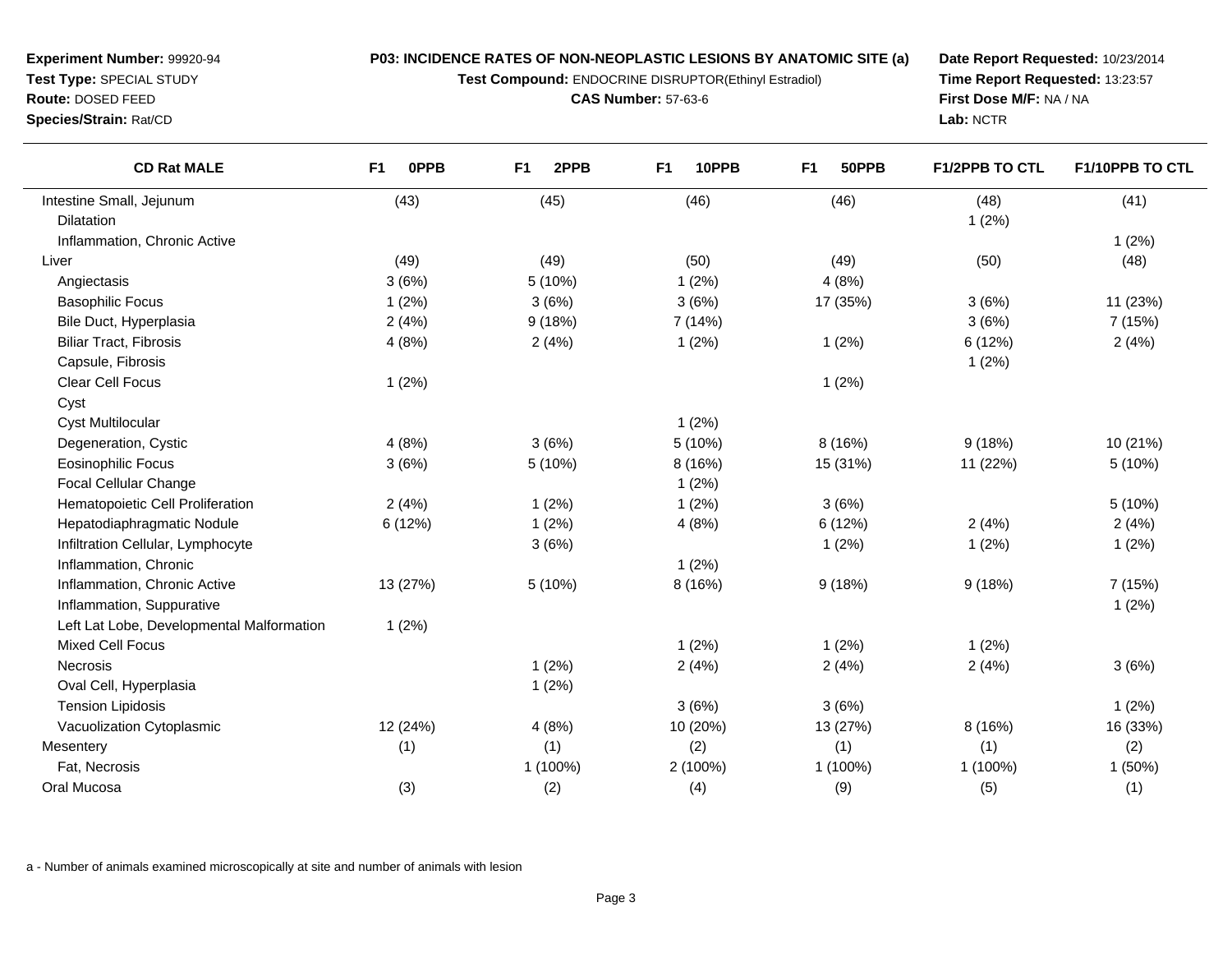**Test Compound:** ENDOCRINE DISRUPTOR(Ethinyl Estradiol)

**CAS Number:** 57-63-6

**Date Report Requested:** 10/23/2014**Time Report Requested:** 13:23:57**First Dose M/F:** NA / NA**Lab:** NCTR

| Gingival, Inflammation, Chronic Active<br>Keratin Cyst<br>1(50%)<br>2(22%)<br>1(20%)<br>(46)<br>(48)<br>(48)<br>(48)<br>(49)<br>Pancreas<br>Acinar Cell, Degeneration<br>40 (87%)<br>42 (88%)<br>40 (83%)<br>39 (81%)<br>46 (94%)<br><b>Basophilic Focus</b><br>1(2%)<br>Polyarteritis | 1 (100%)<br>(47)<br>39 (83%)<br>(48) |
|----------------------------------------------------------------------------------------------------------------------------------------------------------------------------------------------------------------------------------------------------------------------------------------|--------------------------------------|
|                                                                                                                                                                                                                                                                                        |                                      |
|                                                                                                                                                                                                                                                                                        |                                      |
|                                                                                                                                                                                                                                                                                        |                                      |
|                                                                                                                                                                                                                                                                                        |                                      |
|                                                                                                                                                                                                                                                                                        |                                      |
|                                                                                                                                                                                                                                                                                        |                                      |
| (49)<br><b>Salivary Glands</b><br>(50)<br>(50)<br>(48)<br>(50)                                                                                                                                                                                                                         |                                      |
| Acinus, Degeneration<br>1(2%)<br>1(2%)                                                                                                                                                                                                                                                 |                                      |
| Duct, Dilatation<br>1(2%)                                                                                                                                                                                                                                                              |                                      |
| Inflammation, Chronic Active<br>1(2%)                                                                                                                                                                                                                                                  |                                      |
| 1(2%)<br>Inflammation, Suppurative                                                                                                                                                                                                                                                     |                                      |
| Stomach, Forestomach<br>(47)<br>(48)<br>(49)<br>(48)<br>(50)                                                                                                                                                                                                                           | (46)                                 |
| Edema<br>1(2%)<br>1(2%)<br>1(2%)                                                                                                                                                                                                                                                       | 1(2%)                                |
| 4(8%)<br>Epithelium, Hyperplasia<br>2(4%)                                                                                                                                                                                                                                              | 1(2%)                                |
| Hyperplasia, Basal Cell<br>1(2%)                                                                                                                                                                                                                                                       |                                      |
| Inflammation, Suppurative<br>1(2%)                                                                                                                                                                                                                                                     | 1(2%)                                |
| 1(2%)<br>1(2%)<br>Keratin Cyst                                                                                                                                                                                                                                                         |                                      |
| Necrosis<br>1(2%)                                                                                                                                                                                                                                                                      |                                      |
| Ulcer<br>1(2%)                                                                                                                                                                                                                                                                         | 1(2%)                                |
| (48)<br>Stomach, Glandular<br>(45)<br>(47)<br>(46)<br>(50)                                                                                                                                                                                                                             | (45)                                 |
| 1(2%)<br>Cyst                                                                                                                                                                                                                                                                          |                                      |
| Edema<br>1(2%)<br>1(2%)                                                                                                                                                                                                                                                                |                                      |
| Epithelium, Hyperplasia<br>1(2%)                                                                                                                                                                                                                                                       |                                      |
| (0)<br>(0)<br>(0)<br>(0)<br>(0)<br>Tongue                                                                                                                                                                                                                                              | (0)                                  |
| Inflammation, Chronic Active                                                                                                                                                                                                                                                           |                                      |
| CARDIOVASCULAR SYSTEM                                                                                                                                                                                                                                                                  |                                      |
| <b>Blood Vessel</b><br>(50)<br>(51)<br>(50)<br>(50)<br>(50)                                                                                                                                                                                                                            | (50)                                 |
| Heart<br>(51)<br>(50)<br>(50)<br>(50)<br>(50)                                                                                                                                                                                                                                          | (48)                                 |
| Atrium, Dilatation<br>3(6%)<br>2(4%)                                                                                                                                                                                                                                                   | 1(2%)                                |
| Atrium, Thrombosis<br>1(2%)                                                                                                                                                                                                                                                            |                                      |

a - Number of animals examined microscopically at site and number of animals with lesion

**Experiment Number:** 99920-94**Test Type:** SPECIAL STUDY**Route:** DOSED FEED

**Species/Strain:** Rat/CD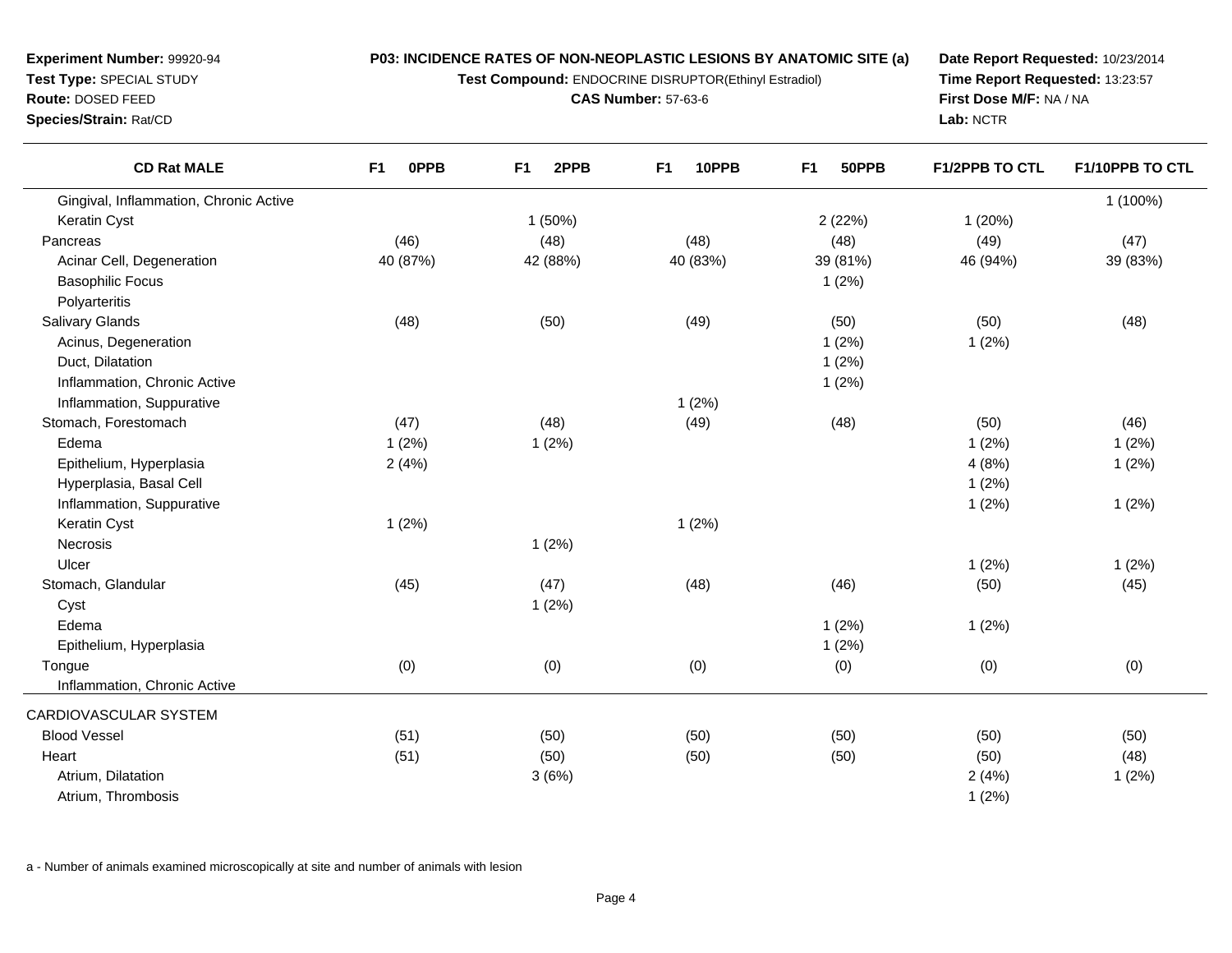**Test Compound:** ENDOCRINE DISRUPTOR(Ethinyl Estradiol)

**CAS Number:** 57-63-6

**Date Report Requested:** 10/23/2014**Time Report Requested:** 13:23:57**First Dose M/F:** NA / NA**Lab:** NCTR

| <b>CD Rat MALE</b>                       | <b>OPPB</b><br>F1 | F <sub>1</sub><br>2PPB | F <sub>1</sub><br>10PPB | F <sub>1</sub><br>50PPB | <b>F1/2PPB TO CTL</b> | F1/10PPB TO CTL |
|------------------------------------------|-------------------|------------------------|-------------------------|-------------------------|-----------------------|-----------------|
| Cardiomyopathy                           | 42 (82%)          | 34 (68%)               | 40 (80%)                | 37 (74%)                | 40 (80%)              | 41 (85%)        |
| Endocardium, Hyperplasia                 |                   |                        | 1(2%)                   |                         |                       | 1(2%)           |
| Inflammation, Suppurative                |                   |                        |                         | 1(2%)                   | 1(2%)                 |                 |
| Metaplasia, Osseous                      | 1(2%)             |                        |                         |                         | 1(2%)                 |                 |
| Ventricle, Dilatation                    |                   |                        |                         |                         | 1(2%)                 | 1(2%)           |
| <b>ENDOCRINE SYSTEM</b>                  |                   |                        |                         |                         |                       |                 |
| <b>Adrenal Cortex</b>                    | (47)              | (50)                   | (50)                    | (50)                    | (49)                  | (45)            |
| <b>Accessory Adrenal Cortical Nodule</b> | 3(6%)             | 1(2%)                  | 2(4%)                   | 1(2%)                   | 2(4%)                 | 2(4%)           |
| Angiectasis                              | 1(2%)             | 2(4%)                  | 3(6%)                   | 3(6%)                   | 4(8%)                 | 4(9%)           |
| Atrophy                                  |                   |                        |                         | 1(2%)                   | 1(2%)                 |                 |
| Cyst                                     |                   |                        |                         | 1(2%)                   |                       |                 |
| Degeneration, Cystic                     | 4(9%)             |                        | 4(8%)                   | 4(8%)                   | 6(12%)                | 4(9%)           |
| Hyperplasia                              | 8 (17%)           | 6(12%)                 | 7 (14%)                 | 6 (12%)                 | 1(2%)                 | 4(9%)           |
| Hypertrophy                              | 3(6%)             | 3(6%)                  | 1(2%)                   | 3(6%)                   | 4(8%)                 | 2(4%)           |
| Metaplasia, Osseous                      |                   | 1(2%)                  |                         |                         |                       |                 |
| Pigmentation                             |                   |                        |                         | 1(2%)                   |                       |                 |
| Vacuolization Cytoplasmic                | 11 (23%)          | 9(18%)                 | 10 (20%)                | 11 (22%)                | 11 (22%)              | 15 (33%)        |
| Adrenal Medulla                          | (46)              | (48)                   | (49)                    | (49)                    | (49)                  | (45)            |
| Angiectasis                              |                   | 1(2%)                  |                         |                         |                       |                 |
| Atrophy                                  |                   |                        |                         |                         | 1(2%)                 |                 |
| Bilateral, Hyperplasia                   | 1(2%)             |                        |                         |                         |                       |                 |
| Cyst                                     |                   |                        |                         |                         |                       | 1(2%)           |
| Hyperplasia                              | 7 (15%)           | 4(8%)                  | 5 (10%)                 | 13 (27%)                | 12 (24%)              | 16 (36%)        |
| Islets, Pancreatic                       | (46)              | (48)                   | (49)                    | (49)                    | (49)                  | (47)            |
| Hyperplasia                              | 12 (26%)          | 13 (27%)               | 5(10%)                  | 7(14%)                  | 10 (20%)              | 10 (21%)        |
| Parathyroid Gland                        | (49)              | (46)                   | (46)                    | (46)                    | (50)                  | (44)            |
| Bilateral, Hyperplasia                   |                   |                        |                         |                         |                       |                 |
| Hyperplasia                              | 7 (14%)           | 5(11%)                 | 6 (13%)                 | 9(20%)                  | 8(16%)                | 7 (16%)         |
| <b>Pituitary Gland</b>                   | (48)              | (50)                   | (50)                    | (50)                    | (50)                  | (47)            |
| Pars Distalis, Cyst                      | 3(6%)             | 1(2%)                  | 5 (10%)                 | 6 (12%)                 | 6(12%)                | 1(2%)           |

a - Number of animals examined microscopically at site and number of animals with lesion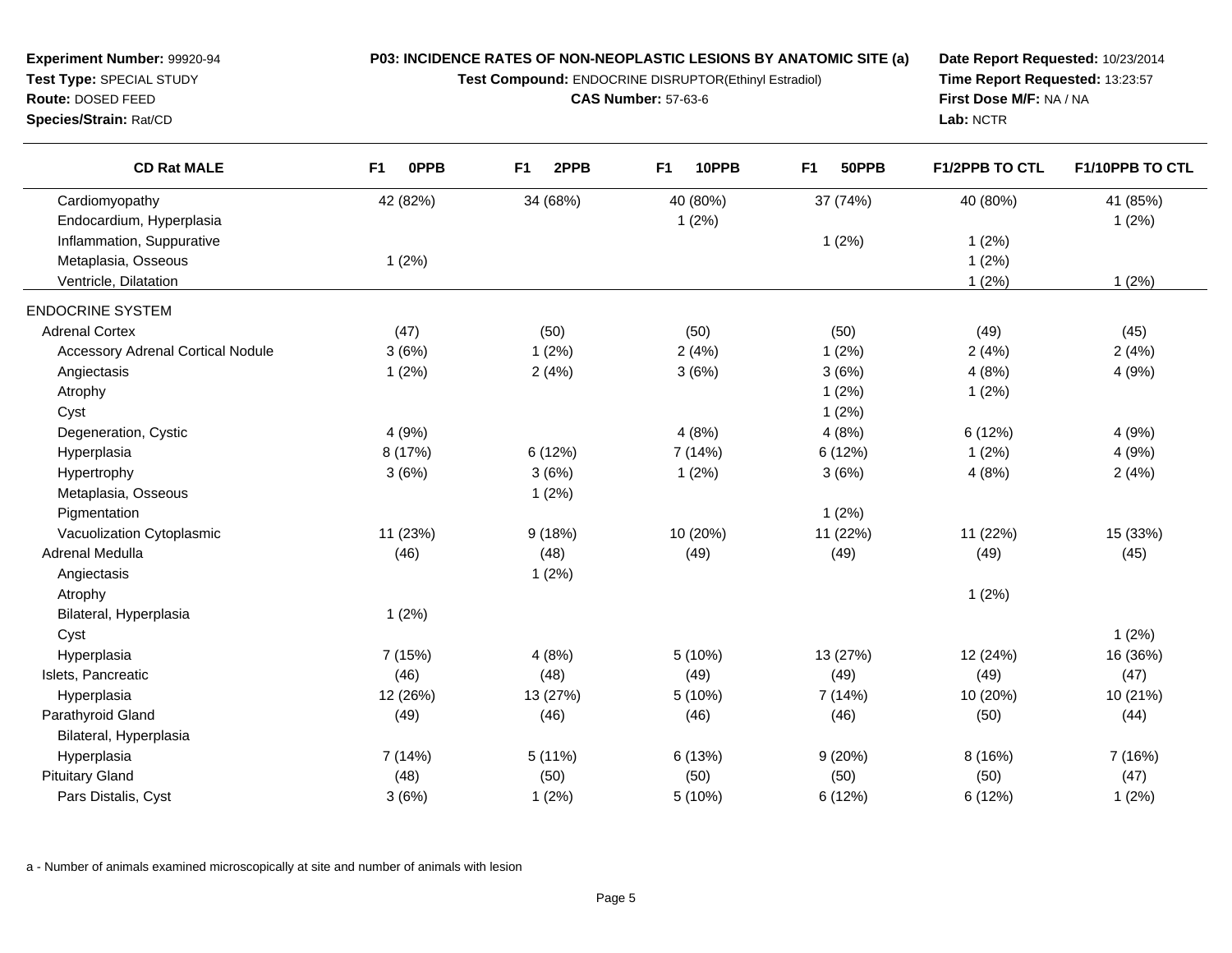**Test Compound:** ENDOCRINE DISRUPTOR(Ethinyl Estradiol)

**CAS Number:** 57-63-6

**Date Report Requested:** 10/23/2014**Time Report Requested:** 13:23:57**First Dose M/F:** NA / NA**Lab:** NCTR

| <b>CD Rat MALE</b>                 | 0PPB<br>F <sub>1</sub> | 2PPB<br>F <sub>1</sub> | 10PPB<br>F <sub>1</sub> | 50PPB<br>F <sub>1</sub> | <b>F1/2PPB TO CTL</b> | F1/10PPB TO CTL |
|------------------------------------|------------------------|------------------------|-------------------------|-------------------------|-----------------------|-----------------|
| Pars Distalis, Hyperplasia         | 11 (23%)               | 6 (12%)                | 12 (24%)                | 17 (34%)                | 8 (16%)               | 9(19%)          |
| Pars Intermed, Cyst                |                        | 1(2%)                  |                         | 1(2%)                   | 1(2%)                 | 1(2%)           |
| Pars Intermed, Hyperplasia         |                        | 1(2%)                  | 1(2%)                   |                         |                       |                 |
| <b>Thyroid Gland</b>               | (47)                   | (49)                   | (50)                    | (49)                    | (50)                  | (47)            |
| C Cell, Hyperplasia                | 6 (13%)                | 4(8%)                  | 6(12%)                  | 10 (20%)                | 2(4%)                 | 7 (15%)         |
| Cyst, Squamous                     | 5(11%)                 |                        | 16 (32%)                | 8 (16%)                 | 11 (22%)              | 11 (23%)        |
| Follicular Cel, Hyperplasia        |                        |                        | 1(2%)                   |                         |                       |                 |
| Infiltration Cellular, Lymphocyte  |                        |                        |                         |                         | 1(2%)                 |                 |
| <b>GENERAL BODY SYSTEM</b>         |                        |                        |                         |                         |                       |                 |
| <b>Tissue NOS</b>                  | (1)                    | (0)                    | (1)                     | (0)                     | (1)                   | (0)             |
| Degeneration, Cystic               | 1 (100%)               |                        |                         |                         |                       |                 |
| Infiltration Cellular, Plasma Cell | 1 (100%)               |                        |                         |                         |                       |                 |
| <b>GENITAL SYSTEM</b>              |                        |                        |                         |                         |                       |                 |
| <b>Coagulating Gland</b>           | (46)                   | (49)                   | (49)                    | (49)                    | (49)                  | (47)            |
| Atrophy                            |                        | 2(4%)                  | 2(4%)                   | 1(2%)                   | 1(2%)                 |                 |
| Degeneration, Cystic               |                        |                        |                         | 1(2%)                   |                       |                 |
| Developmental Malformation         | 9(20%)                 | 10 (20%)               | 11 (22%)                | 14 (29%)                | 14 (29%)              | 8 (17%)         |
| Hemorrhage                         |                        |                        |                         |                         | 1(2%)                 |                 |
| Inflammation, Chronic Active       |                        |                        |                         |                         |                       | 1(2%)           |
| Inflammation, Suppurative          |                        |                        |                         | 2(4%)                   |                       | 2(4%)           |
| Lumen, Dilatation                  |                        | 2(4%)                  |                         | 1(2%)                   |                       |                 |
| <b>Ductus Deferens</b>             | (0)                    | (0)                    | (0)                     | (0)                     | (0)                   | (1)             |
| Inflammation, Suppurative          |                        |                        |                         |                         |                       | 1 (100%)        |
| Epididymis                         | (51)                   | (50)                   | (50)                    | (50)                    | (50)                  | (49)            |
| Atrophy                            | 3(6%)                  | 5 (10%)                | 5 (10%)                 | 2(4%)                   | 4(8%)                 | 4(8%)           |
| Granuloma Sperm                    |                        | 1(2%)                  |                         |                         |                       |                 |
| Hyperplasia                        |                        |                        |                         |                         | 1(2%)                 |                 |
| Hypospermia                        | 3(6%)                  | 5 (10%)                | 6(12%)                  | 3(6%)                   | 4(8%)                 | 4(8%)           |
| Infiltration Cellular, Lymphocyte  |                        |                        |                         |                         | 1(2%)                 | 1(2%)           |

a - Number of animals examined microscopically at site and number of animals with lesion

**Experiment Number:** 99920-94**Test Type:** SPECIAL STUDY**Route:** DOSED FEED**Species/Strain:** Rat/CD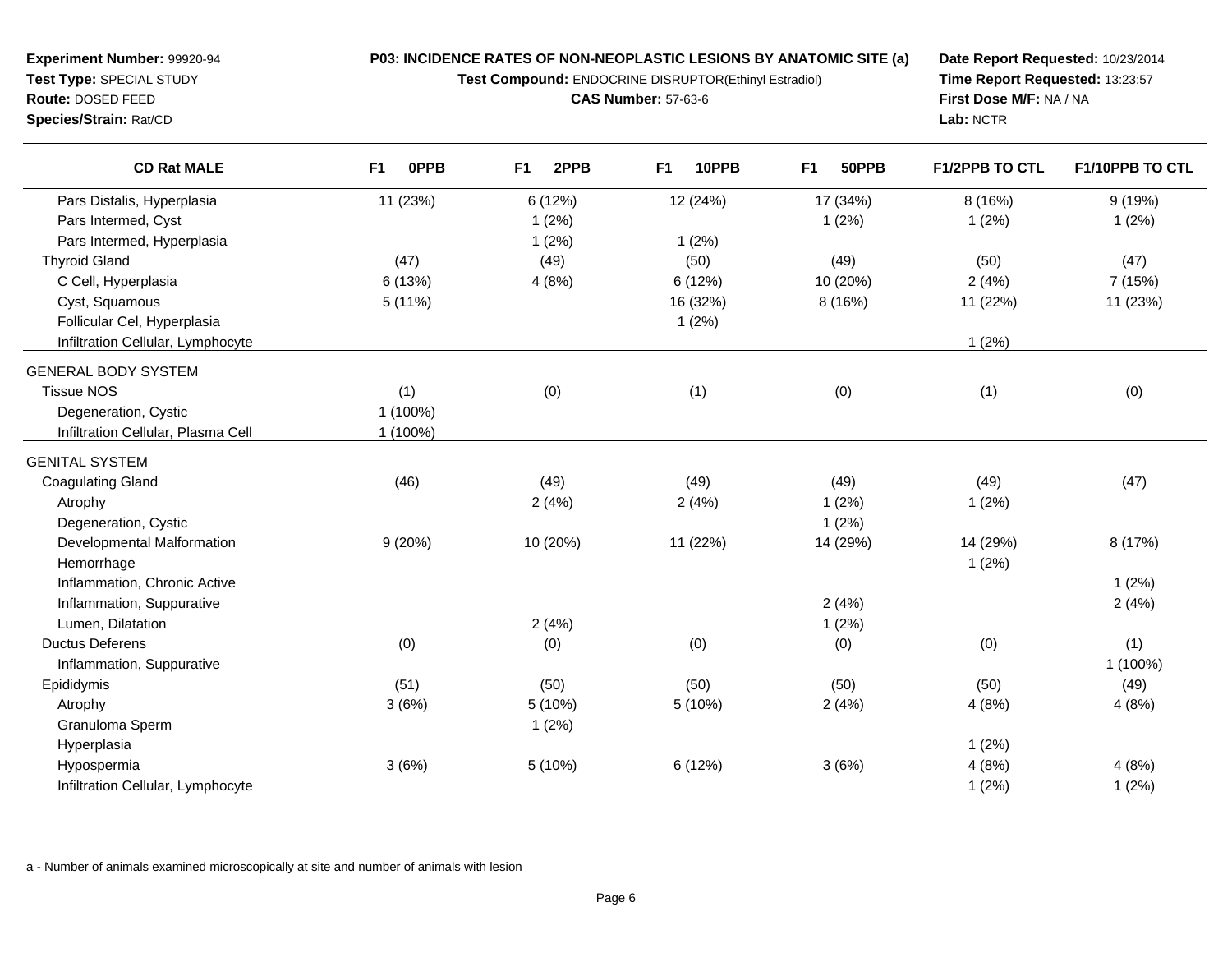**Test Compound:** ENDOCRINE DISRUPTOR(Ethinyl Estradiol)

**CAS Number:** 57-63-6

**Date Report Requested:** 10/23/2014**Time Report Requested:** 13:23:57**First Dose M/F:** NA / NA**Lab:** NCTR

-

| <b>CD Rat MALE</b><br>F <sub>1</sub> | <b>OPPB</b> | 2PPB<br>F <sub>1</sub> | F <sub>1</sub><br>10PPB | F <sub>1</sub><br>50PPB | F1/2PPB TO CTL | F1/10PPB TO CTL |
|--------------------------------------|-------------|------------------------|-------------------------|-------------------------|----------------|-----------------|
| Polyarteritis                        |             |                        |                         |                         |                |                 |
| Penis                                | (0)         | (1)                    | (0)                     | (0)                     | (1)            | (1)             |
| <b>Dilatation</b>                    |             |                        |                         |                         |                | 1 (100%)        |
| <b>Preputial Gland</b>               | (51)        | (50)                   | (50)                    | (50)                    | (50)           | (50)            |
| Abscess                              | 1(2%)       | 1(2%)                  | 1(2%)                   | 2(4%)                   |                | 1(2%)           |
| Atrophy                              |             | 2(4%)                  | 5(10%)                  | 4(8%)                   | 6 (12%)        | 3(6%)           |
| Cyst                                 |             |                        |                         |                         | 1(2%)          |                 |
| Duct, Dilatation                     | 14 (27%)    | 9(18%)                 | 15 (30%)                | 14 (28%)                | 12 (24%)       | 16 (32%)        |
| Hyperplasia, Basal Cell              |             |                        | 1(2%)                   |                         |                |                 |
| Infiltration Cellular, Lymphocyte    | 10 (20%)    | 17 (34%)               | 10 (20%)                | 10 (20%)                | 9(18%)         | 9(18%)          |
| Inflammation, Chronic Active         | 2(4%)       |                        | 2(4%)                   | 2(4%)                   | 2(4%)          |                 |
| Inflammation, Suppurative            | 20 (39%)    | 21 (42%)               | 23 (46%)                | 25 (50%)                | 25 (50%)       | 28 (56%)        |
| Keratin Cyst                         |             |                        | 1(2%)                   |                         |                |                 |
| Polyarteritis                        |             |                        |                         |                         |                |                 |
| Prostate, Dorsal/Lateral Lobe        | (36)        | (37)                   | (45)                    | (41)                    | (38)           | (42)            |
| Atrophy                              |             | 1(3%)                  | 1(2%)                   |                         |                |                 |
| Cyst                                 | 1(3%)       | 1(3%)                  |                         |                         | 1(3%)          |                 |
| Degeneration                         |             |                        |                         |                         |                |                 |
| Hemorrhage                           |             |                        |                         |                         | 1(3%)          |                 |
| Infiltration Cellular, Lymphocyte    |             |                        | 1(2%)                   |                         |                | 2(5%)           |
| Inflammation, Chronic Active         | 2(6%)       | 2(5%)                  | 4(9%)                   | 2(5%)                   | 4 (11%)        | 2(5%)           |
| Inflammation, Suppurative            | 34 (94%)    | 33 (89%)               | 39 (87%)                | 38 (93%)                | 34 (89%)       | 37 (88%)        |
| Prostate, Dorsal/lateral Lobe        | (13)        | (13)                   | (5)                     | (9)                     | (12)           | (7)             |
| Prostate, Ventral Lobe               | (49)        | (50)                   | (50)                    | (50)                    | (50)           | (49)            |
| Atrophy                              |             | 1(2%)                  | 1(2%)                   |                         |                |                 |
| Degeneration                         |             | 1(2%)                  |                         |                         |                |                 |
| Hemorrhage                           |             |                        |                         |                         | 1(2%)          |                 |
| Hyperplasia                          | 7(14%)      | 4(8%)                  | 3(6%)                   | 3(6%)                   | 7 (14%)        | 5 (10%)         |
| Infiltration Cellular, Lymphocyte    | 2(4%)       | 1(2%)                  | 4(8%)                   | 3(6%)                   | 2(4%)          | 4(8%)           |

a - Number of animals examined microscopically at site and number of animals with lesion

Inflammation, Chronic Active

e 1 (2%) 2 (4%) 2 (4%) 2 (4%) 3 (6%) 6 (12%) 4 (8%)

**Experiment Number:** 99920-94**Test Type:** SPECIAL STUDY

**Route:** DOSED FEED

**Species/Strain:** Rat/CD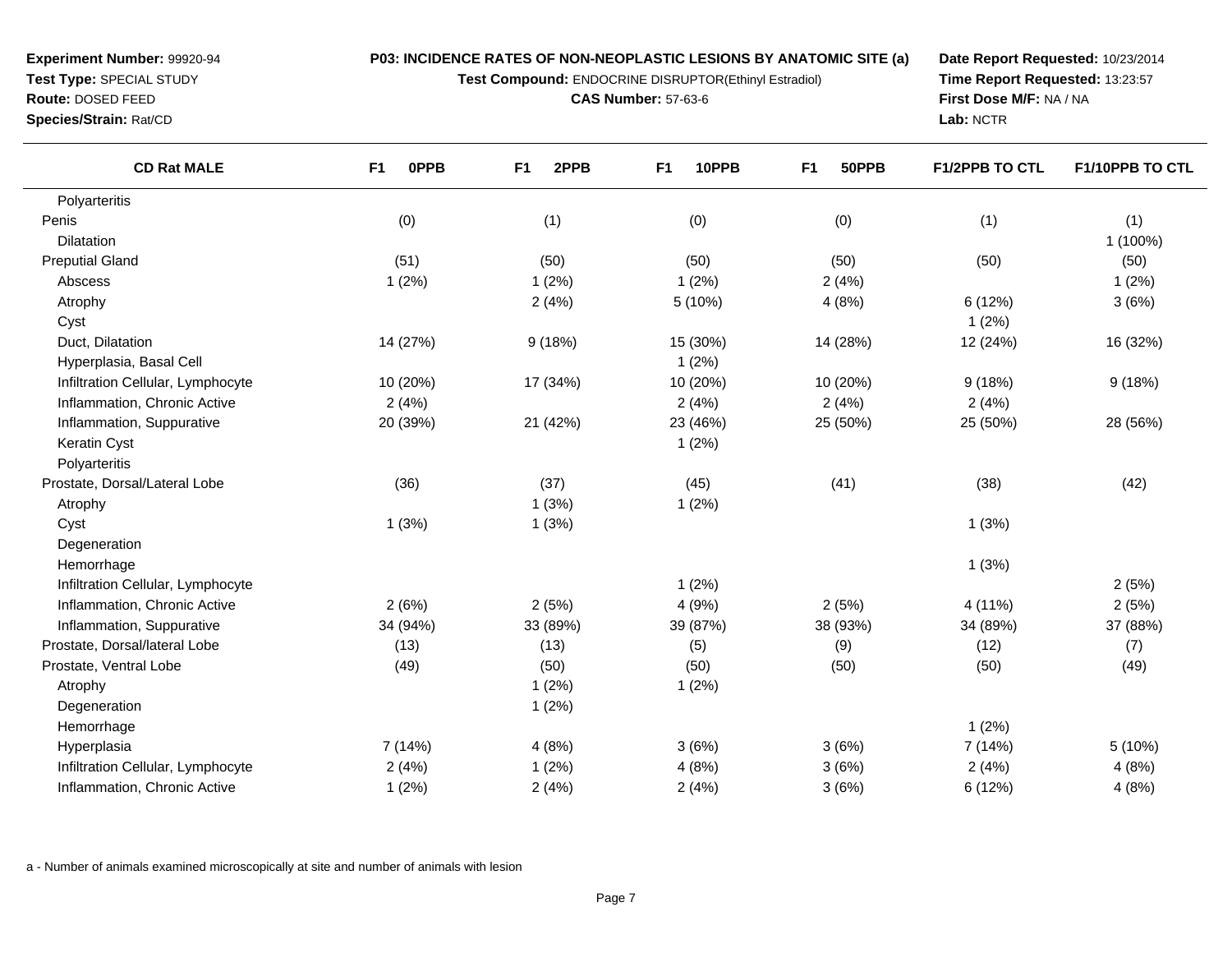**Test Compound:** ENDOCRINE DISRUPTOR(Ethinyl Estradiol)

**CAS Number:** 57-63-6

**Date Report Requested:** 10/23/2014**Time Report Requested:** 13:23:58**First Dose M/F:** NA / NA**Lab:** NCTR

| <b>CD Rat MALE</b>                           | <b>OPPB</b><br>F <sub>1</sub> | 2PPB<br>F <sub>1</sub> | 10PPB<br>F <sub>1</sub> | 50PPB<br>F <sub>1</sub> | <b>F1/2PPB TO CTL</b> | F1/10PPB TO CTL |
|----------------------------------------------|-------------------------------|------------------------|-------------------------|-------------------------|-----------------------|-----------------|
| Inflammation, Suppurative                    | 3(6%)                         | 3(6%)                  | 6 (12%)                 | 3(6%)                   | 3(6%)                 | 5(10%)          |
| <b>Rete Testes</b>                           | (46)                          | (44)                   | (46)                    | (47)                    | (47)                  | (43)            |
| <b>Dilatation</b>                            | 2(4%)                         |                        | 2(4%)                   | 3(6%)                   | 2(4%)                 | 2(5%)           |
| Fibrosis                                     | 1(2%)                         |                        | 2(4%)                   | 1(2%)                   | 1(2%)                 | 2(5%)           |
| Seminal Vesicle                              | (43)                          | (46)                   | (47)                    | (47)                    | (49)                  | (43)            |
| Atrophy                                      | 4 (9%)                        | 4 (9%)                 | 4 (9%)                  | 4 (9%)                  | 1(2%)                 | 1(2%)           |
| Dilatation                                   |                               |                        |                         |                         | 1(2%)                 |                 |
| Epithelium, Hyperplasia                      |                               | 1(2%)                  |                         |                         |                       |                 |
| Hemorrhage                                   |                               |                        |                         |                         | 1(2%)                 |                 |
| Inflammation, Suppurative                    |                               | 1(2%)                  |                         | 1(2%)                   |                       | 1(2%)           |
| Lumen, Dilatation                            | 2(5%)                         | 5(11%)                 | 2(4%)                   | 4 (9%)                  | 5 (10%)               | 5(12%)          |
| <b>Testes</b>                                | (48)                          | (50)                   | (50)                    | (50)                    | (50)                  | (48)            |
| Granuloma Sperm                              |                               |                        |                         |                         | 1(2%)                 |                 |
| Interstit Cell, Hyperplasia                  |                               |                        | 1(2%)                   |                         |                       |                 |
| Malformation                                 |                               | 1(2%)                  |                         |                         |                       |                 |
| Polyarteritis                                |                               |                        |                         |                         |                       |                 |
| Seminif Tub, Degeneration                    | 19 (40%)                      | 19 (38%)               | 19 (38%)                | 20 (40%)                | 23 (46%)              | 29 (60%)        |
| <b>HEMATOPOIETIC SYSTEM</b>                  |                               |                        |                         |                         |                       |                 |
| <b>Bone Marrow</b>                           | (46)                          | (48)                   | (48)                    | (48)                    | (50)                  | (46)            |
| Erythroid Cell, Hyperplasia                  |                               | 1(2%)                  | 1(2%)                   | 2(4%)                   |                       |                 |
| Hypocellularity                              | 1(2%)                         |                        | 2(4%)                   | 1(2%)                   | 1(2%)                 | 1(2%)           |
| Myeloid Cell, Hyperplasia                    | 6(13%)                        | 7(15%)                 | 8 (17%)                 | 7 (15%)                 | 6(12%)                | 7 (15%)         |
| Lymph Node                                   | (14)                          | (16)                   | (16)                    | (15)                    | (19)                  | (14)            |
| Axillary, Hyperplasia, Lymphoid              | 1(7%)                         | 1(6%)                  | 1(6%)                   | 1(7%)                   | 1(5%)                 |                 |
| Axillary, Infiltration Cellular, Plasma Cell |                               |                        | 1(6%)                   | 2(13%)                  | 2(11%)                | 1(7%)           |
| Degeneration, Cystic                         | 1(7%)                         | 2(13%)                 |                         |                         |                       |                 |
| Hemal, Degeneration, Cystic                  |                               |                        |                         |                         |                       | 1(7%)           |
| Hemal, Inflammation, Chronic Active          |                               |                        |                         |                         |                       | 1(7%)           |
| Hemal, Necrosis                              |                               |                        |                         |                         |                       | 1(7%)           |
| Inguinal, Degeneration, Cystic               | 1(7%)                         |                        |                         |                         |                       |                 |

a - Number of animals examined microscopically at site and number of animals with lesion

**Route:** DOSED FEED

**Species/Strain:** Rat/CD

**Experiment Number:** 99920-94**Test Type:** SPECIAL STUDY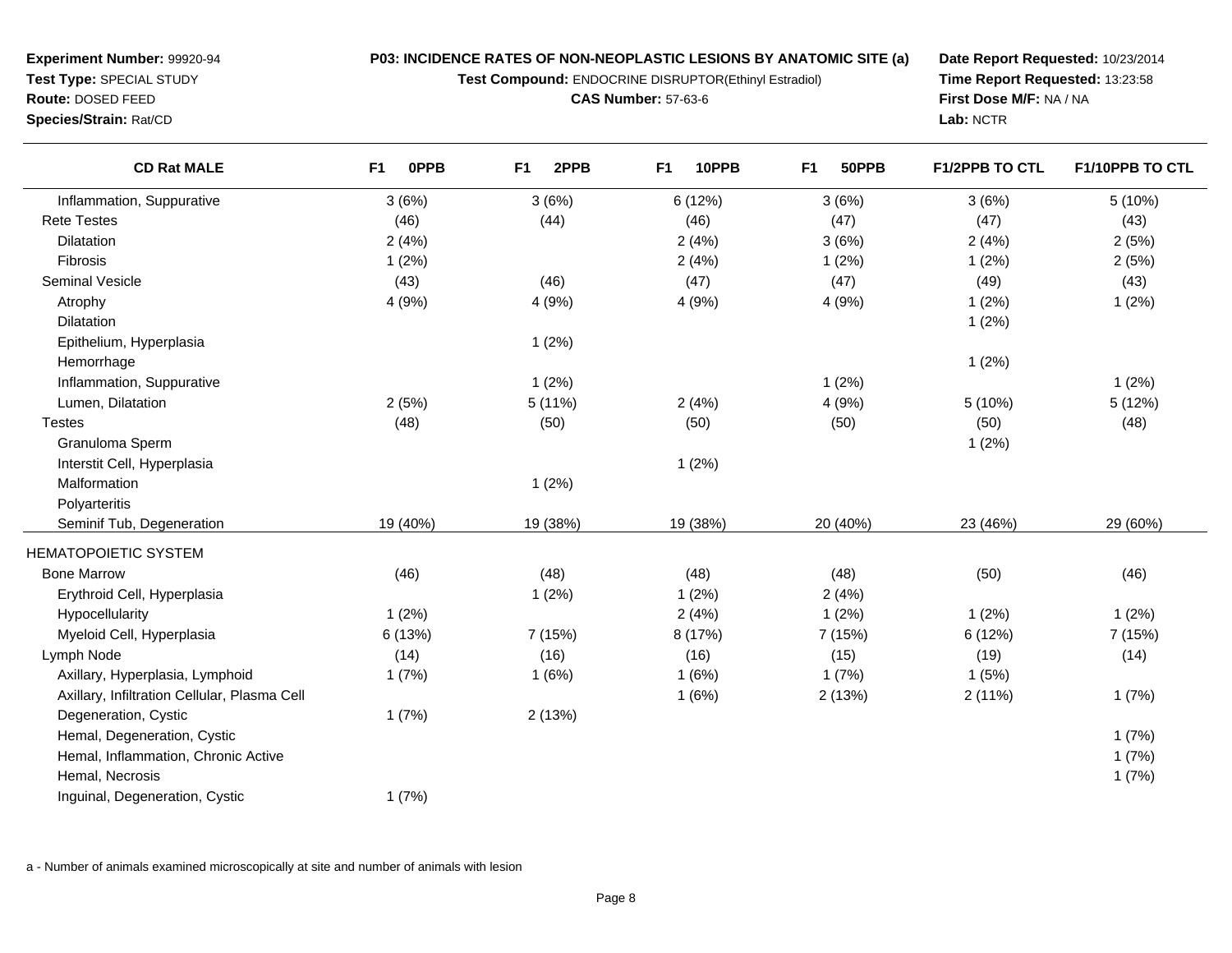**Test Compound:** ENDOCRINE DISRUPTOR(Ethinyl Estradiol)

**CAS Number:** 57-63-6

**Date Report Requested:** 10/23/2014**Time Report Requested:** 13:23:58**First Dose M/F:** NA / NA**Lab:** NCTR

| <b>CD Rat MALE</b>                              | 0PPB<br>F <sub>1</sub> | F <sub>1</sub><br>2PPB | F1<br>10PPB | 50PPB<br>F <sub>1</sub> | <b>F1/2PPB TO CTL</b> | F1/10PPB TO CTL |
|-------------------------------------------------|------------------------|------------------------|-------------|-------------------------|-----------------------|-----------------|
| Inguinal, Hyperplasia, Lymphoid                 | 1(7%)                  |                        |             | 1(7%)                   | 1(5%)                 | 1(7%)           |
| Inguinal, Infiltration Cellular, Plasma Cell    | 1(7%)                  |                        |             | 2(13%)                  | 1(5%)                 | 1(7%)           |
| Lumbar, Degeneration, Cystic                    | 8 (57%)                | 11 (69%)               | 8(50%)      | 9(60%)                  | 9(47%)                | 8 (57%)         |
| Lumbar, Hyperplasia, Lymphoid                   | 3(21%)                 | 2(13%)                 | 2(13%)      | 1(7%)                   | 3(16%)                | 6 (43%)         |
| Lumbar, Infiltration Cellular, Plasma Cell      | 7 (50%)                | 5 (31%)                | 7(44%)      | 5 (33%)                 | 9(47%)                | 10 (71%)        |
| Mediastinal, Degeneration, Cystic               |                        |                        |             |                         |                       |                 |
| Mediastinal, Infiltration Cellular, Histiocyte  |                        |                        |             |                         |                       |                 |
| Mediastinal, Infiltration Cellular, Plasma Cell | 1(7%)                  | 1(6%)                  | 1(6%)       |                         |                       | 1(7%)           |
| Pancreatic, Degeneration, Cystic                |                        |                        | 1(6%)       |                         |                       |                 |
| Pancreatic, Hyperplasia, Lymphoid               |                        |                        |             |                         |                       |                 |
| Popliteal, Degeneration, Cystic                 |                        | 1(6%)                  |             |                         |                       |                 |
| Popliteal, Infiltration Cellular, Plasma Cell   |                        | 1(6%)                  |             | 1(7%)                   |                       |                 |
| Renal, Degeneration, Cystic                     | 1(7%)                  | 3(19%)                 | 3(19%)      | 3(20%)                  | 1(5%)                 | 3(21%)          |
| Renal, Hyperplasia, Lymphoid                    |                        |                        |             | 1(7%)                   | 1(5%)                 | 1(7%)           |
| Renal, Infiltration Cellular, Plasma Cell       |                        | 1(6%)                  |             | 2(13%)                  | 2(11%)                | 3(21%)          |
| Thoracic, Degeneration, Cystic                  |                        |                        | 1(6%)       |                         |                       |                 |
| Thoracic, Infiltration Cellular, Plasma Cell    |                        |                        |             |                         |                       |                 |
| Lymph Node, Mandibular                          | (49)                   | (50)                   | (50)        | (48)                    | (50)                  | (47)            |
| Degeneration, Cystic                            | 10 (20%)               | 11 (22%)               | 6(12%)      | 11 (23%)                | 6(12%)                | 4(9%)           |
| Hyperplasia, Lymphoid                           | 27 (55%)               | 26 (52%)               | 25 (50%)    | 29 (60%)                | 24 (48%)              | 26 (55%)        |
| Infiltration Cellular, Plasma Cell              | 38 (78%)               | 33 (66%)               | 37 (74%)    | 32 (67%)                | 39 (78%)              | 32 (68%)        |
| Lymph Node, Mesenteric                          | (45)                   | (46)                   | (49)        | (47)                    | (50)                  | (44)            |
| Degeneration, Cystic                            | 1(2%)                  | 3(7%)                  | 1(2%)       |                         | 1(2%)                 | 1(2%)           |
| Hyperplasia, Lymphoid                           | 3(7%)                  | 1(2%)                  | 1(2%)       | 3(6%)                   | 1(2%)                 | 5 (11%)         |
| Infiltration Cellular, Mast Cell                |                        |                        |             |                         |                       | 1(2%)           |
| Infiltration Cellular, Plasma Cell              |                        |                        | 1(2%)       |                         |                       | 1(2%)           |
| Inflammation, Granulomatous                     | 9(20%)                 | 15 (33%)               | 14 (29%)    | 9(19%)                  | 14 (28%)              | 10 (23%)        |
| Spleen                                          | (48)                   | (49)                   | (49)        | (49)                    | (50)                  | (47)            |
| Capsule, Cyst                                   |                        |                        | 1(2%)       |                         |                       |                 |
| Depletion Lymphoid                              | 1(2%)                  | 1(2%)                  | 1(2%)       | 1(2%)                   | 2(4%)                 |                 |

a - Number of animals examined microscopically at site and number of animals with lesion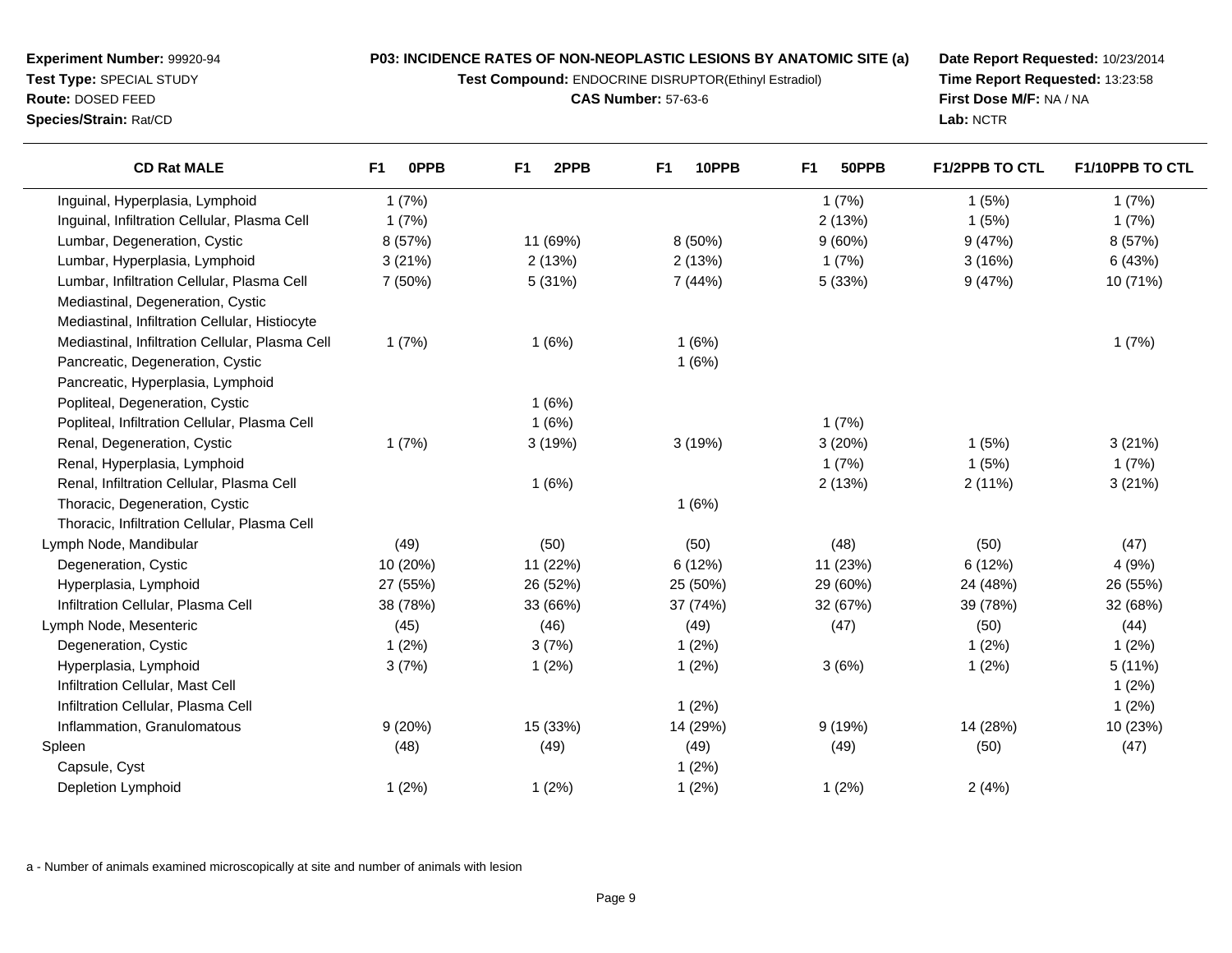**Test Compound:** ENDOCRINE DISRUPTOR(Ethinyl Estradiol)

**CAS Number:** 57-63-6

**Date Report Requested:** 10/23/2014**Time Report Requested:** 13:23:58**First Dose M/F:** NA / NA**Lab:** NCTR

| <b>CD Rat MALE</b>                    | F <sub>1</sub><br><b>OPPB</b> | 2PPB<br>F <sub>1</sub> | F1<br>10PPB | F <sub>1</sub><br>50PPB | F1/2PPB TO CTL | F1/10PPB TO CTL |
|---------------------------------------|-------------------------------|------------------------|-------------|-------------------------|----------------|-----------------|
| Hematopoietic Cell Proliferation      | 29 (60%)                      | 14 (29%)               | 23 (47%)    | 24 (49%)                | 16 (32%)       | 19 (40%)        |
| Hyperplasia, Lymphoid                 | 5(10%)                        | 1(2%)                  | 2(4%)       |                         | 5(10%)         |                 |
| Hyperplasia, Stromal                  |                               |                        | 1(2%)       | 2(4%)                   |                | 1(2%)           |
| Infiltration Cellular, Polymorphnuclr | 1(2%)                         | 1(2%)                  |             |                         | 1(2%)          | 1(2%)           |
| Inflammation, Chronic Active          |                               | 1(2%)                  |             |                         |                |                 |
| Necrosis                              |                               | 2(4%)                  |             | 1(2%)                   |                | 1(2%)           |
| Pigmentation                          | 20 (42%)                      | 21 (43%)               | 22 (45%)    | 30 (61%)                | 18 (36%)       | 18 (38%)        |
| Red Pulp, Hyperplasia                 |                               |                        | 1(2%)       |                         |                |                 |
| Thymus                                | (45)                          | (44)                   | (46)        | (44)                    | (46)           | (40)            |
| Atrophy                               | 43 (96%)                      | 40 (91%)               | 44 (96%)    | 41 (93%)                | 42 (91%)       | 39 (98%)        |
| Cyst                                  | 1(2%)                         |                        | 1(2%)       |                         |                |                 |
| Cyst, Squamous                        |                               |                        |             |                         | 1(2%)          |                 |
| Degeneration, Cystic                  |                               |                        |             |                         | 1(2%)          |                 |
| Epithel Cell, Hyperplasia             | 2(4%)                         | 2(5%)                  | 2(4%)       | 4 (9%)                  | 2(4%)          | 2(5%)           |
| <b>INTEGUMENTARY SYSTEM</b>           |                               |                        |             |                         |                |                 |
| Mammary Gland                         | (44)                          | (45)                   | (47)        | (44)                    | (45)           | (47)            |
| Acinus, Degeneration                  | 29 (66%)                      | 19 (42%)               | 24 (51%)    | 11 (25%)                | 24 (53%)       | 17 (36%)        |
| Alveolus, Hyperplasia                 | 1(2%)                         | 4(9%)                  | 6 (13%)     | 18 (41%)                | 2(4%)          | 6(13%)          |
| <b>Atypical Focus</b>                 |                               | 1(2%)                  |             |                         |                | 1(2%)           |
| Duct, Dilatation                      |                               |                        | 1(2%)       |                         |                |                 |
| Duct, Ectasia                         |                               |                        | 1(2%)       |                         |                |                 |
| Duct, Hyperplasia                     |                               |                        | 2(4%)       | 3(7%)                   |                | 1(2%)           |
| Duct, Inflammation, Chronic Active    |                               |                        | 1(2%)       |                         |                |                 |
| Ectasia                               | 1(2%)                         | 3(7%)                  | 7 (15%)     | 4 (9%)                  | 3(7%)          | 12 (26%)        |
| Fibrosis                              |                               |                        |             |                         |                |                 |
| Lactation                             | 3(7%)                         | 9(20%)                 | 10 (21%)    | 4 (9%)                  | 5 (11%)        | 14 (30%)        |
| Skin                                  | (51)                          | (50)                   | (50)        | (50)                    | (50)           | (49)            |
| Abscess                               |                               |                        | 1(2%)       |                         |                | 1(2%)           |
| <b>Cyst Epithelial Inclusion</b>      | 2(4%)                         | 1(2%)                  | 2(4%)       | 4(8%)                   | 2(4%)          | 2(4%)           |
| Dermis, Fibrosis                      |                               |                        |             |                         | 1(2%)          |                 |

a - Number of animals examined microscopically at site and number of animals with lesion

**Experiment Number:** 99920-94**Test Type:** SPECIAL STUDY**Route:** DOSED FEED

**Species/Strain:** Rat/CD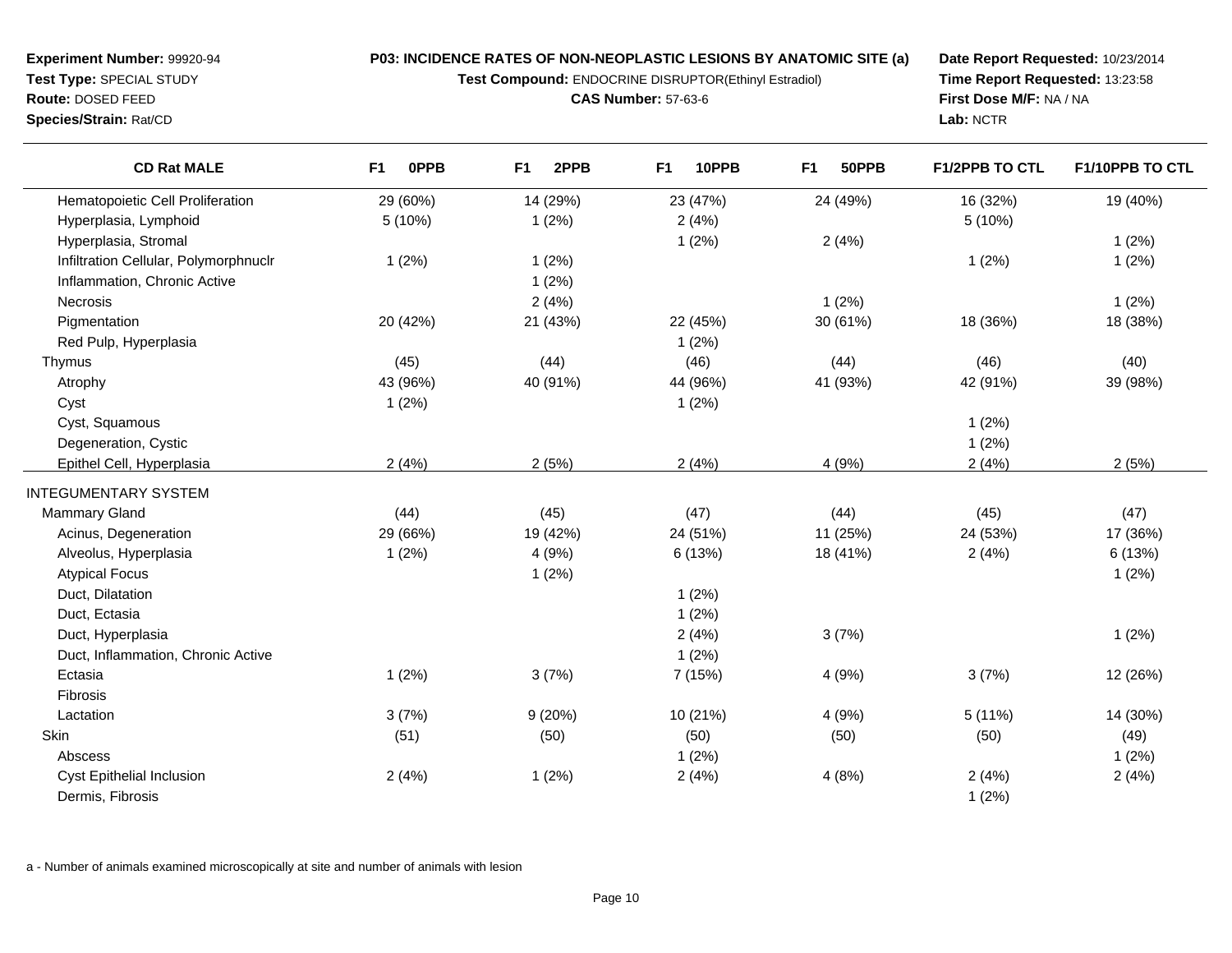**Test Compound:** ENDOCRINE DISRUPTOR(Ethinyl Estradiol)

**CAS Number:** 57-63-6

**Date Report Requested:** 10/23/2014**Time Report Requested:** 13:23:58**First Dose M/F:** NA / NA**Lab:** NCTR

| <b>CD Rat MALE</b>                   | F <sub>1</sub><br>0PPB | 2PPB<br>F <sub>1</sub> | F <sub>1</sub><br>10PPB | F1<br>50PPB | F1/2PPB TO CTL | F1/10PPB TO CTL |
|--------------------------------------|------------------------|------------------------|-------------------------|-------------|----------------|-----------------|
| Dermis, Inflammation, Chronic Active |                        |                        |                         |             | 1(2%)          | 2(4%)           |
| Dermis, Necrosis                     |                        |                        |                         |             | 1(2%)          |                 |
| Epidermis, Hyperplasia               | 1(2%)                  |                        |                         | 1(2%)       |                | 1(2%)           |
| Epidermis, Inflammation, Suppurative | 1(2%)                  |                        |                         | 1(2%)       |                |                 |
| Epidermis, Necrosis                  |                        | 1(2%)                  |                         |             |                |                 |
| Fibrosis                             | 1(2%)                  |                        | 1(2%)                   |             |                |                 |
| Foreign Body                         |                        |                        | 1(2%)                   |             |                |                 |
| Hair Follicle, Hemorrhage            |                        |                        |                         |             |                | 1(2%)           |
| Hyperkeratosis                       | 1(2%)                  | 1(2%)                  |                         | 1(2%)       | 2(4%)          | 1(2%)           |
| Inflammation, Chronic Active         | 24 (47%)               | 14 (28%)               | 21 (42%)                | 16 (32%)    | 28 (56%)       | 28 (57%)        |
| Inflammation, Pyogranulomat          |                        |                        |                         |             | 1(2%)          |                 |
| Inflammation, Suppurative            |                        |                        |                         | 2(4%)       | 1(2%)          | 1(2%)           |
| Keratin Cyst                         |                        |                        |                         |             |                |                 |
| Ulcer                                |                        |                        |                         | 1(2%)       |                |                 |
| MUSCULOSKELETAL SYSTEM               |                        |                        |                         |             |                |                 |
| <b>Bone</b>                          | (2)                    | (0)                    | (0)                     | (1)         | (0)            | (0)             |
| Bone, Femur                          | (51)                   | (50)                   | (50)                    | (50)        | (50)           | (50)            |
| <b>Skeletal Muscle</b>               | (1)                    | (1)                    | (1)                     | (2)         | (2)            | (0)             |
| NERVOUS SYSTEM                       |                        |                        |                         |             |                |                 |
| Brain, Brain Stem                    | (49)                   | (50)                   | (50)                    | (50)        | (50)           | (48)            |
| Compression                          | 5 (10%)                | 7 (14%)                | 9(18%)                  | 4(8%)       | 7 (14%)        | 10 (21%)        |
| Gliosis                              |                        |                        |                         |             |                | 1(2%)           |
| Hemorrhage                           |                        |                        | 1(2%)                   |             | 1(2%)          | 3(6%)           |
| Brain, Cerebellum                    | (49)                   | (50)                   | (50)                    | (50)        | (50)           | (48)            |
| Angiectasis                          |                        |                        | 1(2%)                   |             |                |                 |
| Gliosis                              |                        |                        |                         |             |                |                 |
| Hemorrhage                           |                        |                        |                         |             |                |                 |
| Hydrocephalus                        |                        |                        |                         |             | 2(4%)          |                 |
| Brain, Cerebrum                      | (49)                   | (50)                   | (50)                    | (50)        | (50)           | (48)            |
|                                      |                        |                        |                         |             |                |                 |

a - Number of animals examined microscopically at site and number of animals with lesion

**Experiment Number:** 99920-94**Test Type:** SPECIAL STUDY**Route:** DOSED FEED**Species/Strain:** Rat/CD

 $\overline{\phantom{0}}$ 

 $\overline{\phantom{0}}$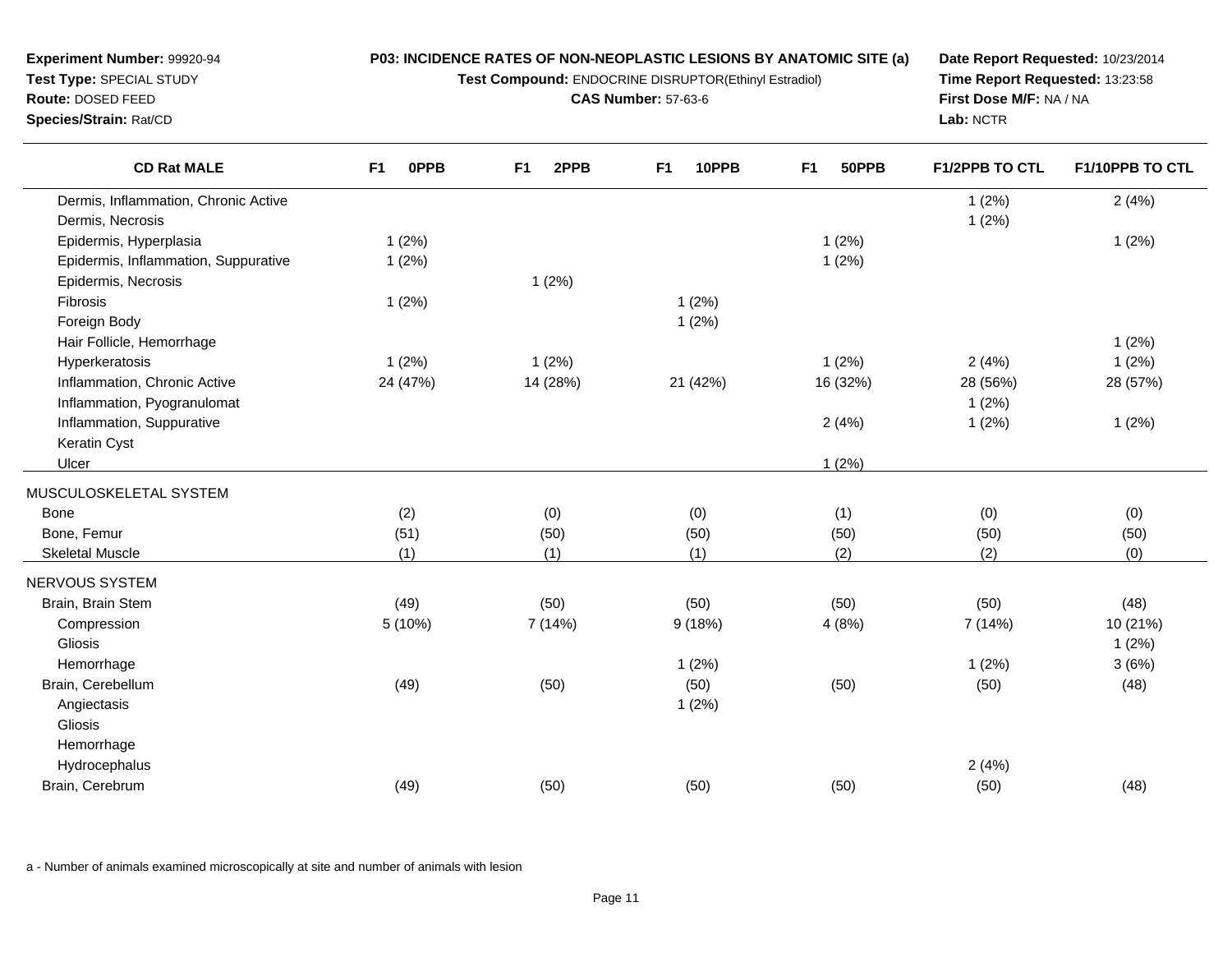**Test Compound:** ENDOCRINE DISRUPTOR(Ethinyl Estradiol)

**CAS Number:** 57-63-6

**Date Report Requested:** 10/23/2014**Time Report Requested:** 13:23:58**First Dose M/F:** NA / NA**Lab:** NCTR

| <b>CD Rat MALE</b>                            | F1<br>0PPB | 2PPB<br>F1 | 10PPB<br>F1 | 50PPB<br>F <sub>1</sub> | <b>F1/2PPB TO CTL</b> | F1/10PPB TO CTL |
|-----------------------------------------------|------------|------------|-------------|-------------------------|-----------------------|-----------------|
| Hydrocephalus<br><b>Infiltration Cellular</b> | 1(2%)      | 3(6%)      | 1(2%)       | 1(2%)<br>1(2%)          | 3(6%)                 | 4(8%)           |
| Meninges, Hyperplasia<br>Peripheral Nerve     | (0)        | (1)        | (1)         | (2)                     | (2)                   | (0)             |
|                                               |            |            |             |                         |                       |                 |
| <b>RESPIRATORY SYSTEM</b>                     |            |            |             |                         |                       |                 |
| Lung                                          | (46)       | (46)       | (48)        | (48)                    | (50)                  | (45)            |
| Alveolar Epith, Hyperplasia                   | 7 (15%)    | 2(4%)      | 4(8%)       | 3(6%)                   | 6(12%)                | 9(20%)          |
| Artery, Mineralization                        |            |            |             | 2(4%)                   | 2(4%)                 | 3(7%)           |
| Congestion                                    |            | 1(2%)      |             |                         |                       |                 |
| Hemorrhage                                    |            |            |             |                         |                       |                 |
| Infiltration Cellular, Histiocyte             | 18 (39%)   | 18 (39%)   | 13 (27%)    | 11 (23%)                | 23 (46%)              | 17 (38%)        |
| Infiltration Cellular, Lymphocyte             |            |            |             | 1(2%)                   |                       |                 |
| Inflammation, Chronic                         |            |            |             |                         | 2(4%)                 |                 |
| Inflammation, Chronic Active                  |            | 1(2%)      | 2(4%)       | 1(2%)                   | 2(4%)                 | 1(2%)           |
| Mediastinum, Hemorrhage                       | 1(2%)      |            |             |                         |                       |                 |
| Mediastinum, Inflammation, Suppurative        | 1(2%)      |            |             |                         |                       |                 |
| Mediastinum, Necrosis                         | 1(2%)      |            |             |                         |                       |                 |
| Metaplasia, Osseous                           | 1(2%)      | 1(2%)      | 3(6%)       | 1(2%)                   |                       | 2(4%)           |
| Thrombosis                                    |            |            |             |                         |                       | 1(2%)           |
| Nose                                          | (48)       | (49)       | (50)        | (49)                    | (49)                  | (48)            |
| Exudate                                       |            | 1(2%)      |             |                         | 1(2%)                 |                 |
| Foreign Body                                  |            |            |             | 1(2%)                   |                       |                 |
| Inflammation, Chronic Active                  | 3(6%)      |            | 1(2%)       |                         | 3(6%)                 | 3(6%)           |
| Inflammation, Suppurative                     | 4(8%)      | 6(12%)     | 7 (14%)     | 7(14%)                  | 6(12%)                | 2(4%)           |
| Metaplasia, Squamous                          |            | 1(2%)      |             |                         |                       |                 |
| Mucosa, Hyperkeratosis                        | 2(4%)      |            |             |                         | 2(4%)                 | 1(2%)           |
| Mucosa, Hyperplasia                           |            |            |             |                         | 1(2%)                 | 1(2%)           |
| Mucosa, Keratin Cyst                          |            |            | 2(4%)       | 1(2%)                   | 1(2%)                 | 1(2%)           |
| Polyp, Inflammatory                           |            | 1(2%)      |             |                         |                       |                 |
| Vomeronas Org, Dilatation                     |            | 3(6%)      | 3(6%)       |                         | 1(2%)                 |                 |

a - Number of animals examined microscopically at site and number of animals with lesion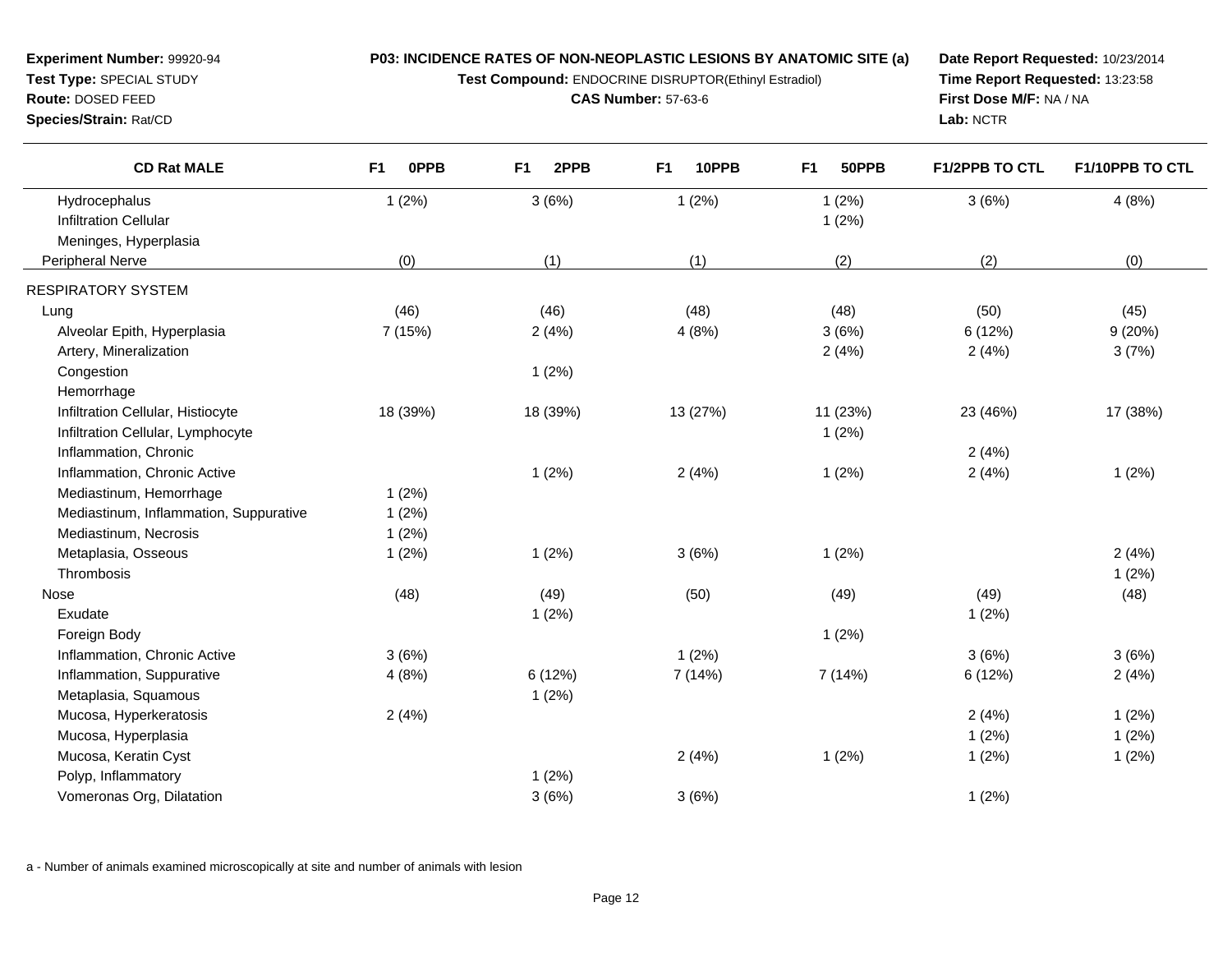| Experiment Number: 99920-94<br>Test Type: SPECIAL STUDY<br>Route: DOSED FEED<br>Species/Strain: Rat/CD | P03: INCIDENCE RATES OF NON-NEOPLASTIC LESIONS BY ANATOMIC SITE (a)<br>Test Compound: ENDOCRINE DISRUPTOR(Ethinyl Estradiol)<br><b>CAS Number: 57-63-6</b> |                        |                         | Date Report Requested: 10/23/2014<br>Time Report Requested: 13:23:58<br>First Dose M/F: NA / NA<br>Lab: NCTR |                |                 |
|--------------------------------------------------------------------------------------------------------|------------------------------------------------------------------------------------------------------------------------------------------------------------|------------------------|-------------------------|--------------------------------------------------------------------------------------------------------------|----------------|-----------------|
| <b>CD Rat MALE</b>                                                                                     | 0PPB<br>F <sub>1</sub>                                                                                                                                     | 2PPB<br>F <sub>1</sub> | 10PPB<br>F <sub>1</sub> | F <sub>1</sub><br>50PPB                                                                                      | F1/2PPB TO CTL | F1/10PPB TO CTL |
| Trachea                                                                                                | (49)                                                                                                                                                       | (50)                   | (50)                    | (50)                                                                                                         | (50)           | (46)            |
| Epithelium, Hyperplasia<br>Infiltration Cellular, Lymphocyte                                           |                                                                                                                                                            |                        |                         | 1(2%)<br>1(2%)                                                                                               |                |                 |
| SPECIAL SENSES SYSTEM                                                                                  |                                                                                                                                                            |                        |                         |                                                                                                              |                |                 |
| Eye                                                                                                    | (46)                                                                                                                                                       | (46)                   | (47)                    | (46)                                                                                                         | (49)           | (45)            |
| Bilateral, Cataract                                                                                    | 2(4%)                                                                                                                                                      |                        |                         |                                                                                                              |                |                 |
| Bilateral, Retina, Degeneration                                                                        |                                                                                                                                                            |                        |                         | 1(2%)                                                                                                        |                |                 |
| Cataract                                                                                               | 1(2%)                                                                                                                                                      |                        |                         | 1(2%)                                                                                                        |                |                 |
| Cornea, Inflammation, Chronic Active                                                                   |                                                                                                                                                            |                        |                         | 1(2%)                                                                                                        |                |                 |
| Hemorrhage                                                                                             | 1(2%)                                                                                                                                                      |                        |                         |                                                                                                              |                |                 |
| Inflammation, Chronic Active                                                                           |                                                                                                                                                            |                        |                         | 1(2%)                                                                                                        |                |                 |
| Inflammation, Suppurative                                                                              | 1(2%)                                                                                                                                                      |                        |                         | 2(4%)                                                                                                        | 1(2%)          |                 |
| Retina, Degeneration                                                                                   |                                                                                                                                                            |                        |                         |                                                                                                              |                | 1(2%)           |
| Harderian Gland                                                                                        | (48)                                                                                                                                                       | (47)                   | (48)                    | (48)                                                                                                         | (50)           | (46)            |
| Acinus, Degeneration                                                                                   |                                                                                                                                                            |                        | 4(8%)                   | 1(2%)                                                                                                        | 2(4%)          |                 |
| Degeneration                                                                                           |                                                                                                                                                            |                        | 1(2%)                   |                                                                                                              |                |                 |
| Infiltration Cellular, Lymphocyte                                                                      | 3(6%)                                                                                                                                                      |                        | 1(2%)                   | 5 (10%)                                                                                                      | 3(6%)          | 1(2%)           |
| Polyarteritis                                                                                          |                                                                                                                                                            |                        |                         |                                                                                                              |                |                 |
| <b>Lacrimal Gland</b>                                                                                  | (0)                                                                                                                                                        | (0)                    | (0)                     | (2)                                                                                                          | (0)            | (1)             |
| Ectopic Harderian                                                                                      |                                                                                                                                                            |                        |                         | 1 (50%)                                                                                                      |                | 1 (100%)        |
| Zymbal's Gland                                                                                         | (1)                                                                                                                                                        | (0)                    | (0)                     | (2)                                                                                                          | (1)            | (0)             |
| Inflammation, Suppurative                                                                              |                                                                                                                                                            |                        |                         |                                                                                                              | 1 (100%)       |                 |
| <b>URINARY SYSTEM</b>                                                                                  |                                                                                                                                                            |                        |                         |                                                                                                              |                |                 |
| Kidney                                                                                                 | (46)                                                                                                                                                       | (49)                   | (48)                    | (49)                                                                                                         | (49)           | (47)            |
| Capsule, Inflammation, Chronic Active                                                                  |                                                                                                                                                            |                        | 1(2%)                   |                                                                                                              |                |                 |
| Cyst                                                                                                   | 20 (43%)                                                                                                                                                   | 18 (37%)               | 21 (44%)                | 19 (39%)                                                                                                     | 25 (51%)       | 24 (51%)        |
| Hydronephrosis                                                                                         |                                                                                                                                                            |                        | 1(2%)                   |                                                                                                              | 2(4%)          | 2(4%)           |
| Inflammation, Suppurative                                                                              |                                                                                                                                                            |                        |                         |                                                                                                              | 1(2%)          | 1(2%)           |
| Medulla, Cyst                                                                                          | 1(2%)                                                                                                                                                      |                        | 1(2%)                   |                                                                                                              | 1(2%)          |                 |
|                                                                                                        |                                                                                                                                                            |                        |                         |                                                                                                              |                |                 |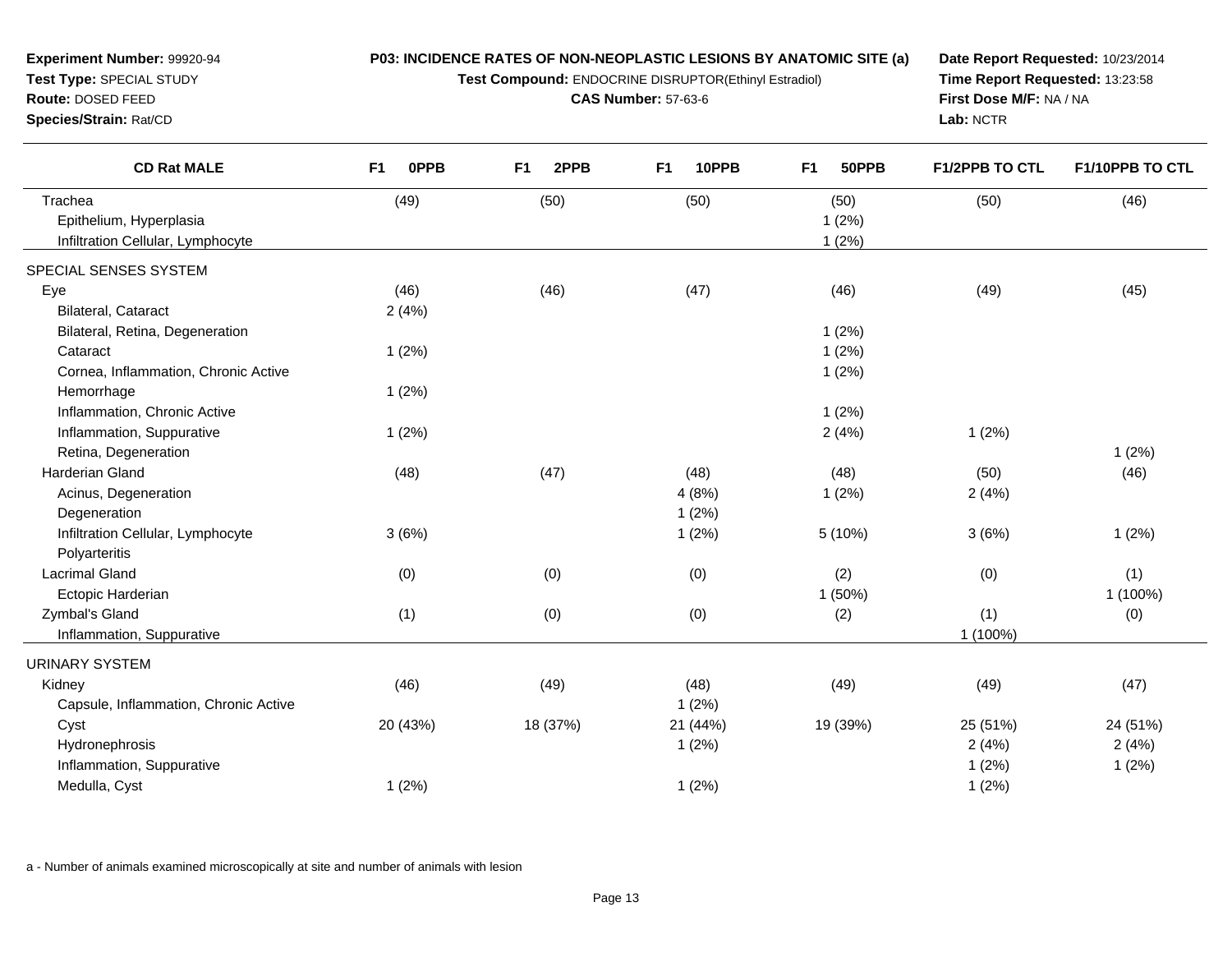**Test Compound:** ENDOCRINE DISRUPTOR(Ethinyl Estradiol)

**CAS Number:** 57-63-6

**Date Report Requested:** 10/23/2014**Time Report Requested:** 13:23:58**First Dose M/F:** NA / NA**Lab:** NCTR

| <b>CD Rat MALE</b>                | F <sub>1</sub><br>0PPB | F <sub>1</sub><br>2PPB | F <sub>1</sub><br>10PPB | F <sub>1</sub><br>50PPB | <b>F1/2PPB TO CTL</b> | <b>F1/10PPB TO CTL</b> |
|-----------------------------------|------------------------|------------------------|-------------------------|-------------------------|-----------------------|------------------------|
| Mineralization                    |                        |                        | 1(2%)                   | 4(8%)                   | 1(2%)                 |                        |
| Nephropathy                       | 42 (91%)               | 41 (84%)               | 46 (96%)                | 40 (82%)                | 47 (96%)              | 44 (94%)               |
| Pelvis, Hemorrhage                |                        |                        |                         |                         | 1(2%)                 |                        |
| Pelvis, Inflammation, Suppurative |                        | 2(4%)                  | 2(4%)                   | (2%)                    | 2(4%)                 |                        |
| Polycystic Kidney                 |                        |                        | 1(2%)                   |                         | 1(2%)                 |                        |
| Renal Tubule, Hyperplasia         |                        |                        | 1(2%)                   | (2%)                    | 1(2%)                 |                        |
| Transit Epithe, Hyperplasia       | 3(7%)                  | 2(4%)                  | 5(10%)                  |                         | 1(2%)                 |                        |
| Urethra                           | (2)                    | (2)                    | (0)                     | (2)                     | (1)                   | (5)                    |
| Hemorrhage                        |                        |                        |                         |                         | 1 (100%)              |                        |
| <b>Urinary Bladder</b>            | (45)                   | (48)                   | (49)                    | (49)                    | (49)                  | (45)                   |
| <b>Dilatation</b>                 | 1(2%)                  |                        |                         |                         | 2(4%)                 | 3(7%)                  |
| Hemorrhage                        |                        |                        |                         | 2(4%)                   | 1(2%)                 | 1(2%)                  |
| Inflammation, Chronic Active      |                        |                        |                         |                         | 1(2%)                 |                        |
| Inflammation, Suppurative         |                        |                        |                         | 2(4%)                   | 1(2%)                 | 1(2%)                  |
| Transit Epithe, Hyperplasia       |                        |                        |                         | (2%)                    | 2(4%)                 |                        |

a - Number of animals examined microscopically at site and number of animals with lesion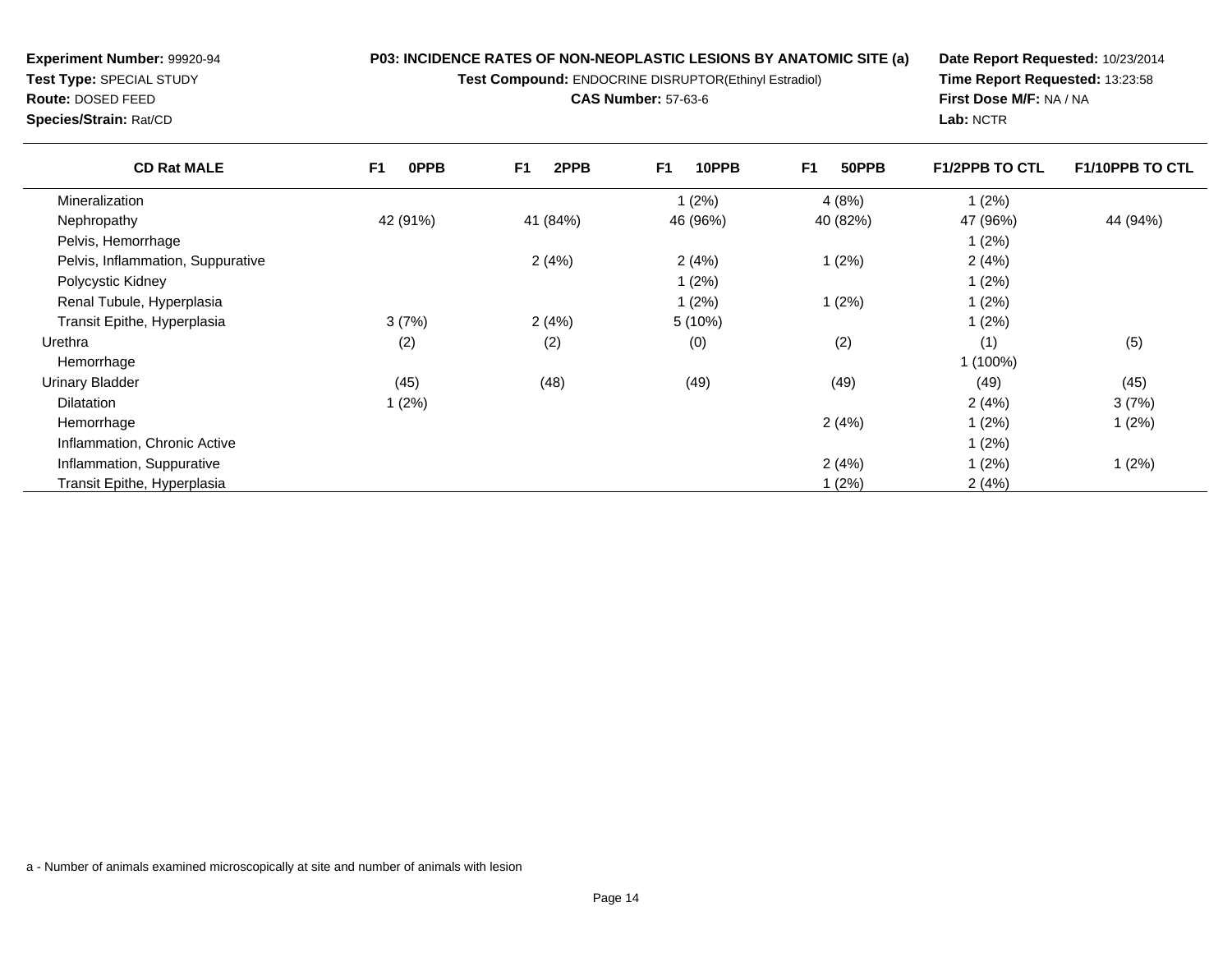## **P03: INCIDENCE RATES OF NON-NEOPLASTIC LESIONS BY ANATOMIC SITE (a)**

**Test Compound:** ENDOCRINE DISRUPTOR(Ethinyl Estradiol)

**CAS Number:** 57-63-6

**Date Report Requested:** 10/23/2014**Time Report Requested:** 13:23:58**First Dose M/F:** NA / NA**Lab:** NCTR

| <b>CD Rat MALE</b>                      | <b>F1/50PPB TO CTL</b> |
|-----------------------------------------|------------------------|
| <b>Disposition Summary</b>              |                        |
| <b>Animals Initially In Study</b>       | 50                     |
| <b>Early Deaths</b>                     |                        |
| <b>Moribund Sacrifice</b>               | 14                     |
| <b>Natural Death</b>                    | 3                      |
| <b>Survivors</b>                        |                        |
| <b>Moribund Sacrifice</b>               |                        |
| <b>Natural Death</b>                    |                        |
| <b>Terminal Sacrifice</b>               | 33                     |
| <b>Animals Examined Microscopically</b> | 50                     |
| <b>ALIMENTARY SYSTEM</b>                |                        |
| Esophagus                               | (50)                   |
| <b>Dilatation</b>                       |                        |
| Hyperkeratosis                          |                        |
| Inflammation, Suppurative               |                        |
| Intestine Large, Cecum                  | (46)                   |
| <b>Dilatation</b>                       |                        |
| Hyperplasia, Lymphoid                   |                        |
| Inflammation, Chronic Active            |                        |
| Inflammation, Suppurative               |                        |
| Intestine Large, Colon                  | (48)                   |
| Dilatation                              |                        |
| Hyperplasia, Lymphoid                   |                        |
| Polyarteritis                           | $1(2\%)$               |
| Intestine Large, Rectum                 | (48)                   |
| <b>Dilatation</b>                       |                        |
| Intestine Small, Duodenum               | (47)                   |
| Intestine Small, Ileum                  | (45)                   |
| Dilatation                              |                        |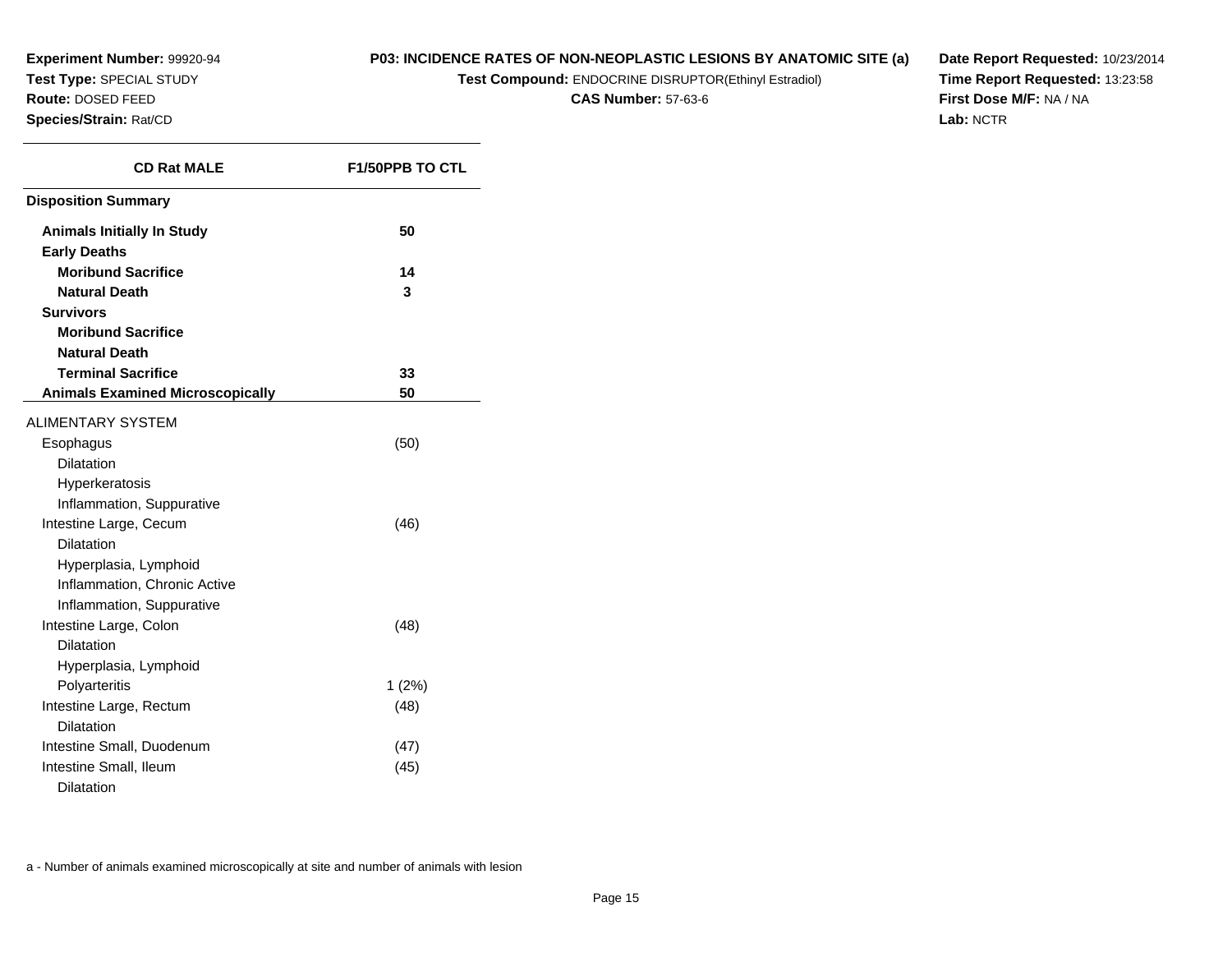## **P03: INCIDENCE RATES OF NON-NEOPLASTIC LESIONS BY ANATOMIC SITE (a)**

**Test Compound:** ENDOCRINE DISRUPTOR(Ethinyl Estradiol)

**CAS Number:** 57-63-6

**Date Report Requested:** 10/23/2014**Time Report Requested:** 13:23:59**First Dose M/F:** NA / NA**Lab:** NCTR

| Intestine Small, Jejunum<br><b>Dilatation</b><br>Inflammation, Chronic Active<br>Liver<br>Angiectasis | (48)<br>(49)<br>1(2%) |
|-------------------------------------------------------------------------------------------------------|-----------------------|
|                                                                                                       |                       |
|                                                                                                       |                       |
|                                                                                                       |                       |
|                                                                                                       |                       |
|                                                                                                       |                       |
| <b>Basophilic Focus</b>                                                                               | 6 (12%)               |
| Bile Duct, Hyperplasia                                                                                | 4(8%)                 |
| <b>Biliar Tract, Fibrosis</b>                                                                         |                       |
| Capsule, Fibrosis                                                                                     |                       |
| Clear Cell Focus                                                                                      |                       |
| Cyst                                                                                                  | 2(4%)                 |
| Cyst Multilocular                                                                                     |                       |
| Degeneration, Cystic                                                                                  | 10 (20%)              |
| <b>Eosinophilic Focus</b>                                                                             | 10 (20%)              |
| Focal Cellular Change                                                                                 |                       |
| Hematopoietic Cell Proliferation                                                                      | 2(4%)                 |
| Hepatodiaphragmatic Nodule                                                                            | 3(6%)                 |
| Infiltration Cellular, Lymphocyte                                                                     | 2(4%)                 |
| Inflammation, Chronic                                                                                 |                       |
| Inflammation, Chronic Active                                                                          | 12 (24%)              |
| Inflammation, Suppurative                                                                             |                       |
| Left Lat Lobe, Developmental Malformation                                                             |                       |
| <b>Mixed Cell Focus</b>                                                                               |                       |
| <b>Necrosis</b>                                                                                       | 1(2%)                 |
| Oval Cell, Hyperplasia                                                                                |                       |
| <b>Tension Lipidosis</b>                                                                              | 2(4%)                 |
| Vacuolization Cytoplasmic                                                                             | 12 (24%)              |
| Mesentery                                                                                             | (0)                   |
| Fat, Necrosis                                                                                         |                       |
| Oral Mucosa                                                                                           | (6)                   |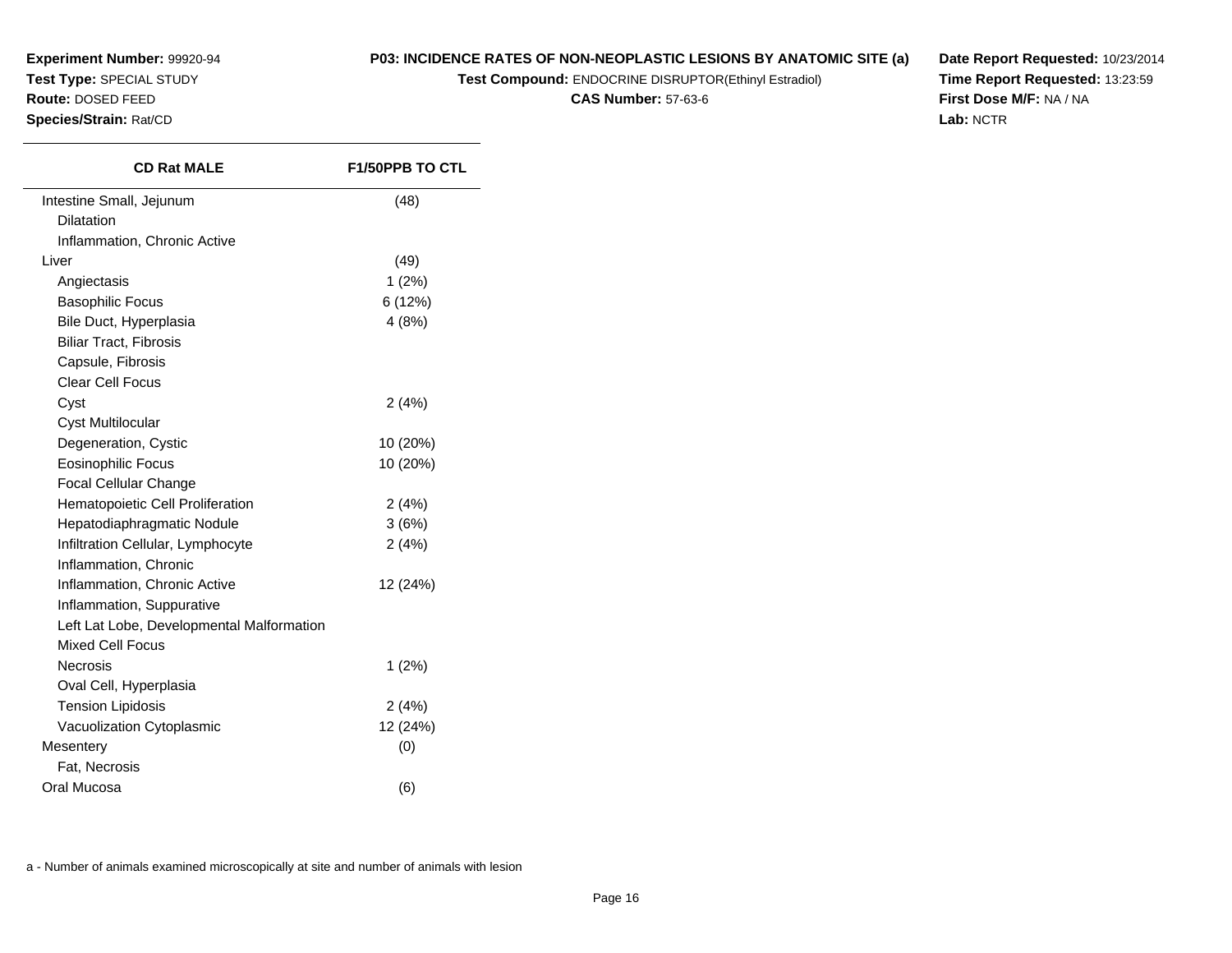## **P03: INCIDENCE RATES OF NON-NEOPLASTIC LESIONS BY ANATOMIC SITE (a)**

**Test Compound:** ENDOCRINE DISRUPTOR(Ethinyl Estradiol)

**CAS Number:** 57-63-6

**Date Report Requested:** 10/23/2014**Time Report Requested:** 13:23:59**First Dose M/F:** NA / NA**Lab:** NCTR

| <b>CD Rat MALE</b>                     | <b>F1/50PPB TO CTL</b> |
|----------------------------------------|------------------------|
| Gingival, Inflammation, Chronic Active |                        |
| Keratin Cyst                           | 1 (17%)                |
| Pancreas                               | (50)                   |
| Acinar Cell, Degeneration              | 46 (92%)               |
| <b>Basophilic Focus</b>                |                        |
| Polyarteritis                          | $1(2\%)$               |
| Salivary Glands                        | (49)                   |
| Acinus, Degeneration                   |                        |
| Duct, Dilatation                       |                        |
| Inflammation, Chronic Active           |                        |
| Inflammation, Suppurative              |                        |
| Stomach, Forestomach                   | (49)                   |
| Edema                                  |                        |
| Epithelium, Hyperplasia                | 2(4%)                  |
| Hyperplasia, Basal Cell                |                        |
| Inflammation, Suppurative              |                        |
| Keratin Cyst                           |                        |
| <b>Necrosis</b>                        |                        |
| Ulcer                                  |                        |
| Stomach, Glandular                     | (49)                   |
| Cyst                                   |                        |
| Edema                                  |                        |
| Epithelium, Hyperplasia                |                        |
| Tongue                                 | (1)                    |
| Inflammation, Chronic Active           | 1 (100%)               |
| CARDIOVASCULAR SYSTEM                  |                        |
| <b>Blood Vessel</b>                    | (50)                   |
| Heart                                  | (50)                   |
| Atrium, Dilatation                     | 2(4%)                  |
| Atrium, Thrombosis                     |                        |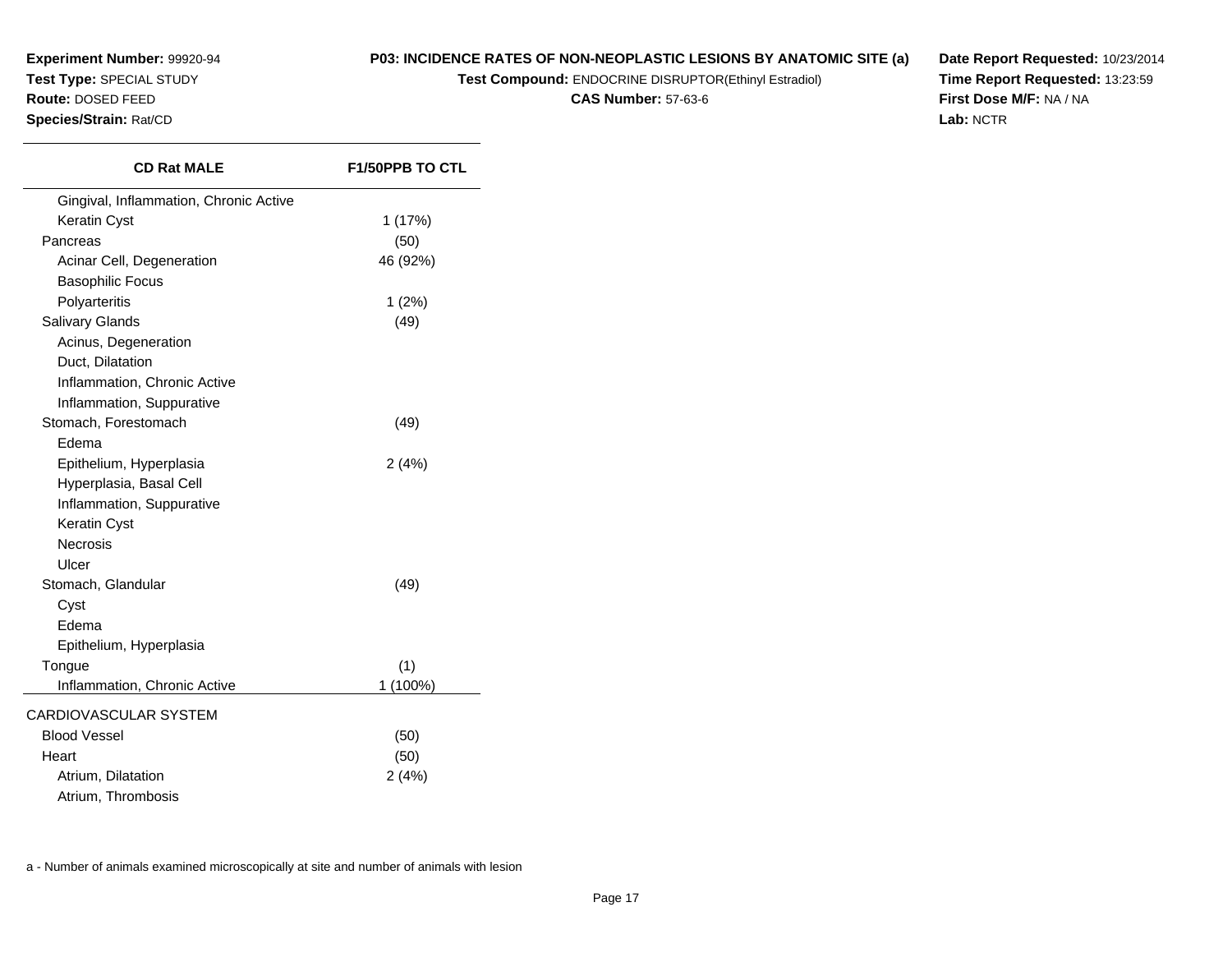## **P03: INCIDENCE RATES OF NON-NEOPLASTIC LESIONS BY ANATOMIC SITE (a)**

**Test Compound:** ENDOCRINE DISRUPTOR(Ethinyl Estradiol)

**CAS Number:** 57-63-6

**Date Report Requested:** 10/23/2014**Time Report Requested:** 13:23:59**First Dose M/F:** NA / NA**Lab:** NCTR

| <b>CD Rat MALE</b>                       | <b>F1/50PPB TO CTL</b> |
|------------------------------------------|------------------------|
| Cardiomyopathy                           | 41 (82%)               |
| Endocardium, Hyperplasia                 |                        |
| Inflammation, Suppurative                |                        |
| Metaplasia, Osseous                      | 1(2%)                  |
| Ventricle, Dilatation                    | 1(2%)                  |
| <b>ENDOCRINE SYSTEM</b>                  |                        |
| <b>Adrenal Cortex</b>                    | (50)                   |
| <b>Accessory Adrenal Cortical Nodule</b> |                        |
| Angiectasis                              | 2(4%)                  |
| Atrophy                                  | 1(2%)                  |
| Cyst                                     |                        |
| Degeneration, Cystic                     | 6(12%)                 |
| Hyperplasia                              | 14 (28%)               |
| Hypertrophy                              | 6(12%)                 |
| Metaplasia, Osseous                      |                        |
| Pigmentation                             |                        |
| Vacuolization Cytoplasmic                | 15 (30%)               |
| Adrenal Medulla                          | (50)                   |
| Angiectasis                              |                        |
| Atrophy                                  |                        |
| Bilateral, Hyperplasia                   |                        |
| Cyst                                     |                        |
| Hyperplasia                              | 7 (14%)                |
| Islets, Pancreatic                       | (50)                   |
| Hyperplasia                              | 7 (14%)                |
| Parathyroid Gland                        | (50)                   |
| Bilateral, Hyperplasia                   | 1(2%)                  |
| Hyperplasia                              | 6(12%)                 |
| <b>Pituitary Gland</b>                   | (49)                   |
| Pars Distalis, Cyst                      | 1(2%)                  |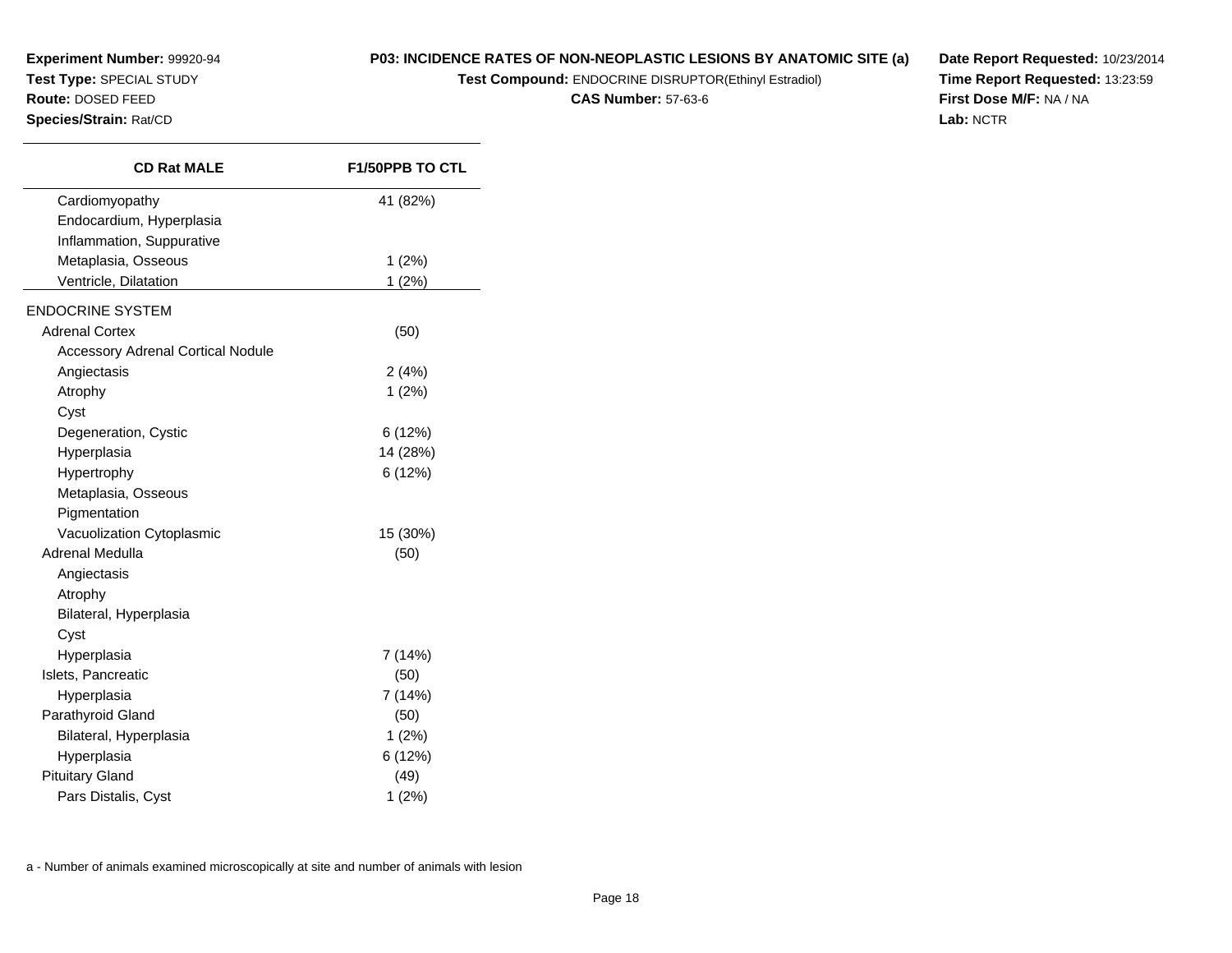**Test Compound:** ENDOCRINE DISRUPTOR(Ethinyl Estradiol)

**CAS Number:** 57-63-6

**Date Report Requested:** 10/23/2014**Time Report Requested:** 13:23:59**First Dose M/F:** NA / NA**Lab:** NCTR

| Species/Strain: Rat/CD             |                        |
|------------------------------------|------------------------|
| <b>CD Rat MALE</b>                 | <b>F1/50PPB TO CTL</b> |
| Pars Distalis, Hyperplasia         | 10 (20%)               |
| Pars Intermed, Cyst                | 1(2%)                  |
| Pars Intermed, Hyperplasia         |                        |
| <b>Thyroid Gland</b>               | (49)                   |
| C Cell, Hyperplasia                | 7 (14%)                |
| Cyst, Squamous                     | 8(16%)                 |
| Follicular Cel, Hyperplasia        |                        |
| Infiltration Cellular, Lymphocyte  |                        |
| <b>GENERAL BODY SYSTEM</b>         |                        |
| <b>Tissue NOS</b>                  | (0)                    |
| Degeneration, Cystic               |                        |
| Infiltration Cellular, Plasma Cell |                        |
| <b>GENITAL SYSTEM</b>              |                        |
|                                    |                        |
| Coagulating Gland                  | (48)                   |
| Atrophy                            | 2(4%)                  |
| Degeneration, Cystic               |                        |
| Developmental Malformation         | 8 (17%)                |
| Hemorrhage                         |                        |
| Inflammation, Chronic Active       |                        |

Inflammation, Suppurative

Inflammation, Suppurative

Infiltration Cellular, Lymphocyte

Lumen, Dilatation

Granuloma SpermHyperplasiaHypospermia

Ductus Deferens

Epididymis

Atrophy

1 (2%)

 $3(6%)$ <br> $(0)$ 

8 (16%)

8 (16%)

**Experiment Number:** 99920-94**Test Type:** SPECIAL STUDY**Route:** DOSED FEED

a - Number of animals examined microscopically at site and number of animals with lesion

 $\mathbf{s}$  (0)

 $\mathbf{s}$  (50)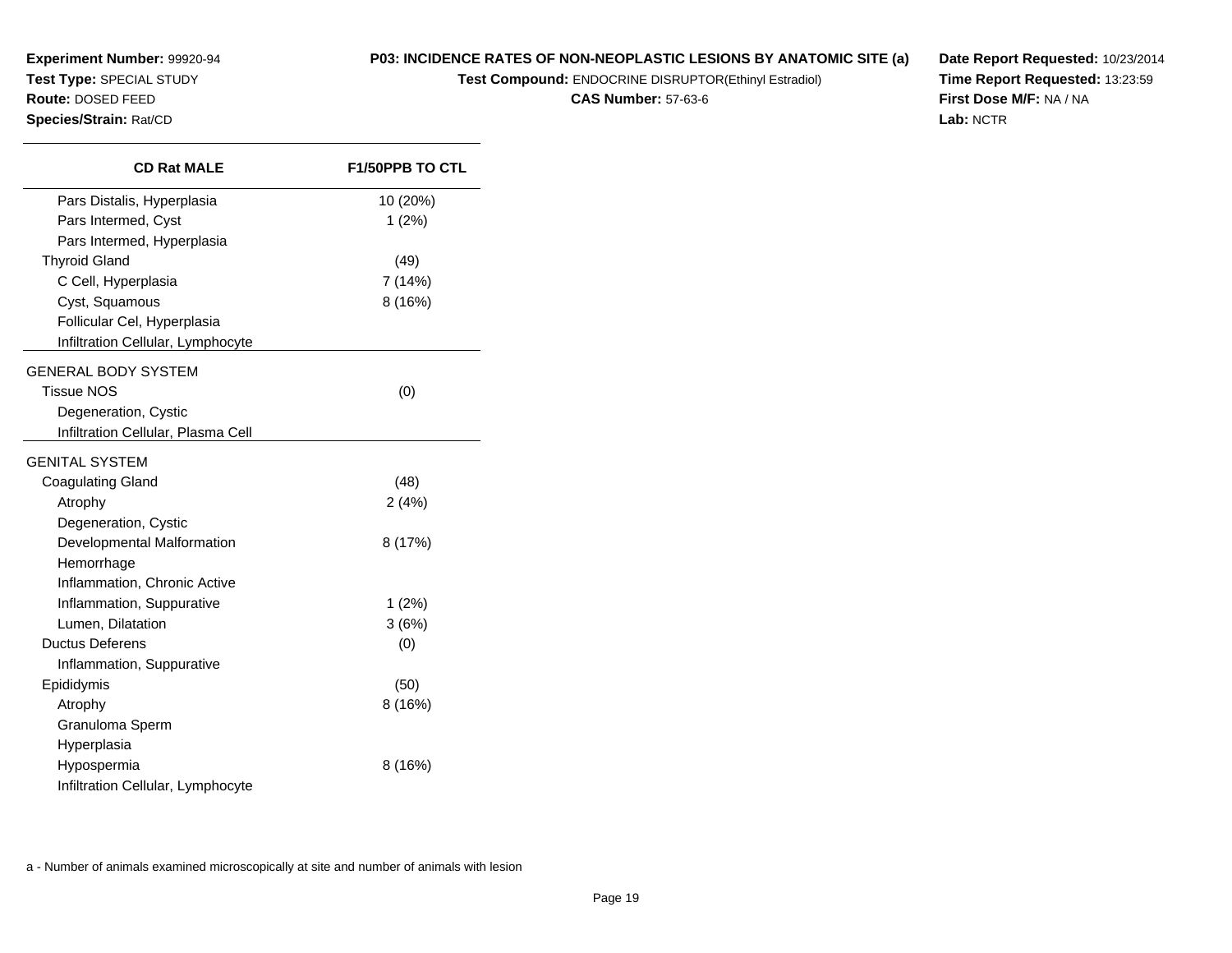**Experiment Number:** 99920-94**Test Type:** SPECIAL STUDY

**Route:** DOSED FEED

**Species/Strain:** Rat/CD

## **P03: INCIDENCE RATES OF NON-NEOPLASTIC LESIONS BY ANATOMIC SITE (a)**

**Test Compound:** ENDOCRINE DISRUPTOR(Ethinyl Estradiol)

**CAS Number:** 57-63-6

**Date Report Requested:** 10/23/2014**Time Report Requested:** 13:23:59**First Dose M/F:** NA / NA**Lab:** NCTR

| <b>CD Rat MALE</b>                | <b>F1/50PPB TO CTL</b> |
|-----------------------------------|------------------------|
| Polyarteritis                     | 1(2%)                  |
| Penis                             | (0)                    |
| Dilatation                        |                        |
| <b>Preputial Gland</b>            | (50)                   |
| Abscess                           | 1(2%)                  |
| Atrophy                           | 6 (12%)                |
| Cyst                              |                        |
| Duct, Dilatation                  | 12 (24%)               |
| Hyperplasia, Basal Cell           |                        |
| Infiltration Cellular, Lymphocyte | 8(16%)                 |
| Inflammation, Chronic Active      | 3(6%)                  |
| Inflammation, Suppurative         | 23 (46%)               |
| Keratin Cyst                      | 2(4%)                  |
| Polyarteritis                     | 1(2%)                  |
| Prostate, Dorsal/Lateral Lobe     | (38)                   |
| Atrophy                           | 1(3%)                  |
| Cyst                              |                        |
| Degeneration                      | 1(3%)                  |
| Hemorrhage                        |                        |
| Infiltration Cellular, Lymphocyte |                        |
| Inflammation, Chronic Active      | 3(8%)                  |
| Inflammation, Suppurative         | 35 (92%)               |
| Prostate, Dorsal/lateral Lobe     | (12)                   |
| Prostate, Ventral Lobe            | (50)                   |
| Atrophy                           |                        |
| Degeneration                      |                        |
| Hemorrhage                        |                        |
| Hyperplasia                       | 3(6%)                  |
| Infiltration Cellular, Lymphocyte | 2(4%)                  |
| Inflammation, Chronic Active      | 4(8%)                  |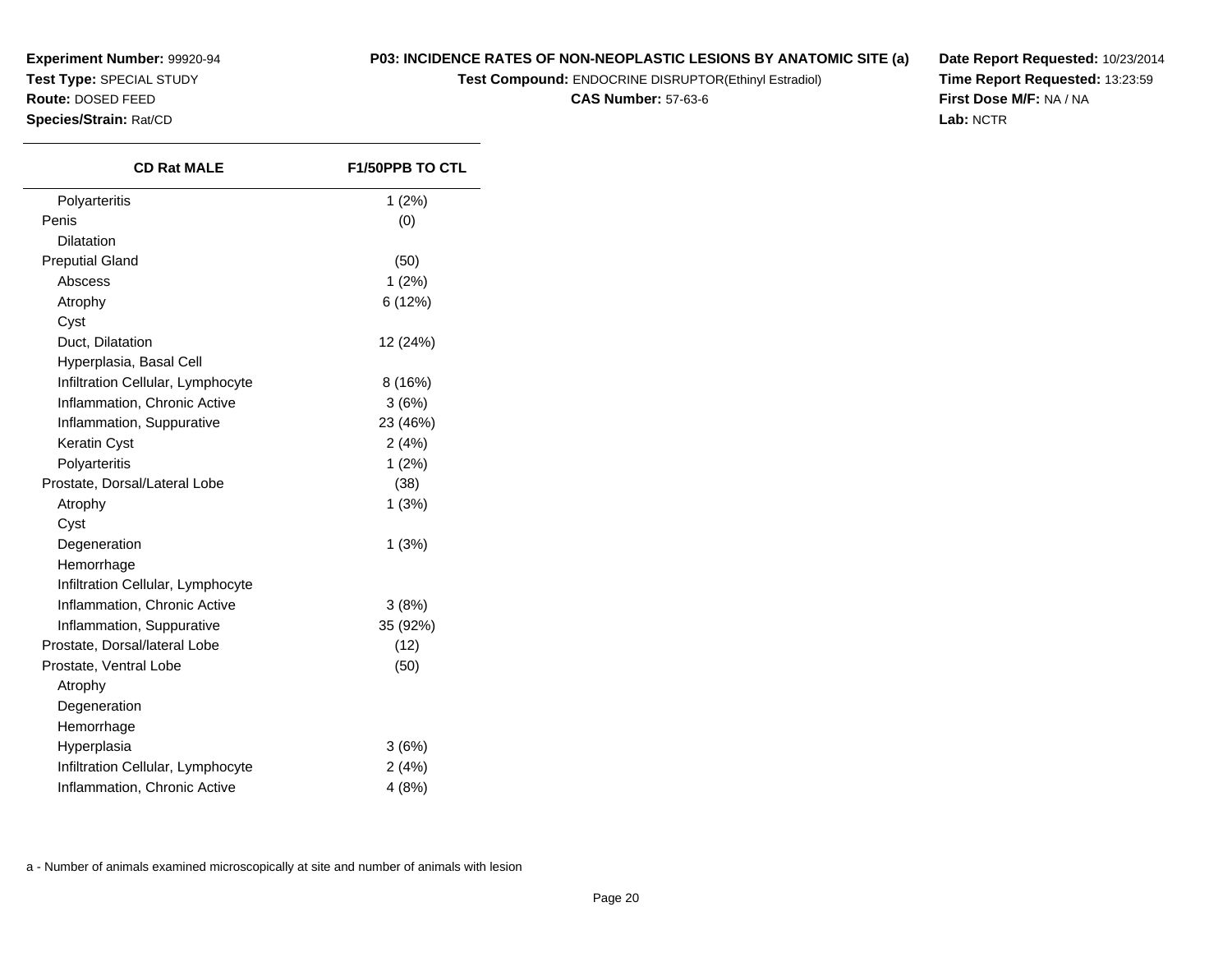**Experiment Number:** 99920-94**Test Type:** SPECIAL STUDY**Route:** DOSED FEED

#### **Species/Strain:** Rat/CD

**P03: INCIDENCE RATES OF NON-NEOPLASTIC LESIONS BY ANATOMIC SITE (a)**

**Test Compound:** ENDOCRINE DISRUPTOR(Ethinyl Estradiol)

**CAS Number:** 57-63-6

**Date Report Requested:** 10/23/2014**Time Report Requested:** 13:23:59**First Dose M/F:** NA / NA**Lab:** NCTR

| <b>CD Rat MALE</b>                           | <b>F1/50PPB TO CTL</b> |
|----------------------------------------------|------------------------|
| Inflammation, Suppurative                    | 3(6%)                  |
| <b>Rete Testes</b>                           | (46)                   |
| Dilatation                                   | 5 (11%)                |
| Fibrosis                                     |                        |
| <b>Seminal Vesicle</b>                       | (48)                   |
| Atrophy                                      | 5 (10%)                |
| <b>Dilatation</b>                            |                        |
| Epithelium, Hyperplasia                      | $1(2\%)$               |
| Hemorrhage                                   |                        |
| Inflammation, Suppurative                    | 2(4%)                  |
| Lumen, Dilatation                            |                        |
| <b>Testes</b>                                | (50)                   |
| Granuloma Sperm                              |                        |
| Interstit Cell, Hyperplasia                  |                        |
| Malformation                                 |                        |
| Polyarteritis                                | 1(2%)                  |
| Seminif Tub, Degeneration                    | 23 (46%)               |
| <b>HEMATOPOIETIC SYSTEM</b>                  |                        |
| <b>Bone Marrow</b>                           | (49)                   |
| Erythroid Cell, Hyperplasia                  | $1(2\%)$               |
| Hypocellularity                              |                        |
| Myeloid Cell, Hyperplasia                    | 7 (14%)                |
| Lymph Node                                   | (19)                   |
| Axillary, Hyperplasia, Lymphoid              | 2(11%)                 |
| Axillary, Infiltration Cellular, Plasma Cell | 2(11%)                 |
| Degeneration, Cystic                         |                        |
| Hemal, Degeneration, Cystic                  |                        |
| Hemal, Inflammation, Chronic Active          |                        |
| Hemal, Necrosis                              |                        |
| Inguinal, Degeneration, Cystic               | 1(5%)                  |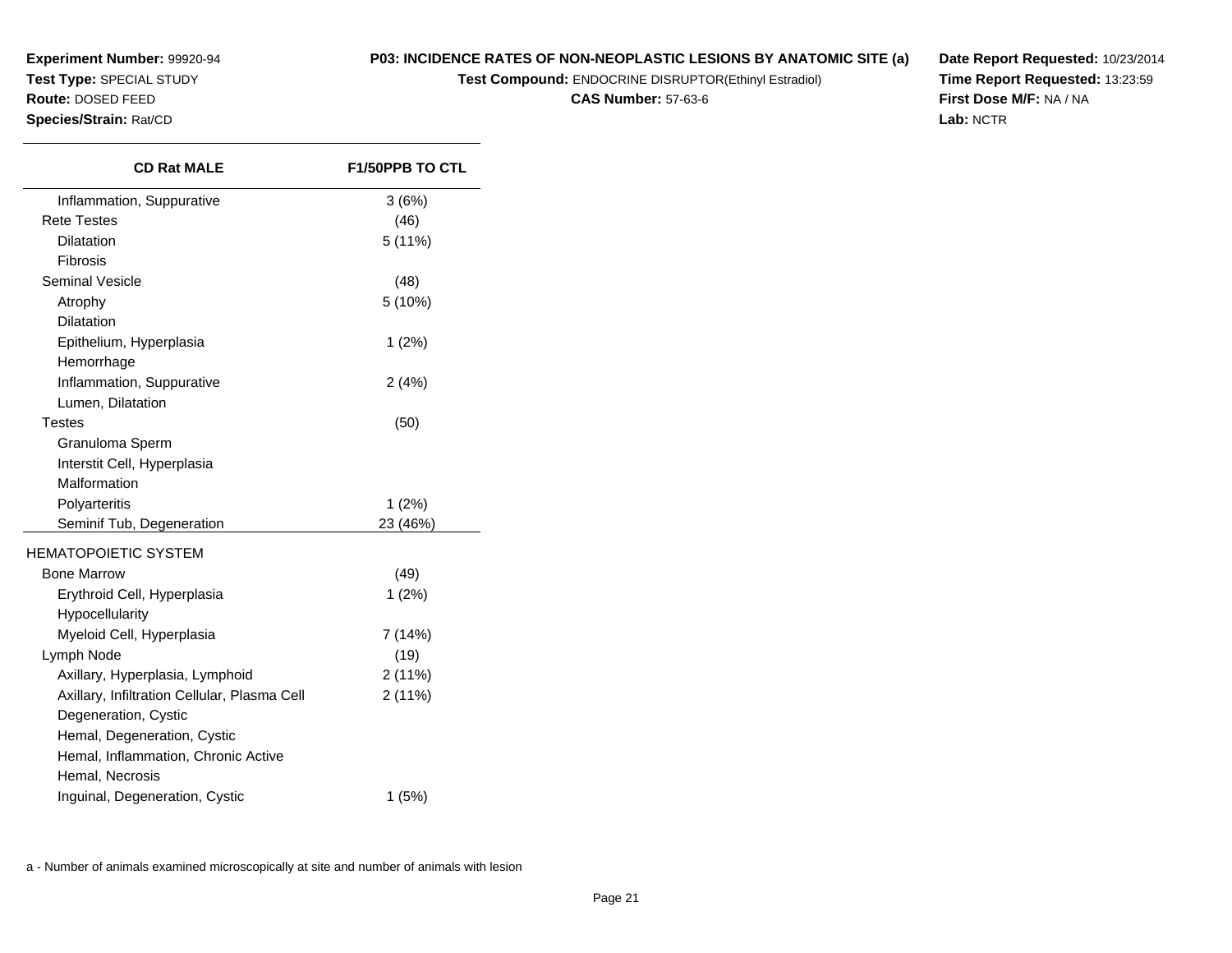## **P03: INCIDENCE RATES OF NON-NEOPLASTIC LESIONS BY ANATOMIC SITE (a)**

**Test Compound:** ENDOCRINE DISRUPTOR(Ethinyl Estradiol)

**CAS Number:** 57-63-6

**Date Report Requested:** 10/23/2014**Time Report Requested:** 13:23:59**First Dose M/F:** NA / NA**Lab:** NCTR

| <b>CD Rat MALE</b>                              | <b>F1/50PPB TO CTL</b> |
|-------------------------------------------------|------------------------|
| Inguinal, Hyperplasia, Lymphoid                 | 1(5%)                  |
| Inguinal, Infiltration Cellular, Plasma Cell    |                        |
| Lumbar, Degeneration, Cystic                    | 17 (89%)               |
| Lumbar, Hyperplasia, Lymphoid                   | 4 (21%)                |
| Lumbar, Infiltration Cellular, Plasma Cell      | 9(47%)                 |
| Mediastinal, Degeneration, Cystic               | 1(5%)                  |
| Mediastinal, Infiltration Cellular, Histiocyte  | 1(5%)                  |
| Mediastinal, Infiltration Cellular, Plasma Cell |                        |
| Pancreatic, Degeneration, Cystic                |                        |
| Pancreatic, Hyperplasia, Lymphoid               | 1(5%)                  |
| Popliteal, Degeneration, Cystic                 |                        |
| Popliteal, Infiltration Cellular, Plasma Cell   | 1(5%)                  |
| Renal, Degeneration, Cystic                     | 4 (21%)                |
| Renal, Hyperplasia, Lymphoid                    |                        |
| Renal, Infiltration Cellular, Plasma Cell       | 2 (11%)                |
| Thoracic, Degeneration, Cystic                  |                        |
| Thoracic, Infiltration Cellular, Plasma Cell    | 1(5%)                  |
| Lymph Node, Mandibular                          | (50)                   |
| Degeneration, Cystic                            | 15 (30%)               |
| Hyperplasia, Lymphoid                           | 29 (58%)               |
| Infiltration Cellular, Plasma Cell              | 33 (66%)               |
| Lymph Node, Mesenteric                          | (48)                   |
| Degeneration, Cystic                            | 2(4%)                  |
| Hyperplasia, Lymphoid                           | 8 (17%)                |
| Infiltration Cellular, Mast Cell                |                        |
| Infiltration Cellular, Plasma Cell              |                        |
| Inflammation, Granulomatous                     | 7 (15%)                |
| Spleen                                          | (50)                   |
| Capsule, Cyst                                   |                        |
| Depletion Lymphoid                              | 2(4%)                  |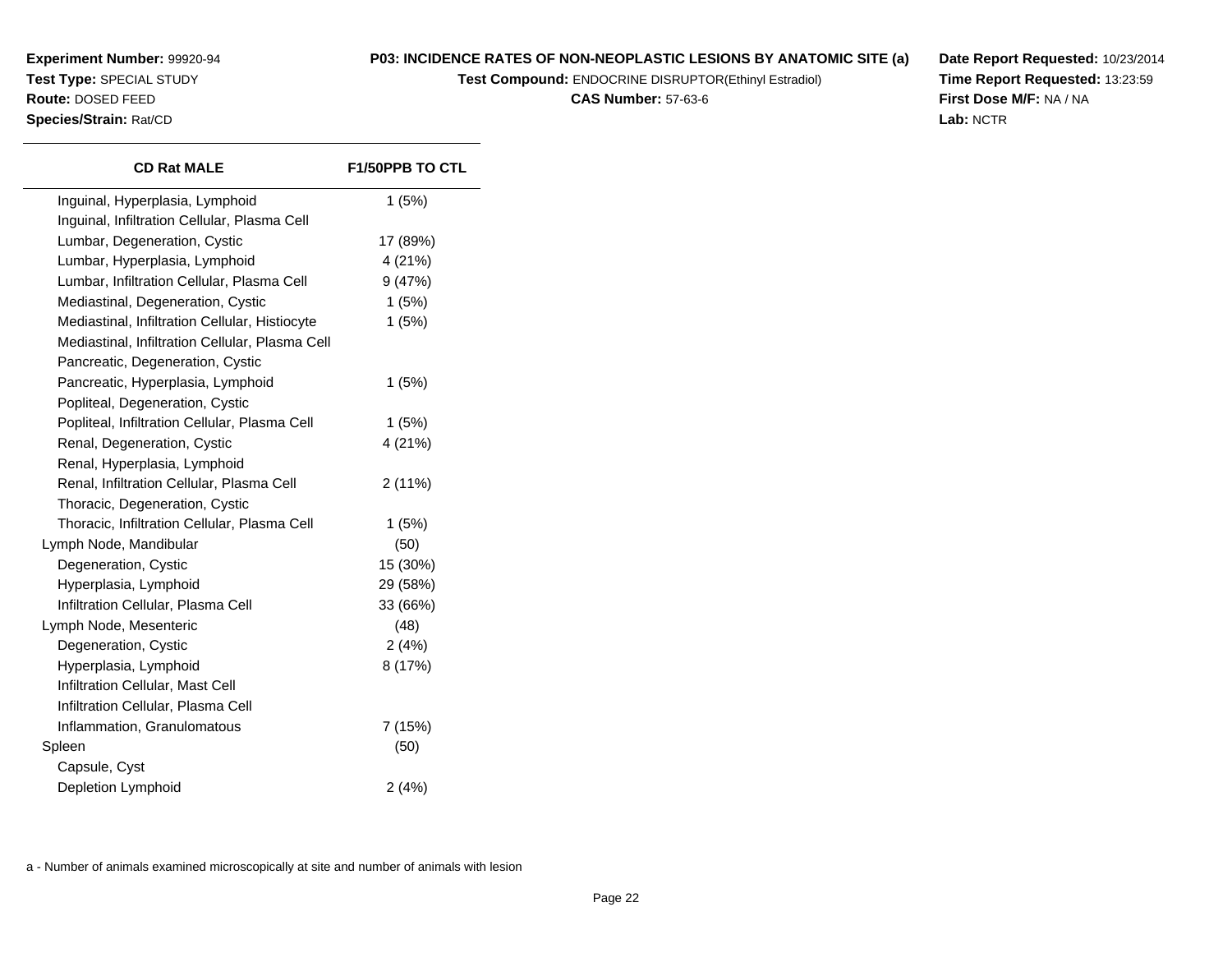**Test Compound:** ENDOCRINE DISRUPTOR(Ethinyl Estradiol)

**CAS Number:** 57-63-6

**Date Report Requested:** 10/23/2014**Time Report Requested:** 13:23:59**First Dose M/F:** NA / NA**Lab:** NCTR

| <b>CD Rat MALE</b>                    | <b>F1/50PPB TO CTL</b> |
|---------------------------------------|------------------------|
| Hematopoietic Cell Proliferation      | 21 (42%)               |
| Hyperplasia, Lymphoid                 | 2(4%)                  |
| Hyperplasia, Stromal                  |                        |
| Infiltration Cellular, Polymorphnuclr | 1(2%)                  |
| Inflammation, Chronic Active          |                        |
| <b>Necrosis</b>                       |                        |
| Pigmentation                          | 16 (32%)               |
| Red Pulp, Hyperplasia                 |                        |
| Thymus                                | (47)                   |
| Atrophy                               | 47 (100%)              |
| Cyst                                  |                        |
| Cyst, Squamous                        |                        |
| Degeneration, Cystic                  |                        |
| Epithel Cell, Hyperplasia             | 1(2%)                  |
| <b>INTEGUMENTARY SYSTEM</b>           |                        |
| <b>Mammary Gland</b>                  | (48)                   |
| Acinus, Degeneration                  | 11 (23%)               |
| Alveolus, Hyperplasia                 | 14 (29%)               |
| <b>Atypical Focus</b>                 | 1(2%)                  |
| Duct, Dilatation                      | 1(2%)                  |
| Duct, Ectasia                         |                        |
| Duct, Hyperplasia                     | 3(6%)                  |
| Duct, Inflammation, Chronic Active    |                        |
| Ectasia                               | 4(8%)                  |
| Fibrosis                              | 1(2%)                  |
| Lactation                             | 9(19%)                 |
| Skin                                  | (50)                   |
| Abscess                               | 1(2%)                  |
| Cyst Epithelial Inclusion             | 4(8%)                  |

Dermis, Fibrosis

**Experiment Number:** 99920-94**Test Type:** SPECIAL STUDY**Route:** DOSED FEED**Species/Strain:** Rat/CD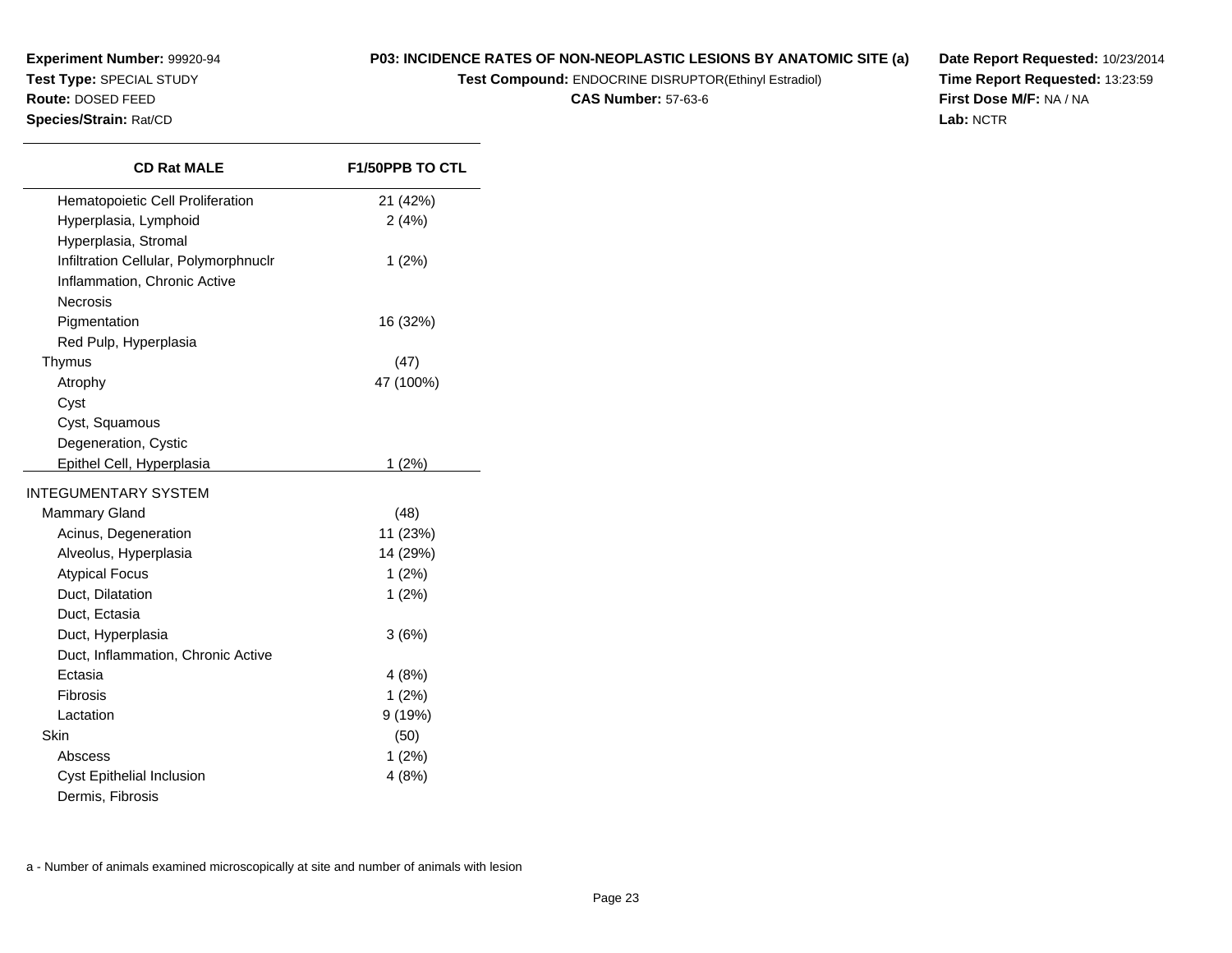$\overline{\phantom{0}}$ 

## **P03: INCIDENCE RATES OF NON-NEOPLASTIC LESIONS BY ANATOMIC SITE (a)**

**Test Compound:** ENDOCRINE DISRUPTOR(Ethinyl Estradiol)

**CAS Number:** 57-63-6

**Date Report Requested:** 10/23/2014**Time Report Requested:** 13:23:59**First Dose M/F:** NA / NA**Lab:** NCTR

| <b>CD Rat MALE</b>                   | <b>F1/50PPB TO CTL</b> |
|--------------------------------------|------------------------|
| Dermis, Inflammation, Chronic Active |                        |
| Dermis, Necrosis                     |                        |
| Epidermis, Hyperplasia               |                        |
| Epidermis, Inflammation, Suppurative |                        |
| Epidermis, Necrosis                  |                        |
| Fibrosis                             |                        |
| Foreign Body                         |                        |
| Hair Follicle, Hemorrhage            |                        |
| Hyperkeratosis                       |                        |
| Inflammation, Chronic Active         | 29 (58%)               |
| Inflammation, Pyogranulomat          |                        |
| Inflammation, Suppurative            | $1(2\%)$               |
| Keratin Cyst                         | 1(2%)                  |
| Ulcer                                |                        |
| MUSCULOSKELETAL SYSTEM               |                        |
| <b>Bone</b>                          | (1)                    |
| Bone, Femur                          | (50)                   |
| <b>Skeletal Muscle</b>               | (1)                    |
| NERVOUS SYSTEM                       |                        |
| Brain, Brain Stem                    | (50)                   |
| Compression                          | 7 (14%)                |
| Gliosis                              |                        |
| Hemorrhage                           |                        |
| Brain, Cerebellum                    | (50)                   |
| Angiectasis                          |                        |
| Gliosis                              | $1(2\%)$               |
| Hemorrhage                           | 1(2%)                  |
| Hydrocephalus                        |                        |
| Brain, Cerebrum                      | (50)                   |
|                                      |                        |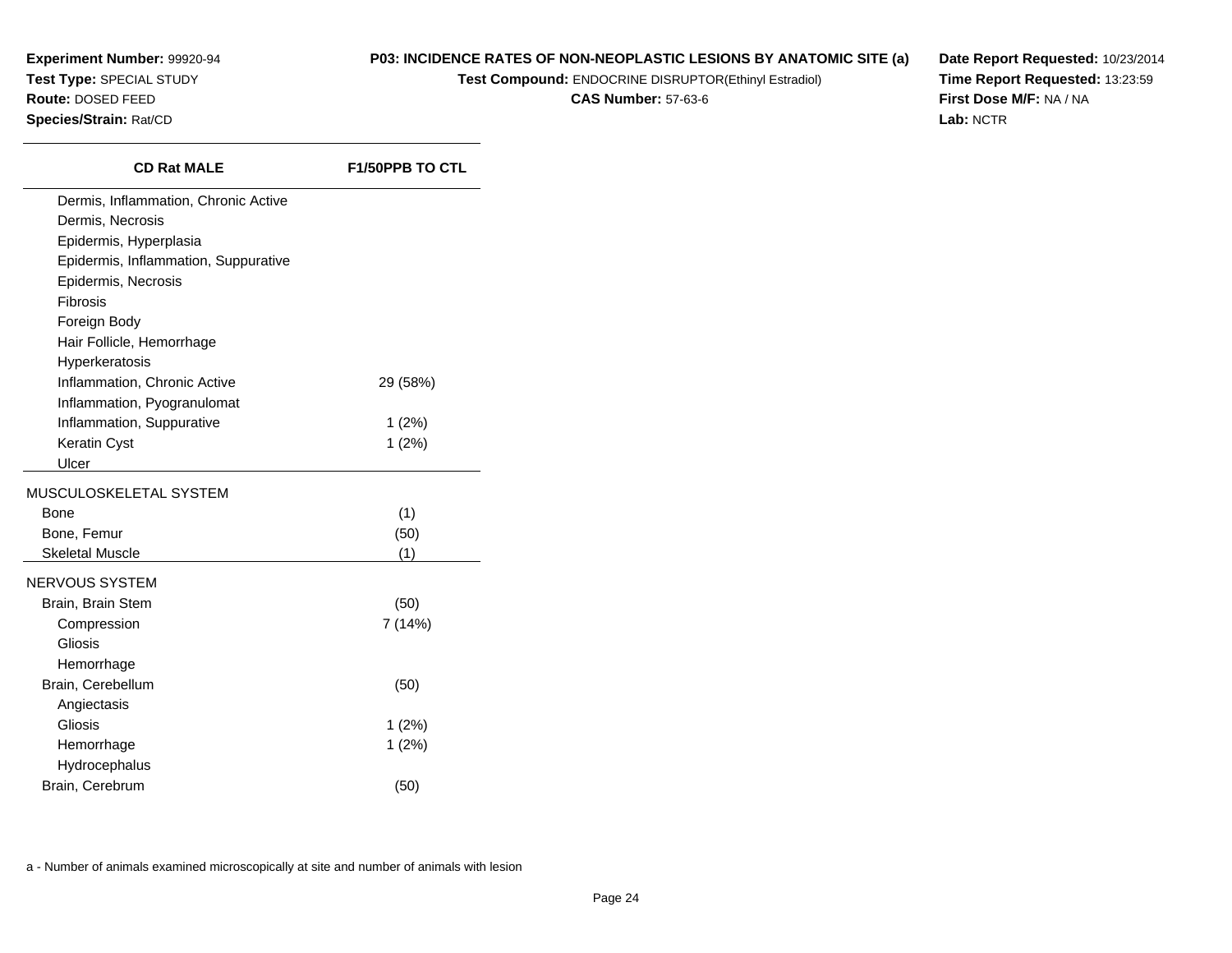## **P03: INCIDENCE RATES OF NON-NEOPLASTIC LESIONS BY ANATOMIC SITE (a)**

**Test Compound:** ENDOCRINE DISRUPTOR(Ethinyl Estradiol)

**CAS Number:** 57-63-6

**Date Report Requested:** 10/23/2014**Time Report Requested:** 13:23:59**First Dose M/F:** NA / NA**Lab:** NCTR

| <b>CD Rat MALE</b>                     | <b>F1/50PPB TO CTL</b> |
|----------------------------------------|------------------------|
| Hydrocephalus                          | 4 (8%)                 |
| <b>Infiltration Cellular</b>           |                        |
| Meninges, Hyperplasia                  | 1(2%)                  |
| Peripheral Nerve                       | (0)                    |
| <b>RESPIRATORY SYSTEM</b>              |                        |
| Lung                                   | (50)                   |
| Alveolar Epith, Hyperplasia            | 3(6%)                  |
| Artery, Mineralization                 | 2(4%)                  |
| Congestion                             |                        |
| Hemorrhage                             | 1(2%)                  |
| Infiltration Cellular, Histiocyte      | 11 (22%)               |
| Infiltration Cellular, Lymphocyte      |                        |
| Inflammation, Chronic                  |                        |
| Inflammation, Chronic Active           | 1(2%)                  |
| Mediastinum, Hemorrhage                |                        |
| Mediastinum, Inflammation, Suppurative |                        |
| Mediastinum, Necrosis                  |                        |
| Metaplasia, Osseous                    | 1(2%)                  |
| Thrombosis                             |                        |
| Nose                                   | (50)                   |
| Exudate                                |                        |
| Foreign Body                           |                        |
| Inflammation, Chronic Active           |                        |
| Inflammation, Suppurative              | 5 (10%)                |
| Metaplasia, Squamous                   |                        |
| Mucosa, Hyperkeratosis                 |                        |
| Mucosa, Hyperplasia                    |                        |
| Mucosa, Keratin Cyst                   |                        |
| Polyp, Inflammatory                    |                        |
| Vomeronas Org, Dilatation              |                        |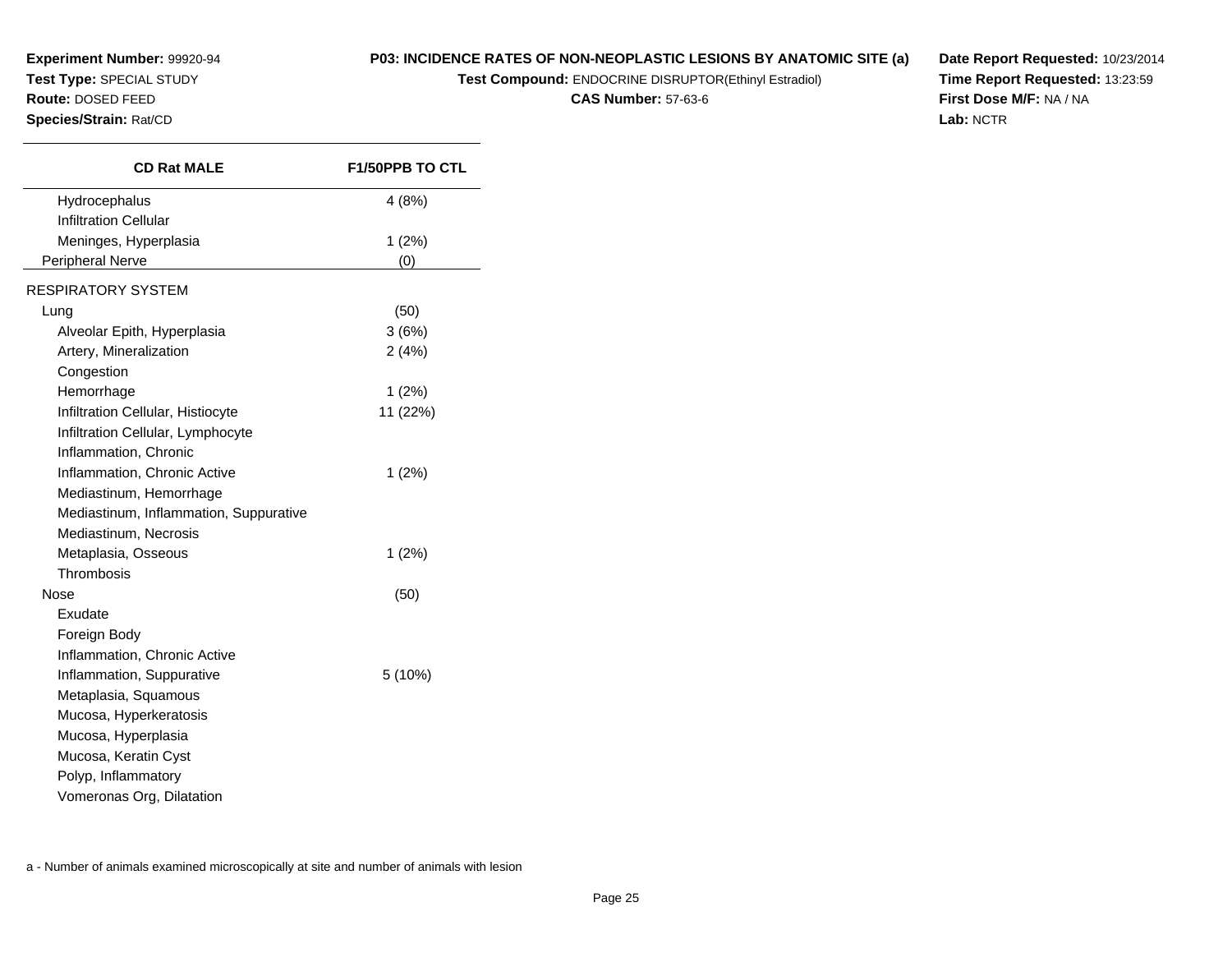**Experiment Number:** 99920-94**Test Type:** SPECIAL STUDY**Route:** DOSED FEED

**Species/Strain:** Rat/CD

# **P03: INCIDENCE RATES OF NON-NEOPLASTIC LESIONS BY ANATOMIC SITE (a)**

**Test Compound:** ENDOCRINE DISRUPTOR(Ethinyl Estradiol)

**CAS Number:** 57-63-6

**Date Report Requested:** 10/23/2014**Time Report Requested:** 13:23:59**First Dose M/F:** NA / NA**Lab:** NCTR

| <b>CD Rat MALE</b>                    | <b>F1/50PPB TO CTL</b> |
|---------------------------------------|------------------------|
| Trachea                               | (50)                   |
| Epithelium, Hyperplasia               |                        |
| Infiltration Cellular, Lymphocyte     |                        |
| SPECIAL SENSES SYSTEM                 |                        |
| Eye                                   | (48)                   |
| <b>Bilateral, Cataract</b>            |                        |
| Bilateral, Retina, Degeneration       |                        |
| Cataract                              | 2(4%)                  |
| Cornea, Inflammation, Chronic Active  |                        |
| Hemorrhage                            |                        |
| Inflammation, Chronic Active          | 1(2%)                  |
| Inflammation, Suppurative             |                        |
| Retina, Degeneration                  | 1(2%)                  |
| Harderian Gland                       | (50)                   |
| Acinus, Degeneration                  | 5(10%)                 |
| Degeneration                          |                        |
| Infiltration Cellular, Lymphocyte     | 8(16%)                 |
| Polyarteritis                         | 1(2%)                  |
| <b>Lacrimal Gland</b>                 | (1)                    |
| Ectopic Harderian                     |                        |
| Zymbal's Gland                        | (0)                    |
| Inflammation, Suppurative             |                        |
| <b>URINARY SYSTEM</b>                 |                        |
| Kidney                                | (49)                   |
| Capsule, Inflammation, Chronic Active |                        |
| Cyst                                  | 23 (47%)               |
| Hydronephrosis                        |                        |
| Inflammation, Suppurative             |                        |
| Medulla, Cyst                         |                        |
|                                       |                        |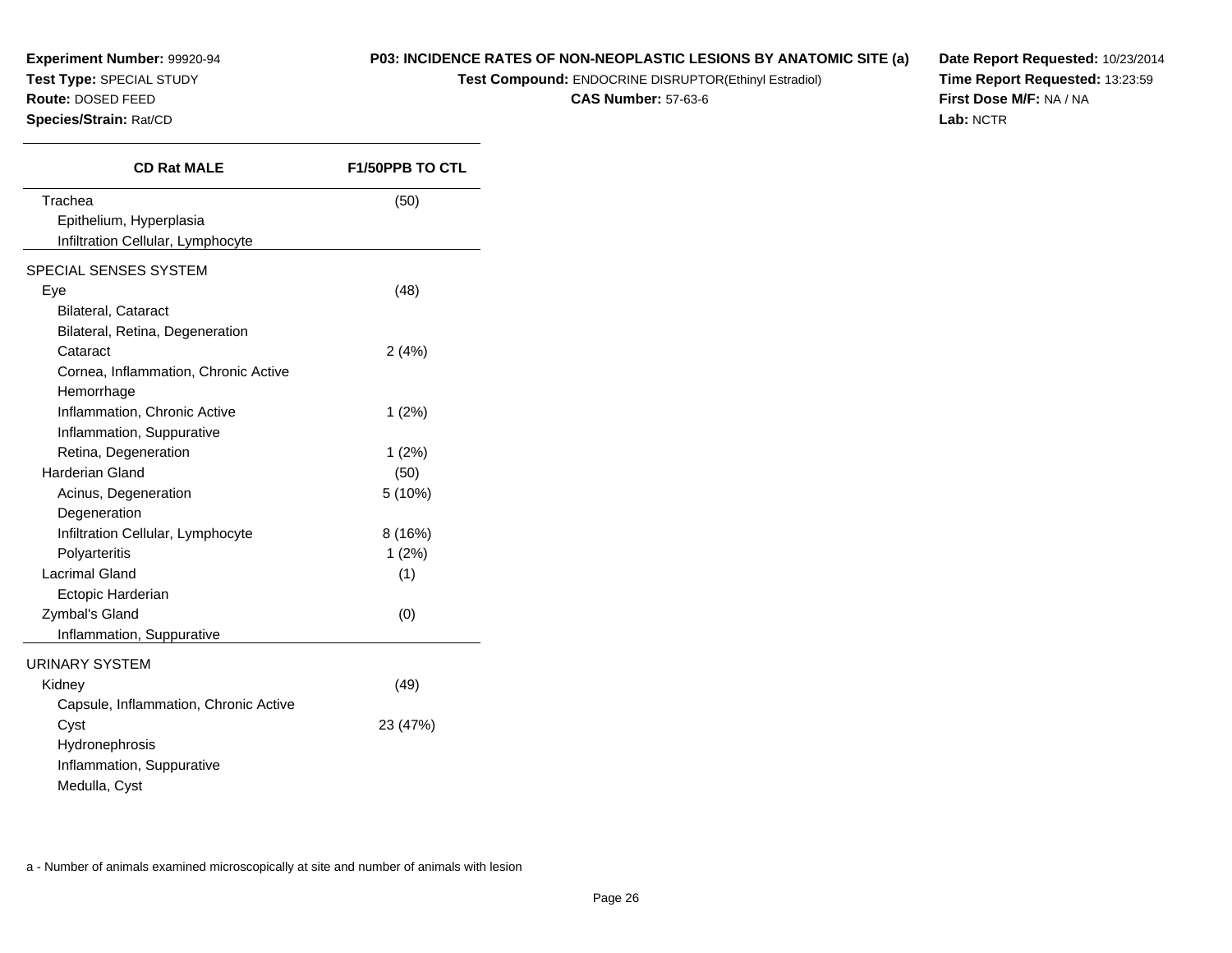**Experiment Number:** 99920-94**Test Type:** SPECIAL STUDY

# **Route:** DOSED FEED

**Species/Strain:** Rat/CD

## **P03: INCIDENCE RATES OF NON-NEOPLASTIC LESIONS BY ANATOMIC SITE (a)**

**Test Compound:** ENDOCRINE DISRUPTOR(Ethinyl Estradiol)

**CAS Number:** 57-63-6

**Date Report Requested:** 10/23/2014**Time Report Requested:** 13:23:59**First Dose M/F:** NA / NA**Lab:** NCTR

| <b>CD Rat MALE</b>                | <b>F1/50PPB TO CTL</b> |
|-----------------------------------|------------------------|
| Mineralization                    | 4 (8%)                 |
| Nephropathy                       | 46 (94%)               |
| Pelvis, Hemorrhage                |                        |
| Pelvis, Inflammation, Suppurative | $1(2\%)$               |
| Polycystic Kidney                 |                        |
| Renal Tubule, Hyperplasia         | $1(2\%)$               |
| Transit Epithe, Hyperplasia       | 2(4%)                  |
| Urethra                           | (1)                    |
| Hemorrhage                        |                        |
| Urinary Bladder                   | (49)                   |
| Dilatation                        |                        |
| Hemorrhage                        |                        |
| Inflammation, Chronic Active      |                        |
| Inflammation, Suppurative         |                        |
| Transit Epithe, Hyperplasia       |                        |

\*\*\*END OF MALE DATA\*\*\*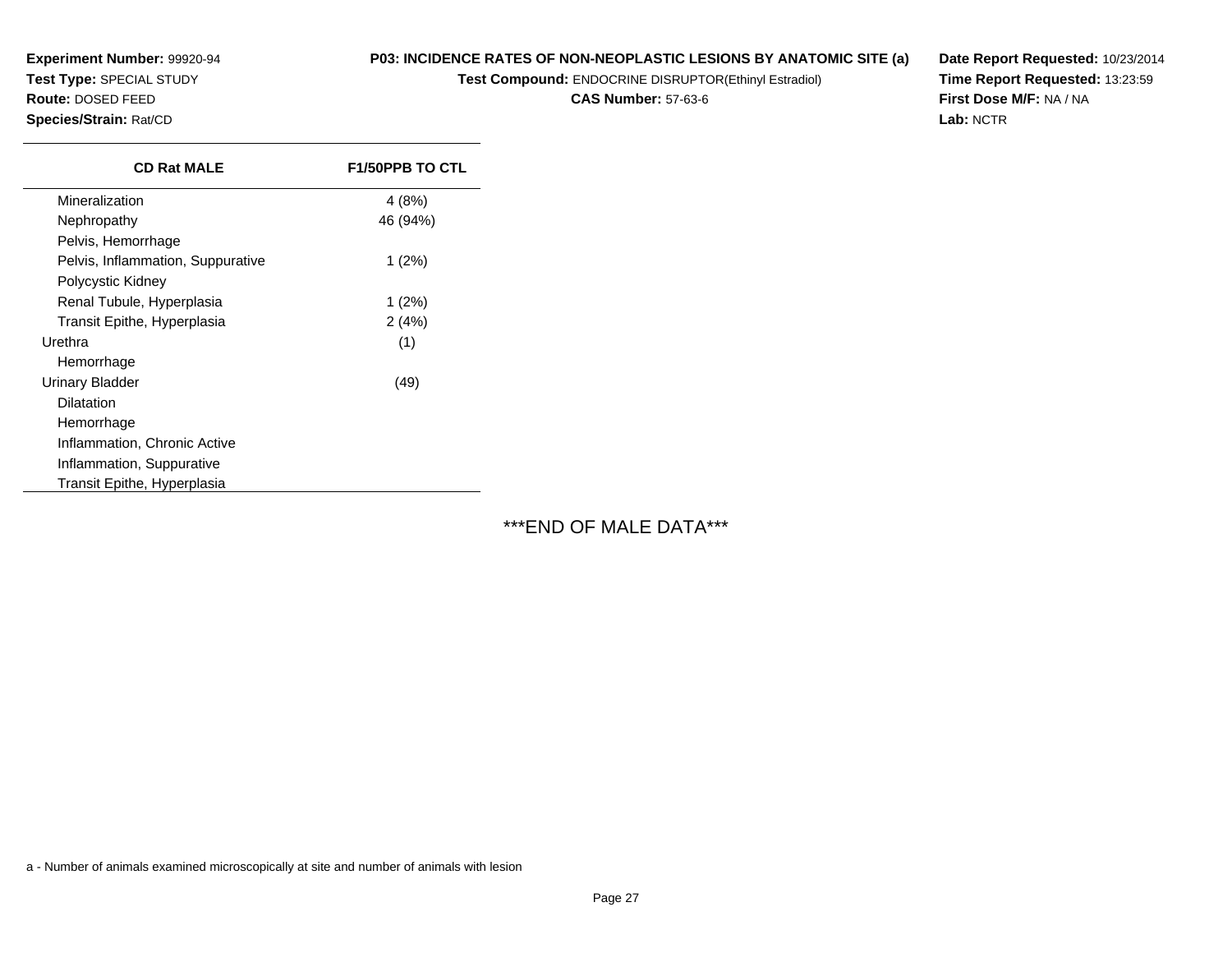**Test Compound:** ENDOCRINE DISRUPTOR(Ethinyl Estradiol)

**CAS Number:** 57-63-6

**Date Report Requested:** 10/23/2014**Time Report Requested:** 13:23:59**First Dose M/F:** NA / NA**Lab:** NCTR

| <b>CD Rat FEMALE</b>                    | <b>OPPB</b><br>F <sub>1</sub> | 2PPB<br>F <sub>1</sub> | <b>10 PPB</b><br>F <sub>1</sub> | <b>50 PPB</b><br>F <sub>1</sub> | <b>F1/2PPB TO CTL</b> | F1/10PPB TO CTL |
|-----------------------------------------|-------------------------------|------------------------|---------------------------------|---------------------------------|-----------------------|-----------------|
| <b>Disposition Summary</b>              |                               |                        |                                 |                                 |                       |                 |
| <b>Animals Initially In Study</b>       | 51                            | 50                     | 50                              | 50                              | 50                    | 50              |
| <b>Early Deaths</b>                     |                               |                        |                                 |                                 |                       |                 |
| <b>Moribund Sacrifice</b>               | 24                            | 22                     | 27                              | 17                              | 26                    | 27              |
| <b>Natural Death</b>                    |                               | ${\bf 5}$              | $\mathbf 3$                     | 8                               | $\overline{7}$        | $\mathbf 1$     |
| <b>Survivors</b>                        |                               |                        |                                 |                                 |                       |                 |
| <b>Moribund Sacrifice</b>               | $\mathbf 1$                   |                        | 1                               |                                 | 1                     |                 |
| <b>Terminal Sacrifice</b>               | 26                            | 23                     | 19                              | 25                              | 16                    | ${\bf 22}$      |
| <b>Animals Examined Microscopically</b> | 51                            | 50                     | 50                              | 50                              | 50                    | 50              |
| ALIMENTARY SYSTEM                       |                               |                        |                                 |                                 |                       |                 |
| Esophagus                               | (51)                          | (50)                   | (49)                            | (50)                            | (50)                  | (50)            |
| Hemorrhage                              |                               |                        |                                 | 1(2%)                           |                       |                 |
| Inflammation                            |                               | 2(4%)                  | 1(2%)                           | 1(2%)                           | 1(2%)                 | 2(4%)           |
| Necrosis                                |                               |                        |                                 |                                 | 1(2%)                 |                 |
| Intestine Large, Cecum                  | (51)                          | (50)                   | (49)                            | (49)                            | (50)                  | (50)            |
| Dilatation                              |                               |                        |                                 |                                 | 1(2%)                 |                 |
| Erosion                                 |                               |                        |                                 |                                 | 1(2%)                 |                 |
| Inflammation, Chronic                   |                               | 1(2%)                  |                                 |                                 | 1(2%)                 |                 |
| Intestine Large, Colon                  | (51)                          | (50)                   | (49)                            | (49)                            | (50)                  | (50)            |
| Developmental Malformation              |                               |                        | 1(2%)                           |                                 |                       |                 |
| Inflammation                            |                               | 1(2%)                  |                                 |                                 |                       |                 |
| Lymphoid Tiss, Inflammation             |                               | 1(2%)                  |                                 |                                 |                       |                 |
| Mineralization                          |                               |                        | 1(2%)                           |                                 |                       |                 |
| Muscularis, Inflammation, Chronic       |                               |                        | 1(2%)                           |                                 |                       |                 |
| Intestine Large, Rectum                 | (51)                          | (50)                   | (49)                            | (50)                            | (50)                  | (50)            |
| Inflammation, Chronic                   |                               | 1(2%)                  |                                 |                                 |                       |                 |
| Intestine Small, Duodenum               | (51)                          | (50)                   | (49)                            | (49)                            | (50)                  | (50)            |
| Autolysis                               |                               |                        |                                 | 1(2%)                           |                       |                 |
| Dilatation                              |                               |                        | 1(2%)                           |                                 |                       |                 |

a - Number of animals examined microscopically at site and number of animals with lesion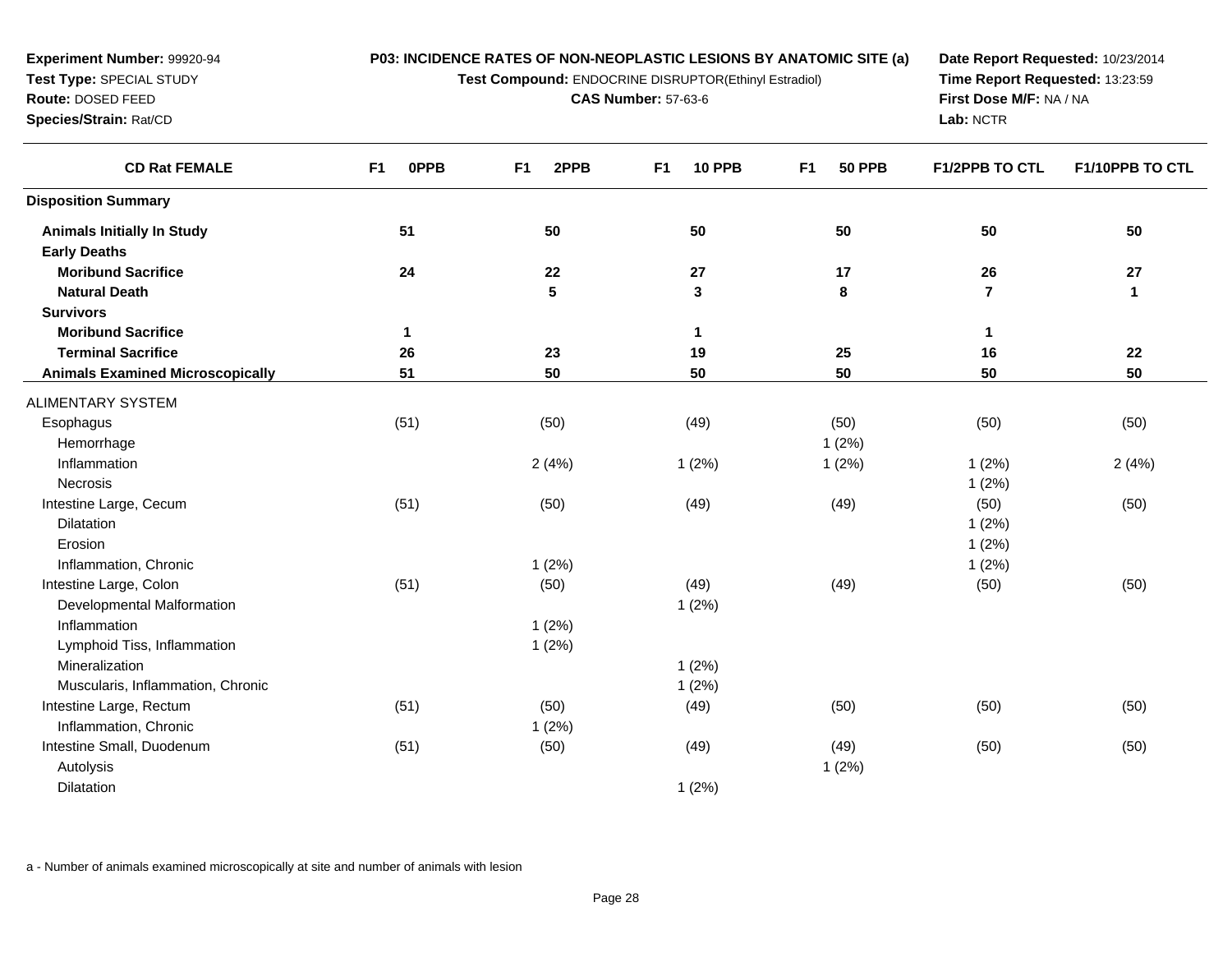**Test Compound:** ENDOCRINE DISRUPTOR(Ethinyl Estradiol)

**CAS Number:** 57-63-6

**Date Report Requested:** 10/23/2014**Time Report Requested:** 13:24:00**First Dose M/F:** NA / NA**Lab:** NCTR

| <b>CD Rat FEMALE</b>                          | <b>OPPB</b><br>F <sub>1</sub> | 2PPB<br>F <sub>1</sub> | F <sub>1</sub><br><b>10 PPB</b> | <b>50 PPB</b><br>F <sub>1</sub> | <b>F1/2PPB TO CTL</b> | F1/10PPB TO CTL |
|-----------------------------------------------|-------------------------------|------------------------|---------------------------------|---------------------------------|-----------------------|-----------------|
| Intestine Small, Ileum                        | (51)                          | (50)                   | (48)                            | (49)                            | (48)                  | (50)            |
| Autolysis                                     |                               |                        |                                 | 1(2%)                           |                       |                 |
| Intestine Small, Jejunum                      | (51)                          | (50)                   | (47)                            | (47)                            | (48)                  | (50)            |
| Autolysis                                     |                               |                        |                                 | 1(2%)                           |                       |                 |
| Inflammation, Chronic                         |                               | 1(2%)                  |                                 |                                 |                       |                 |
| Liver                                         | (51)                          | (50)                   | (49)                            | (50)                            | (50)                  | (50)            |
| Angiectasis                                   | 2(4%)                         | 1(2%)                  | 1(2%)                           | 1(2%)                           | 2(4%)                 | 4(8%)           |
| <b>Basophilic Focus</b>                       | 1(2%)                         | 1(2%)                  | 1(2%)                           | 1(2%)                           | 1(2%)                 | 1(2%)           |
| Bile Duct, Hyperplasia                        | 13 (25%)                      | 15 (30%)               | 10 (20%)                        | 10 (20%)                        | 7 (14%)               | 16 (32%)        |
| Capsule, Hemorrhage, Focal                    | 2(4%)                         |                        |                                 |                                 | 1(2%)                 |                 |
| Caudate Lobe, Developmental<br>Malformation   |                               |                        |                                 |                                 |                       |                 |
| Centrilobular, Necrosis                       |                               |                        | 1(2%)                           |                                 |                       |                 |
| Cyst                                          |                               | 1(2%)                  |                                 |                                 | 2(4%)                 | 2(4%)           |
| <b>Cyst Multilocular</b>                      | 3(6%)                         |                        | 1(2%)                           |                                 | 2(4%)                 | 1(2%)           |
| Degeneration, Cystic                          | 1(2%)                         |                        |                                 | 2(4%)                           | 3(6%)                 | 5(10%)          |
| <b>Eosinophilic Focus</b>                     | 1(2%)                         | 1(2%)                  | 1(2%)                           | 5 (10%)                         | 2(4%)                 | 5(10%)          |
| Eosinophilic Focus, Multiple                  |                               |                        |                                 |                                 |                       |                 |
| Hematopoietic Cell Proliferation              | 2(4%)                         | 4(8%)                  | 3(6%)                           | 1(2%)                           | 2(4%)                 | 1(2%)           |
| Hepatodiaphragmatic Nodule                    | 1(2%)                         |                        |                                 | 1(2%)                           | 2(4%)                 |                 |
| Infiltration Cellular, Lymphocyte             | 3(6%)                         | 2(4%)                  | 1(2%)                           | 1(2%)                           |                       | 1(2%)           |
| Inflammation, Chronic Active                  | 6 (12%)                       | 1(2%)                  | 6(12%)                          | 5 (10%)                         | 3(6%)                 | 6 (12%)         |
| Left Lat Lobe, Developmental Malformation     |                               |                        |                                 |                                 |                       |                 |
| Median Lobe, Developmental Malformation       |                               |                        |                                 |                                 | 1(2%)                 |                 |
| <b>Mixed Cell Focus</b>                       |                               |                        |                                 |                                 |                       |                 |
| <b>Necrosis</b>                               |                               |                        |                                 |                                 | 2(4%)                 |                 |
| Oval Cell, Hyperplasia                        |                               |                        |                                 |                                 | 1(2%)                 |                 |
| Periportal, Inflammation, Chronic             | 3(6%)                         | 7(14%)                 | 5(10%)                          | 5(10%)                          | 3(6%)                 | 5(10%)          |
| Right Lat Lobe, Developmental<br>Malformation |                               | 1(2%)                  |                                 |                                 |                       |                 |
| <b>Tension Lipidosis</b>                      |                               |                        | 1(2%)                           | 1(2%)                           |                       |                 |

a - Number of animals examined microscopically at site and number of animals with lesion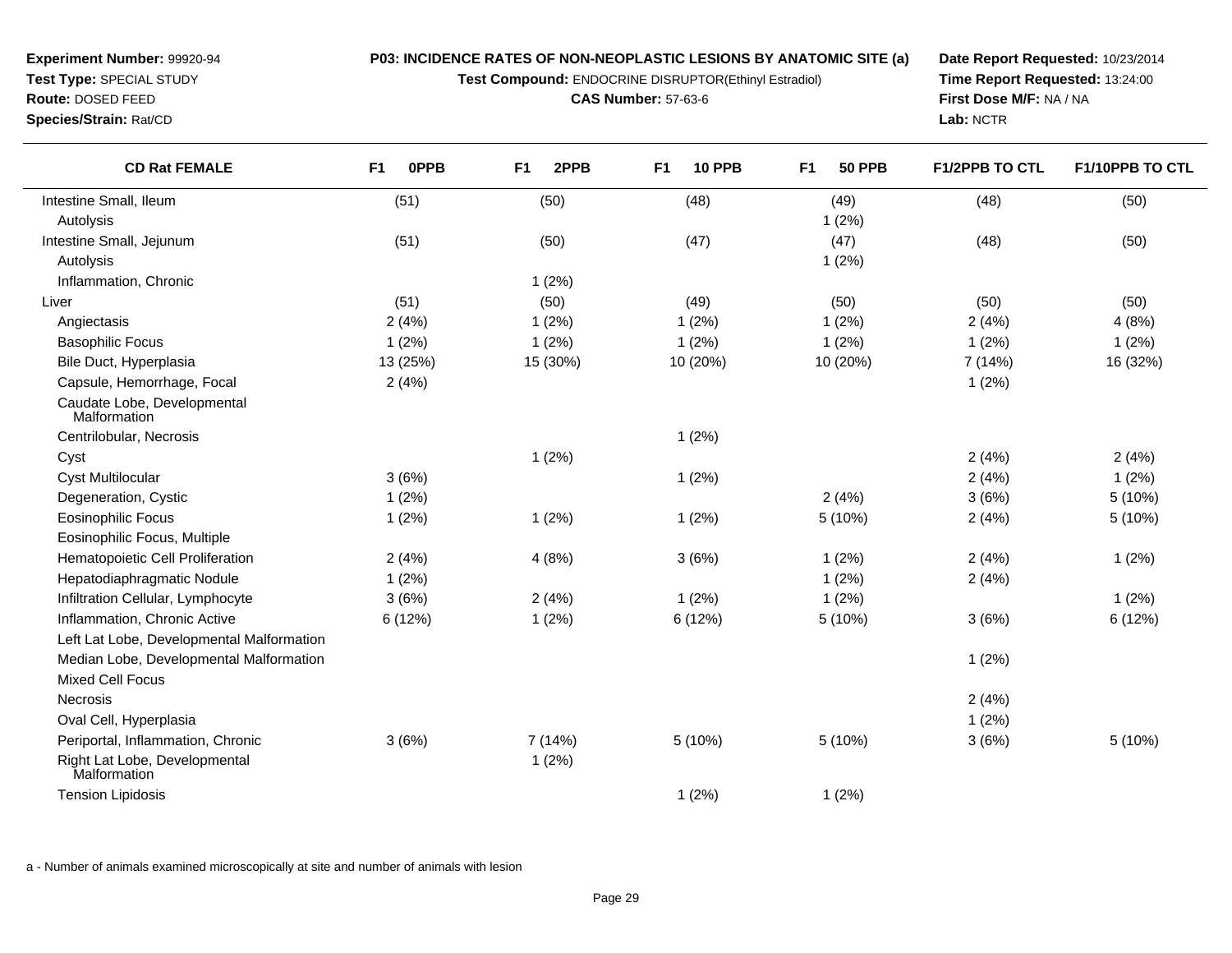**Test Compound:** ENDOCRINE DISRUPTOR(Ethinyl Estradiol)

**CAS Number:** 57-63-6

**Date Report Requested:** 10/23/2014**Time Report Requested:** 13:24:00**First Dose M/F:** NA / NA**Lab:** NCTR

| <b>CD Rat FEMALE</b>              | <b>OPPB</b><br>F <sub>1</sub> | 2PPB<br>F <sub>1</sub> | F <sub>1</sub><br><b>10 PPB</b> | F1<br><b>50 PPB</b> | F1/2PPB TO CTL | F1/10PPB TO CTL |
|-----------------------------------|-------------------------------|------------------------|---------------------------------|---------------------|----------------|-----------------|
| Vacuolization Cytoplasmic         | 12 (24%)                      | 8(16%)                 | 4(8%)                           | 2(4%)               | 9(18%)         | 11 (22%)        |
| Mesentery                         | (2)                           | (2)                    | (0)                             | (1)                 | (2)            | (1)             |
| Cyst                              |                               |                        |                                 |                     | 1(50%)         |                 |
| Fat, Necrosis                     | 2 (100%)                      | $1(50\%)$              |                                 | 1 (100%)            | 2 (100%)       |                 |
| Oral Mucosa                       | (3)                           | (1)                    | (4)                             | (4)                 | (5)            | (7)             |
| Gingival, Inflammation            |                               |                        |                                 | 1(25%)              |                |                 |
| Keratin Cyst                      |                               |                        | 3(75%)                          | 2(50%)              | 2(40%)         | 4 (57%)         |
| Pancreas                          | (51)                          | (50)                   | (49)                            | (49)                | (50)           | (50)            |
| Acinar Cell, Degeneration         | 20 (39%)                      | 24 (48%)               | 20 (41%)                        | 24 (49%)            | 19 (38%)       | 26 (52%)        |
| Acinar Cell, Hyperplasia          |                               |                        |                                 | 1(2%)               |                | 1(2%)           |
| Artery, Inflammation, Chronic     |                               |                        |                                 |                     |                | 1(2%)           |
| Artery, Mineralization            |                               |                        | 1(2%)                           |                     |                |                 |
| Inflammation, Chronic             |                               | 7(14%)                 |                                 | 1(2%)               | 1(2%)          |                 |
| Lipomatosis                       | 1(2%)                         | 1(2%)                  | 1(2%)                           | 2(4%)               | 1(2%)          | 3(6%)           |
| <b>Salivary Glands</b>            | (51)                          | (49)                   | (49)                            | (50)                | (50)           | (50)            |
| Artery, Mineralization            |                               |                        | 1(2%)                           |                     |                |                 |
| Inflammation, Chronic             | 1(2%)                         | 2(4%)                  |                                 |                     | 2(4%)          | 1(2%)           |
| Stomach, Forestomach              | (51)                          | (50)                   | (49)                            | (50)                | (50)           | (50)            |
| Edema                             | 1(2%)                         |                        | 1(2%)                           | 2(4%)               | 3(6%)          |                 |
| Hyperplasia                       | 2(4%)                         | 2(4%)                  |                                 | 1(2%)               | 4(8%)          |                 |
| Inflammation                      | 1(2%)                         | 4(8%)                  | 1(2%)                           |                     | 2(4%)          |                 |
| Keratin Cyst                      |                               |                        |                                 |                     | 1(2%)          |                 |
| Ulcer                             |                               |                        |                                 | 1(2%)               |                | 1(2%)           |
| Stomach, Glandular                | (51)                          | (50)                   | (49)                            | (50)                | (50)           | (50)            |
| Glands, Dilatation                |                               |                        | 1(2%)                           |                     |                |                 |
| Infiltration Cellular, Lymphocyte |                               | 1(2%)                  |                                 |                     | 1(2%)          |                 |
| Inflammation                      |                               |                        |                                 | 1(2%)               | 1(2%)          |                 |
| Mineralization                    |                               |                        | 1(2%)                           |                     |                |                 |
| Tooth                             | (0)                           | (0)                    | (0)                             | (0)                 | (1)            | (0)             |
| Dysplasia                         |                               |                        |                                 |                     | 1 (100%)       |                 |

a - Number of animals examined microscopically at site and number of animals with lesion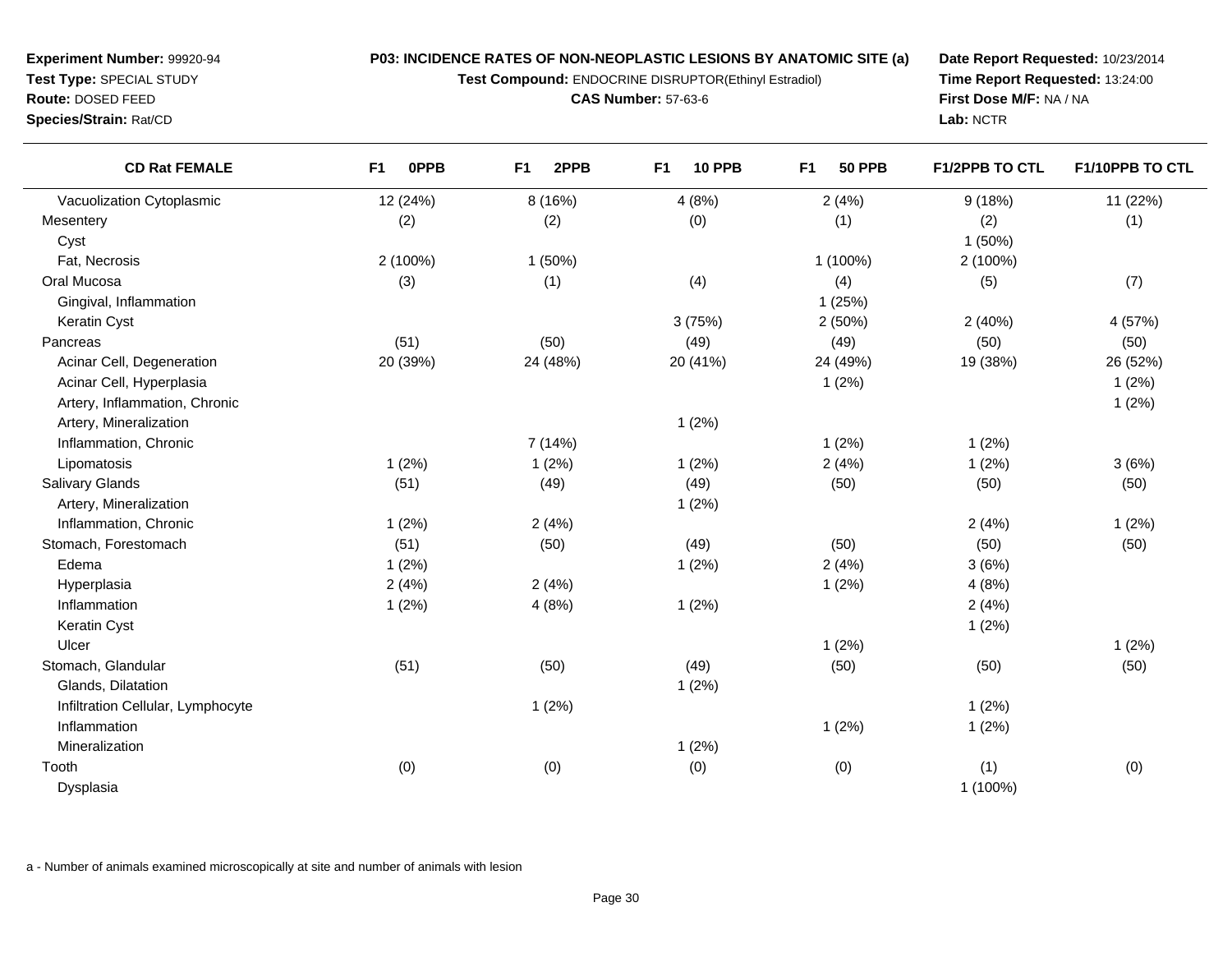**Test Compound:** ENDOCRINE DISRUPTOR(Ethinyl Estradiol)

**CAS Number:** 57-63-6

**Date Report Requested:** 10/23/2014**Time Report Requested:** 13:24:00**First Dose M/F:** NA / NA**Lab:** NCTR

| <b>CD Rat FEMALE</b>             | <b>OPPB</b><br>F1 | 2PPB<br>F <sub>1</sub> | <b>10 PPB</b><br>F <sub>1</sub> | <b>50 PPB</b><br>F <sub>1</sub> | <b>F1/2PPB TO CTL</b> | F1/10PPB TO CTL |
|----------------------------------|-------------------|------------------------|---------------------------------|---------------------------------|-----------------------|-----------------|
| CARDIOVASCULAR SYSTEM            |                   |                        |                                 |                                 |                       |                 |
| <b>Blood Vessel</b>              | (51)              | (50)                   | (49)                            | (50)                            | (50)                  | (50)            |
| Mineralization                   |                   |                        | 1(2%)                           |                                 | 1(2%)                 |                 |
| Heart                            | (51)              | (50)                   | (49)                            | (50)                            | (50)                  | (50)            |
| Artery, Mineralization           |                   |                        | 1(2%)                           |                                 |                       |                 |
| Cardiomyopathy                   | 23 (45%)          | 18 (36%)               | 10 (20%)                        | 12 (24%)                        | 22 (44%)              | 16 (32%)        |
| Endocardium, Hyperplasia         |                   |                        |                                 |                                 |                       |                 |
| Myocardium, Necrosis             |                   | 1(2%)                  |                                 |                                 |                       |                 |
| <b>ENDOCRINE SYSTEM</b>          |                   |                        |                                 |                                 |                       |                 |
| <b>Adrenal Cortex</b>            | (51)              | (50)                   | (49)                            | (50)                            | (50)                  | (50)            |
| Angiectasis                      | 2(4%)             | 1(2%)                  |                                 | 2(4%)                           | 1(2%)                 | 3(6%)           |
| Atrophy                          | 2(4%)             |                        | 2(4%)                           |                                 | 1(2%)                 |                 |
| Cyst                             |                   |                        |                                 | 1(2%)                           |                       |                 |
| Degeneration, Cystic             | 46 (90%)          | 43 (86%)               | 43 (88%)                        | 45 (90%)                        | 43 (86%)              | 44 (88%)        |
| Hematopoietic Cell Proliferation |                   |                        |                                 | 1(2%)                           |                       | 1(2%)           |
| Hyperplasia                      | 1(2%)             | 3(6%)                  | 1(2%)                           |                                 |                       |                 |
| Hypertrophy                      | 5 (10%)           | 11 (22%)               | 7(14%)                          | 7(14%)                          | 2(4%)                 | 2(4%)           |
| Metaplasia, Osseous              | 1(2%)             |                        |                                 |                                 |                       |                 |
| Vacuolization Cytoplasmic        | 1(2%)             |                        | 1(2%)                           |                                 |                       |                 |
| Adrenal Medulla                  | (48)              | (50)                   | (49)                            | (50)                            | (49)                  | (48)            |
| Hyperplasia                      |                   |                        |                                 |                                 | 1(2%)                 | 1(2%)           |
| Islets, Pancreatic               | (51)              | (50)                   | (49)                            | (49)                            | (50)                  | (50)            |
| Hyperplasia                      | 1(2%)             | 1(2%)                  | 3(6%)                           |                                 | 1(2%)                 |                 |
| Parathyroid Gland                | (48)              | (47)                   | (46)                            | (43)                            | (46)                  | (44)            |
| Hyperplasia                      |                   | 2(4%)                  | 1(2%)                           | 1(2%)                           | 1(2%)                 |                 |
| <b>Pituitary Gland</b>           | (51)              | (50)                   | (50)                            | (50)                            | (50)                  | (50)            |
| Angiectasis                      | 2(4%)             |                        |                                 |                                 |                       | 2(4%)           |
| Cyst                             |                   |                        | 1(2%)                           |                                 |                       |                 |
| Pars Distalis, Cyst              | 2(4%)             | 2(4%)                  | 1(2%)                           | 1(2%)                           | 1(2%)                 | 1(2%)           |

a - Number of animals examined microscopically at site and number of animals with lesion

**Test Type:** SPECIAL STUDY**Route:** DOSED FEED

**Species/Strain:** Rat/CD

 $\overline{\phantom{0}}$ 

**Experiment Number:** 99920-94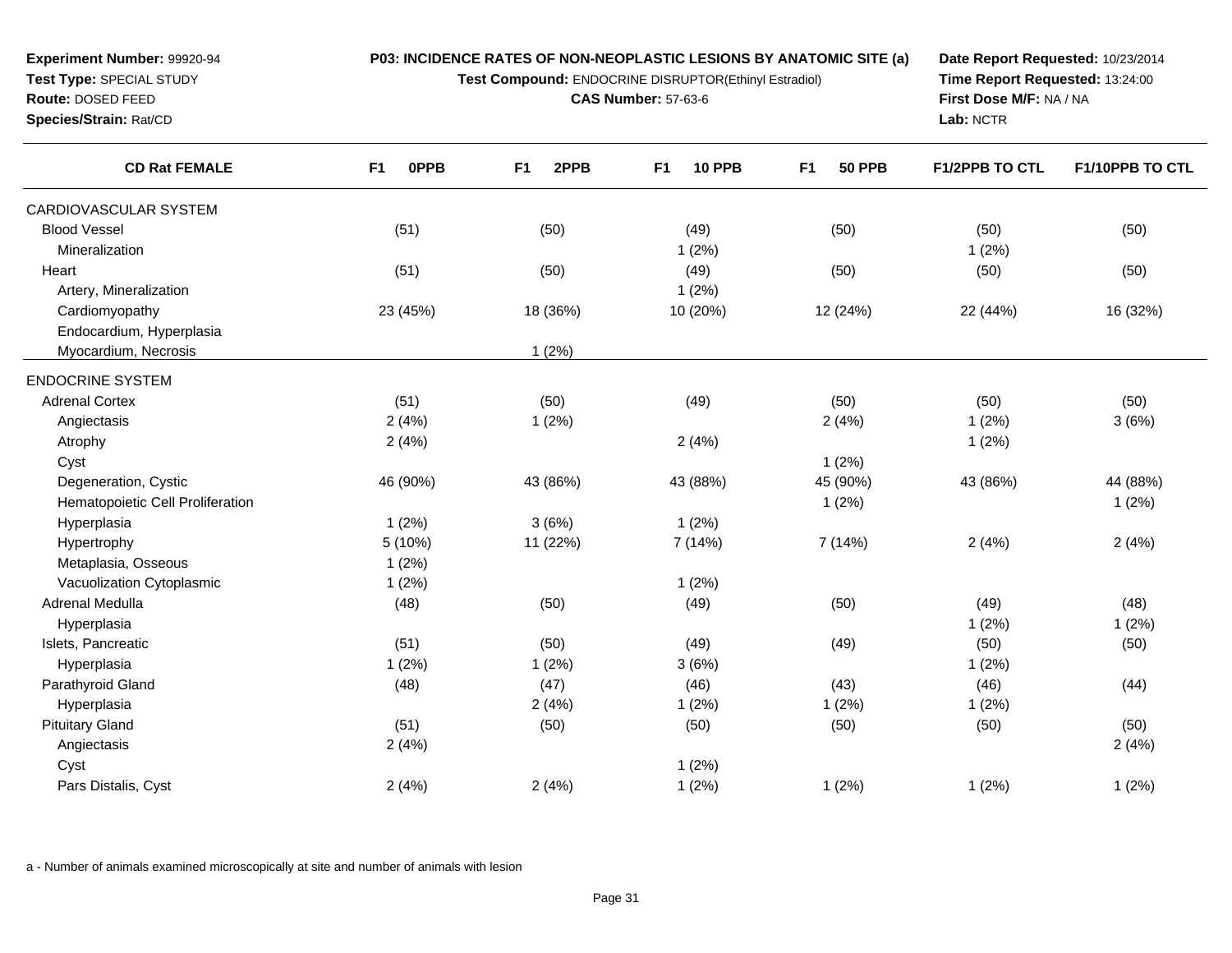**Test Compound:** ENDOCRINE DISRUPTOR(Ethinyl Estradiol)

**CAS Number:** 57-63-6

**Date Report Requested:** 10/23/2014**Time Report Requested:** 13:24:00**First Dose M/F:** NA / NA**Lab:** NCTR

| <b>CD Rat FEMALE</b>              | 0PPB<br>F <sub>1</sub> | F <sub>1</sub><br>2PPB | F <sub>1</sub><br><b>10 PPB</b> | F <sub>1</sub><br><b>50 PPB</b> | <b>F1/2PPB TO CTL</b> | F1/10PPB TO CTL |
|-----------------------------------|------------------------|------------------------|---------------------------------|---------------------------------|-----------------------|-----------------|
| Pars Distalis, Hyperplasia        | 4(8%)                  | 3(6%)                  | 3(6%)                           | 2(4%)                           | 2(4%)                 | 4(8%)           |
| Pars Intermed, Cyst               | 1(2%)                  | 3(6%)                  |                                 |                                 | 1(2%)                 |                 |
| Pigmentation                      |                        |                        |                                 |                                 |                       | 1(2%)           |
| <b>Thyroid Gland</b>              | (51)                   | (50)                   | (49)                            | (50)                            | (50)                  | (50)            |
| C Cell, Hyperplasia               | 7(14%)                 | 4(8%)                  | 3(6%)                           | 4(8%)                           |                       | 3(6%)           |
| Follicle, Cyst                    |                        |                        |                                 |                                 |                       | 1(2%)           |
| Follicular Cel, Hyperplasia       |                        |                        |                                 | 1(2%)                           | 1(2%)                 | 2(4%)           |
| Infiltration Cellular, Lymphocyte | 1(2%)                  |                        |                                 |                                 | 1(2%)                 |                 |
| Inflammation, Chronic             | 1(2%)                  | 1(2%)                  |                                 | 2(4%)                           |                       | 1(2%)           |
| Ultimobranchial Cyst              | 2(4%)                  | 4(8%)                  | 1(2%)                           | 5 (10%)                         | 1(2%)                 | 2(4%)           |
| <b>GENERAL BODY SYSTEM</b>        |                        |                        |                                 |                                 |                       |                 |
| <b>Tissue NOS</b>                 | (0)                    | (0)                    | (1)                             | (0)                             | (0)                   | (0)             |
| <b>GENITAL SYSTEM</b>             |                        |                        |                                 |                                 |                       |                 |
| <b>Clitoral Gland</b>             | (50)                   | (49)                   | (48)                            | (50)                            | (50)                  | (49)            |
| Atrophy                           |                        | 6 (12%)                | 4(8%)                           | 2(4%)                           | 3(6%)                 | 1(2%)           |
| Duct, Dilatation                  | 11 (22%)               | 12 (24%)               | 10 (21%)                        | 9(18%)                          | 17 (34%)              | 9(18%)          |
| Duct, Hyperplasia, Squamous       | 2(4%)                  | 1(2%)                  | 2(4%)                           |                                 | 1(2%)                 | 1(2%)           |
| Hyperplasia                       |                        | 2(4%)                  | 2(4%)                           |                                 |                       | 1(2%)           |
| Infiltration Cellular, Lymphocyte |                        |                        |                                 |                                 | 1(2%)                 |                 |
| Inflammation                      | 34 (68%)               | 33 (67%)               | 32 (67%)                        | 28 (56%)                        | 32 (64%)              | 29 (59%)        |
| Keratin Cyst                      |                        |                        |                                 |                                 |                       |                 |
| Ovary                             | (51)                   | (50)                   | (49)                            | (50)                            | (50)                  | (50)            |
| Angiectasis                       |                        | 1(2%)                  |                                 |                                 |                       |                 |
| Atrophy                           | 49 (96%)               | 47 (94%)               | 46 (94%)                        | 46 (92%)                        | 46 (92%)              | 45 (90%)        |
| Corpus Luteum, Cyst               | 1(2%)                  | 2(4%)                  | 1(2%)                           | 2(4%)                           | 1(2%)                 |                 |
| Cyst                              | 15 (29%)               | 9(18%)                 | 17 (35%)                        | 22 (44%)                        | 12 (24%)              | 15 (30%)        |
| Granulosa Cell, Hyperplasia       |                        |                        |                                 | 1(2%)                           |                       |                 |
| Hyperplasia, Sertoliform          | 23 (45%)               | 17 (34%)               | 13 (27%)                        | 23 (46%)                        | 20 (40%)              | 19 (38%)        |
| Interstit Cell, Hyperplasia       |                        | 1(2%)                  | 2(4%)                           |                                 | 2(4%)                 | 2(4%)           |

a - Number of animals examined microscopically at site and number of animals with lesion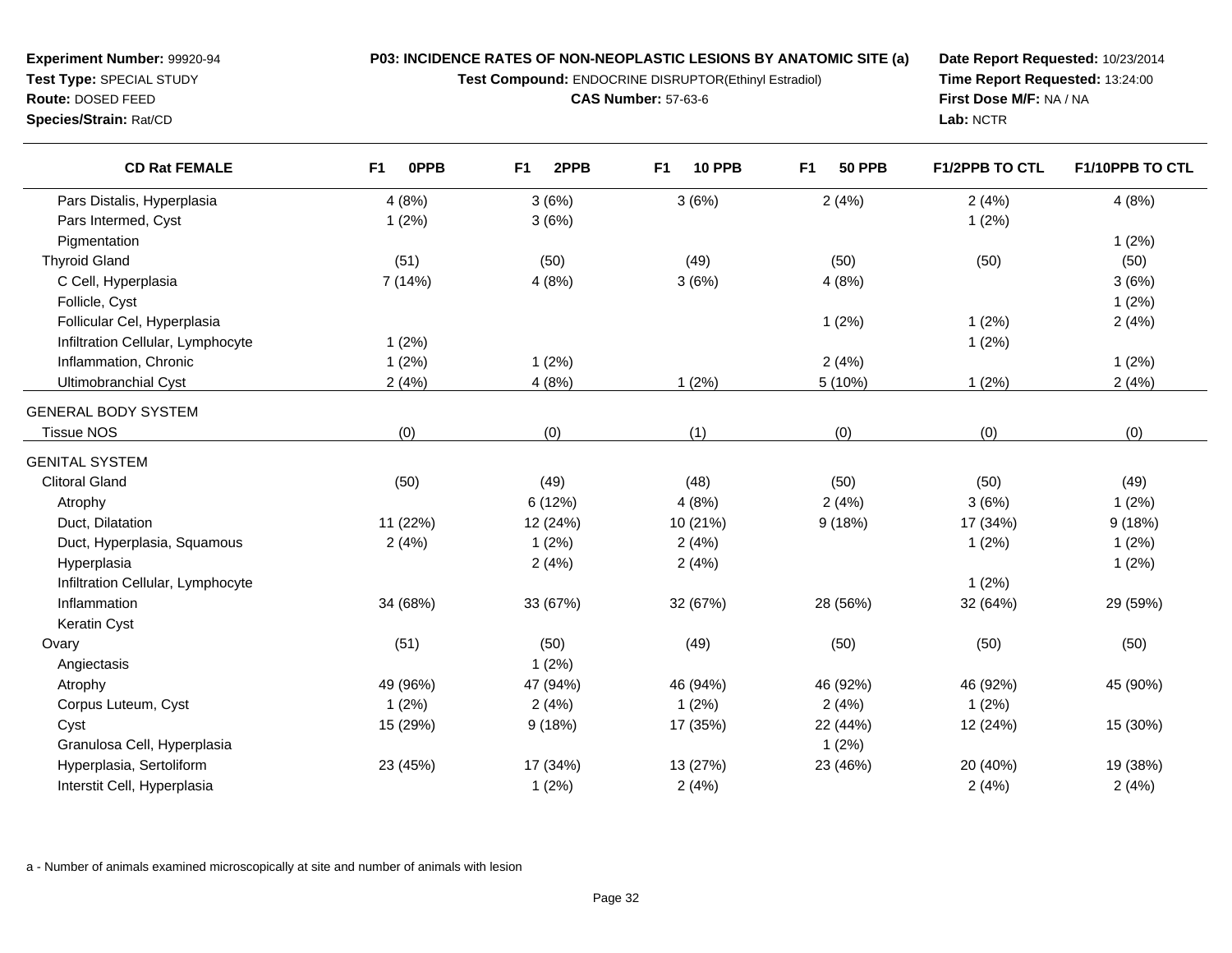**Test Compound:** ENDOCRINE DISRUPTOR(Ethinyl Estradiol)

**CAS Number:** 57-63-6

**Date Report Requested:** 10/23/2014**Time Report Requested:** 13:24:00**First Dose M/F:** NA / NA**Lab:** NCTR

| <b>CD Rat FEMALE</b>                                 | 0PPB<br>F <sub>1</sub> | F <sub>1</sub><br>2PPB | F <sub>1</sub><br><b>10 PPB</b> | F <sub>1</sub><br><b>50 PPB</b> | F1/2PPB TO CTL | F1/10PPB TO CTL |
|------------------------------------------------------|------------------------|------------------------|---------------------------------|---------------------------------|----------------|-----------------|
| Oviduct                                              | (51)                   | (50)                   | (49)                            | (50)                            | (50)           | (50)            |
| Pigmentation                                         |                        |                        |                                 |                                 | 1(2%)          |                 |
| Uterus                                               | (51)                   | (50)                   | (49)                            | (50)                            | (50)           | (50)            |
| Atrophy                                              | 4(8%)                  | 1(2%)                  | 2(4%)                           |                                 | 1(2%)          | 2(4%)           |
| Cervix, Hyperplasia                                  |                        |                        |                                 |                                 |                | 1(2%)           |
| Cervix, Muscularis, Hypertrophy                      |                        |                        |                                 |                                 |                |                 |
| Dilatation                                           | 1(2%)                  |                        |                                 |                                 |                |                 |
| Endometrium, Hyperplasia                             | 2(4%)                  | 7 (14%)                | 3(6%)                           | 12 (24%)                        | 2(4%)          | 5(10%)          |
| Endometrium, Hyperplasia, Cystic                     | 15 (29%)               | 14 (28%)               | 20 (41%)                        | 17 (34%)                        | 23 (46%)       | 12 (24%)        |
| Hemorrhage                                           |                        | 1(2%)                  |                                 |                                 |                |                 |
| Hyperplasia, Atypical, Focal                         | 6 (12%)                | 14 (28%)               | 16 (33%)                        | 20 (40%)                        | 10 (20%)       | 7 (14%)         |
| Hypoplasia                                           |                        | 1(2%)                  |                                 |                                 | 1(2%)          |                 |
| Inflammation                                         | 2(4%)                  | 1(2%)                  |                                 | 1(2%)                           | 3(6%)          | 2(4%)           |
| Metaplasia, Squamous                                 | 2(4%)                  | 6(12%)                 | 8 (16%)                         | 13 (26%)                        | 6(12%)         | 6(12%)          |
| Pigmentation, Focal                                  | 1(2%)                  |                        |                                 |                                 |                |                 |
| Vagina                                               | (51)                   | (50)                   | (49)                            | (49)                            | (50)           | (48)            |
| Hemorrhage                                           |                        |                        |                                 |                                 | 1(2%)          |                 |
| Inflammation                                         | 12 (24%)               | 22 (44%)               | 18 (37%)                        | 17 (35%)                        | 17 (34%)       | 15 (31%)        |
| Mucocyte, Hyperplasia                                | 43 (84%)               | 33 (66%)               | 35 (71%)                        | 33 (67%)                        | 33 (66%)       | 33 (69%)        |
| <b>HEMATOPOIETIC SYSTEM</b>                          |                        |                        |                                 |                                 |                |                 |
| <b>Bone Marrow</b>                                   | (51)                   | (50)                   | (49)                            | (50)                            | (50)           | (50)            |
| Hyperplasia                                          | 1(2%)                  | 1(2%)                  |                                 |                                 |                | 1(2%)           |
| Myeloid Cell, Hyperplasia                            |                        | 1(2%)                  |                                 |                                 | 2(4%)          |                 |
| Lymph Node                                           | (16)                   | (14)                   | (6)                             | (10)                            | (15)           | (12)            |
| Axillary, Degeneration, Cystic                       | 1(6%)                  |                        |                                 |                                 |                |                 |
| Axillary, Hyperplasia, Lymphoid                      |                        |                        |                                 |                                 |                | 1(8%)           |
| Axillary, Infiltration Cellular, Plasma Cell         | 2(13%)                 |                        |                                 |                                 |                | 1(8%)           |
| Deep Cervical, Hyperplasia, Lymphoid                 |                        |                        |                                 | $1(10\%)$                       |                |                 |
| Deep Cervical, Infiltration Cellular, Plasma<br>Cell | 1(6%)                  |                        |                                 | 1(10%)                          |                |                 |

a - Number of animals examined microscopically at site and number of animals with lesion

**Experiment Number:** 99920-94**Test Type:** SPECIAL STUDY**Route:** DOSED FEED**Species/Strain:** Rat/CD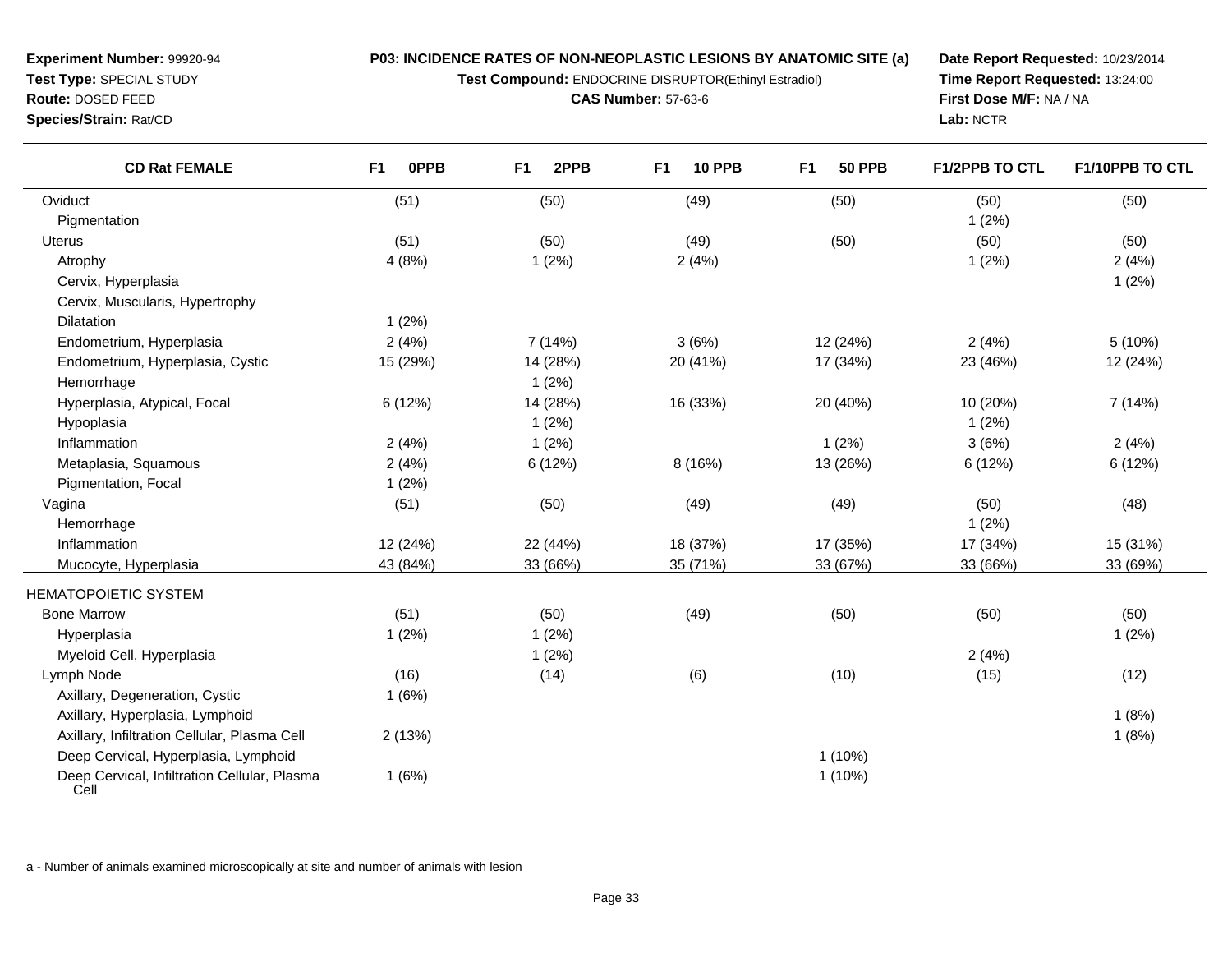**Test Compound:** ENDOCRINE DISRUPTOR(Ethinyl Estradiol)

**CAS Number:** 57-63-6

**Date Report Requested:** 10/23/2014**Time Report Requested:** 13:24:00**First Dose M/F:** NA / NA**Lab:** NCTR

| <b>CD Rat FEMALE</b>                            | F <sub>1</sub> | <b>OPPB</b> | F <sub>1</sub> | 2PPB     | F <sub>1</sub> | <b>10 PPB</b> | F <sub>1</sub> | <b>50 PPB</b> | <b>F1/2PPB TO CTL</b> | <b>F1/10PPB TO CTL</b> |
|-------------------------------------------------|----------------|-------------|----------------|----------|----------------|---------------|----------------|---------------|-----------------------|------------------------|
| Degeneration, Cystic                            |                |             |                |          |                |               |                |               | 1(7%)                 |                        |
| Hyperplasia, Lymphoid                           |                | 1(6%)       |                |          |                |               |                |               |                       |                        |
| Infiltration Cellular, Plasma Cell              |                | 1(6%)       |                |          |                |               |                |               | 3(20%)                |                        |
| Inguinal, Degeneration, Cystic                  |                |             |                |          |                |               |                |               |                       |                        |
| Inguinal, Hyperplasia, Lymphoid                 |                | 1(6%)       |                |          |                |               |                |               |                       | 1(8%)                  |
| Inguinal, Infiltration Cellular, Plasma Cell    |                | 1(6%)       |                | 1(7%)    |                |               |                |               | 1(7%)                 | 1(8%)                  |
| Lumbar, Degeneration, Cystic                    |                | 12 (75%)    |                | 11 (79%) |                | 3(50%)        |                | 5 (50%)       | 7 (47%)               | 9(75%)                 |
| Lumbar, Hemorrhage                              |                |             |                |          |                |               |                |               | 1(7%)                 |                        |
| Lumbar, Hyperplasia, Lymphoid                   |                | 5 (31%)     |                | 10 (71%) |                | 3(50%)        |                | 3(30%)        | 4 (27%)               | 7 (58%)                |
| Lumbar, Infiltration Cellular, Plasma Cell      |                | 10 (63%)    |                | 12 (86%) |                | 5(83%)        |                | 5(50%)        | 7 (47%)               | 10 (83%)               |
| Mediastinal, Hemorrhage                         |                |             |                |          |                | 1(17%)        |                | $1(10\%)$     |                       | 1(8%)                  |
| Mediastinal, Hyperplasia, Lymphoid              |                | 1(6%)       |                |          |                |               |                |               |                       | 1(8%)                  |
| Mediastinal, Infiltration Cellular, Plasma Cell |                |             |                |          |                |               |                |               |                       |                        |
| Mediastinal, Pigmentation                       |                | 1(6%)       |                |          |                |               |                | $1(10\%)$     |                       |                        |
| Mediastinal, Sinus, Dilatation                  |                |             |                |          |                |               |                |               |                       | 1(8%)                  |
| Pancreatic, Hemorrhage                          |                |             |                |          |                |               |                | $1(10\%)$     |                       |                        |
| Pancreatic, Hyperplasia, Lymphoid               |                |             |                |          |                |               |                |               | 1(7%)                 |                        |
| Pancreatic, Pigmentation                        |                | 1(6%)       |                |          |                |               |                | $1(10\%)$     |                       |                        |
| Popliteal, Degeneration, Cystic                 |                | 1(6%)       |                |          |                | 1(17%)        |                | $1(10\%)$     |                       |                        |
| Popliteal, Hyperplasia, Lymphoid                |                | 2(13%)      |                |          |                | 2(33%)        |                |               |                       |                        |
| Popliteal, Infiltration Cellular, Plasma Cell   |                | 2(13%)      |                | 1(7%)    |                | 2(33%)        |                | $1(10\%)$     |                       |                        |
| Renal, Degeneration, Cystic                     |                | 1(6%)       |                | 1(7%)    |                |               |                |               |                       |                        |
| Renal, Hyperplasia, Lymphoid                    |                |             |                | 1(7%)    |                |               |                |               | 1(7%)                 |                        |
| Renal, Infiltration Cellular, Plasma Cell       |                | 1(6%)       |                | 1(7%)    |                |               |                |               |                       |                        |
| Thoracic, Infiltration Cellular, Plasma Cell    |                | 1(6%)       |                |          |                |               |                |               |                       |                        |
| Lymph Node, Mandibular                          |                | (51)        |                | (50)     |                | (49)          |                | (50)          | (50)                  | (49)                   |
| Degeneration, Cystic                            |                | 16 (31%)    |                | 9(18%)   |                | 8 (16%)       |                | 8 (16%)       | 8 (16%)               | 6(12%)                 |
| Hemorrhage                                      |                | 1(2%)       |                |          |                |               |                |               |                       |                        |
| Hyperplasia, Lymphoid                           |                | 4(8%)       |                | 14 (28%) |                | 11 (22%)      |                | 5(10%)        | 10 (20%)              | 11 (22%)               |
| Infiltration Cellular, Plasma Cell              |                | 43 (84%)    |                | 40 (80%) |                | 43 (88%)      |                | 39 (78%)      | 40 (80%)              | 41 (84%)               |

a - Number of animals examined microscopically at site and number of animals with lesion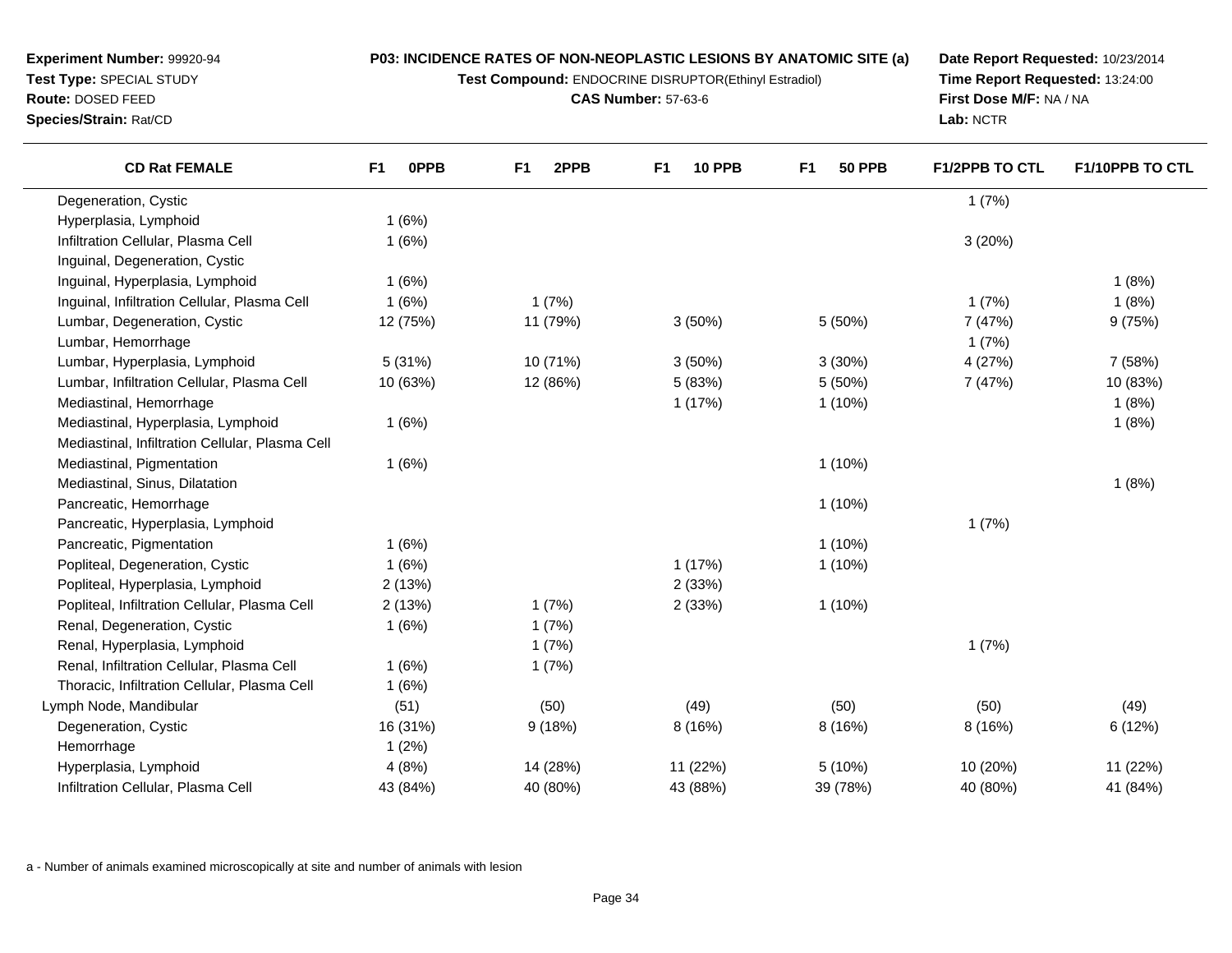**Test Compound:** ENDOCRINE DISRUPTOR(Ethinyl Estradiol)

**CAS Number:** 57-63-6

**Date Report Requested:** 10/23/2014**Time Report Requested:** 13:24:00**First Dose M/F:** NA / NA**Lab:** NCTR

| <b>CD Rat FEMALE</b>               | 0PPB<br>F1 | 2PPB<br>F <sub>1</sub> | <b>10 PPB</b><br>F <sub>1</sub> | F <sub>1</sub><br><b>50 PPB</b> | <b>F1/2PPB TO CTL</b> | F1/10PPB TO CTL |
|------------------------------------|------------|------------------------|---------------------------------|---------------------------------|-----------------------|-----------------|
| Inflammation, Suppurative          |            |                        |                                 | 1(2%)                           | 1(2%)                 |                 |
| Lymph Node, Mesenteric             | (51)       | (50)                   | (47)                            | (50)                            | (50)                  | (50)            |
| Degeneration, Cystic               | 1(2%)      |                        | 1(2%)                           | 1(2%)                           | 1(2%)                 |                 |
| Depletion Lymphoid                 | 1(2%)      | 1(2%)                  |                                 | 1(2%)                           | 1(2%)                 |                 |
| Hemorrhage                         |            | 1(2%)                  |                                 | 2(4%)                           | 1(2%)                 | 1(2%)           |
| Hyperplasia, Lymphoid              | 5(10%)     | 3(6%)                  | 1(2%)                           | 2(4%)                           | 3(6%)                 | 4(8%)           |
| Infiltration Cellular, Plasma Cell | 5 (10%)    | 3(6%)                  | 1(2%)                           | 1(2%)                           | 1(2%)                 | 1(2%)           |
| Pigmentation                       | 2(4%)      | 1(2%)                  |                                 |                                 |                       |                 |
| Sinus, Dilatation                  |            |                        |                                 | 1(2%)                           |                       |                 |
| Spleen                             | (51)       | (50)                   | (49)                            | (50)                            | (50)                  | (50)            |
| Hematopoietic Cell Proliferation   | 15 (29%)   | 22 (44%)               | 10 (20%)                        | 6(12%)                          | 13 (26%)              | 17 (34%)        |
| Hyperplasia, Lymphoid              |            |                        |                                 |                                 |                       | 1(2%)           |
| Hyperplasia, Stromal               |            | 1(2%)                  |                                 |                                 |                       |                 |
| Lymphocyte, Atrophy                |            | 1(2%)                  |                                 |                                 |                       |                 |
| Pigmentation                       | 33 (65%)   | 31 (62%)               | 34 (69%)                        | 43 (86%)                        | 28 (56%)              | 25 (50%)        |
| Red Pulp, Atrophy                  | 1(2%)      |                        |                                 |                                 |                       |                 |
| Thymus                             | (51)       | (44)                   | (45)                            | (48)                            | (44)                  | (46)            |
| Cyst                               | 17 (33%)   | 18 (41%)               | 21 (47%)                        | 17 (35%)                        | 13 (30%)              | 22 (48%)        |
| Hemorrhage                         |            |                        |                                 | 1(2%)                           | 1(2%)                 |                 |
| Hyperplasia, Lymphoid              |            |                        |                                 |                                 | 1(2%)                 |                 |
| Inflammation, Chronic              |            | 1(2%)                  |                                 |                                 | 1(2%)                 |                 |
| <b>INTEGUMENTARY SYSTEM</b>        |            |                        |                                 |                                 |                       |                 |
| <b>Mammary Gland</b>               | (51)       | (49)                   | (49)                            | (50)                            | (49)                  | (50)            |
| Alveolus, Hyperplasia              | 42 (82%)   | 38 (78%)               | 42 (86%)                        | 40 (80%)                        | 36 (73%)              | 43 (86%)        |
| <b>Atypical Focus</b>              | 19 (37%)   | 23 (47%)               | 21 (43%)                        | 23 (46%)                        | 13 (27%)              | 19 (38%)        |
| Duct, Dilatation                   | 3(6%)      | 5(10%)                 |                                 | 4(8%)                           |                       | 1(2%)           |
| Duct, Inflammation                 |            |                        |                                 |                                 |                       |                 |
| Fibrosis                           |            |                        |                                 |                                 |                       |                 |
| Galactocele                        | 2(4%)      | 2(4%)                  | 4(8%)                           | 6(12%)                          | 3(6%)                 | 4(8%)           |
| Lactation                          | 26 (51%)   | 32 (65%)               | 31 (63%)                        | 30 (60%)                        | 29 (59%)              | 29 (58%)        |

a - Number of animals examined microscopically at site and number of animals with lesion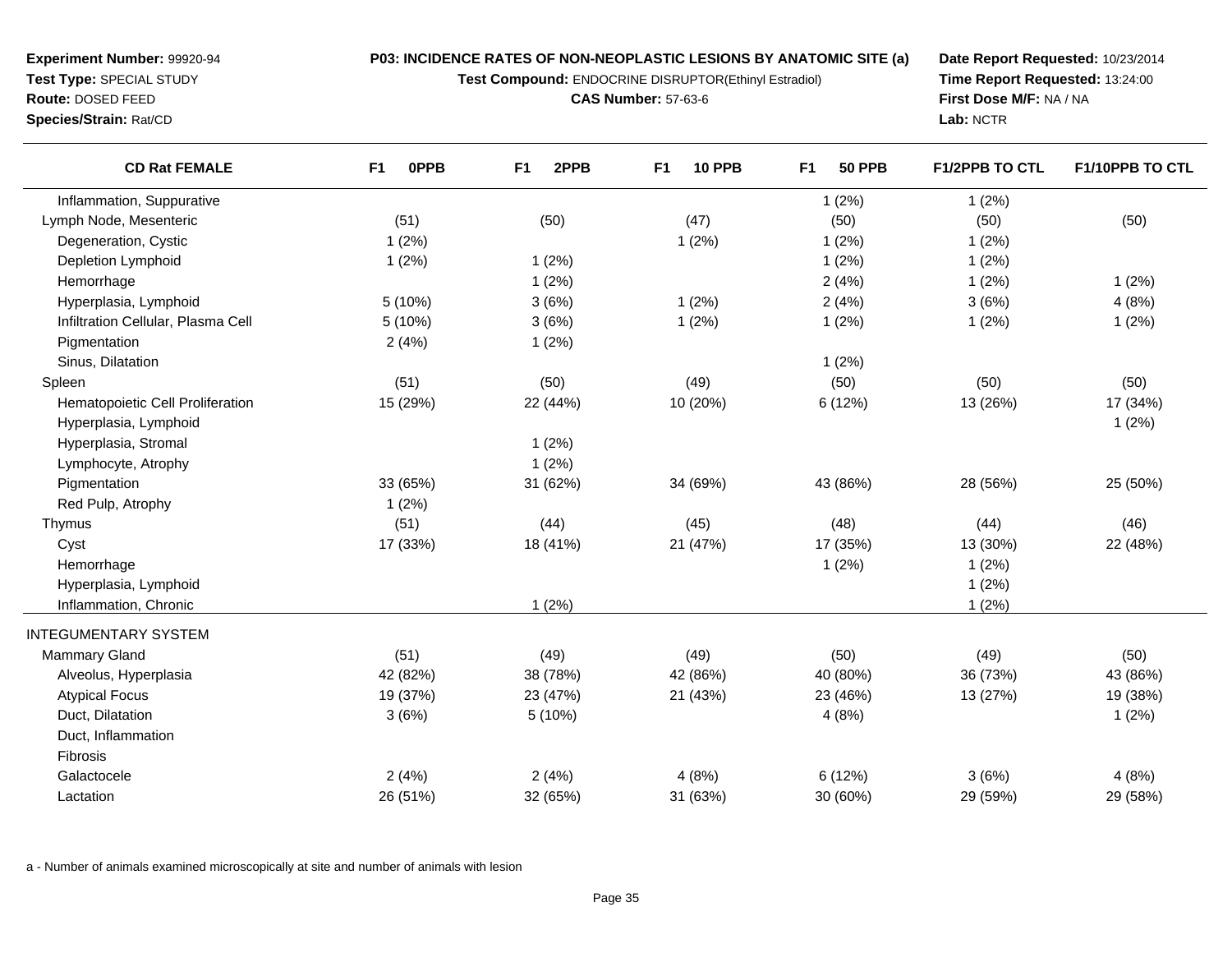**Test Compound:** ENDOCRINE DISRUPTOR(Ethinyl Estradiol)

**CAS Number:** 57-63-6

**Date Report Requested:** 10/23/2014**Time Report Requested:** 13:24:00**First Dose M/F:** NA / NA**Lab:** NCTR

| <b>CD Rat FEMALE</b>        | F1<br><b>OPPB</b> | F <sub>1</sub><br>2PPB | <b>10 PPB</b><br>F <sub>1</sub> | <b>50 PPB</b><br>F1 | <b>F1/2PPB TO CTL</b> | F1/10PPB TO CTL |
|-----------------------------|-------------------|------------------------|---------------------------------|---------------------|-----------------------|-----------------|
| Lobules, Hyperplasia        |                   |                        | 1(2%)                           |                     |                       |                 |
| Skin                        | (51)              | (50)                   | (49)                            | (50)                | (50)                  | (50)            |
| Abscess                     | 1(2%)             |                        |                                 |                     |                       |                 |
| Cyst Epithelial Inclusion   |                   |                        |                                 |                     | 1(2%)                 |                 |
| Hyperkeratosis              |                   |                        |                                 |                     | 1(2%)                 |                 |
| Inflammation                | 23 (45%)          | 16 (32%)               | 9(18%)                          | 7 (14%)             | 23 (46%)              | 22 (44%)        |
| MUSCULOSKELETAL SYSTEM      |                   |                        |                                 |                     |                       |                 |
| Bone, Femur                 | (51)              | (50)                   | (49)                            | (50)                | (50)                  | (50)            |
| Fibrous Osteodystrophy      |                   |                        | 1(2%)                           |                     |                       |                 |
| Osteopetrosis               |                   |                        |                                 |                     |                       | 1(2%)           |
| <b>Skeletal Muscle</b>      | (1)               | (0)                    | (1)                             | (1)                 | (0)                   | (4)             |
| Head, Hyalinization, Focal  |                   |                        | 1 (100%)                        |                     |                       |                 |
| NERVOUS SYSTEM              |                   |                        |                                 |                     |                       |                 |
| Brain, Brain Stem           | (51)              | (50)                   | (49)                            | (50)                | (50)                  | (50)            |
| Compression                 | 26 (51%)          | 26 (52%)               | 23 (47%)                        | 26 (52%)            | 23 (46%)              | 18 (36%)        |
| Hemorrhage                  |                   | 1(2%)                  | 1(2%)                           | 1(2%)               | 2(4%)                 | 1(2%)           |
| Hydrocephalus               |                   |                        | 1(2%)                           |                     |                       |                 |
| Brain, Cerebellum           | (51)              | (50)                   | (49)                            | (50)                | (50)                  | (50)            |
| Hemorrhage                  |                   |                        |                                 |                     | 1(2%)                 |                 |
| Hydrocephalus               | 2(4%)             |                        |                                 | 2(4%)               | 3(6%)                 |                 |
| Brain, Cerebrum             | (51)              | (50)                   | (49)                            | (50)                | (50)                  | (50)            |
| Hemorrhage                  |                   |                        |                                 |                     | 1(2%)                 |                 |
| Hydrocephalus               | 2(4%)             | 2(4%)                  | 6 (12%)                         | 5(10%)              | 3(6%)                 | 2(4%)           |
| Peripheral Nerve            | (1)               | (0)                    | (0)                             | (0)                 | (0)                   | (2)             |
| <b>RESPIRATORY SYSTEM</b>   |                   |                        |                                 |                     |                       |                 |
| Lung                        | (51)              | (50)                   | (49)                            | (50)                | (50)                  | (50)            |
| Alveolar Epith, Hyperplasia | 1(2%)             | 1(2%)                  | 2(4%)                           | 1(2%)               | 1(2%)                 | 1(2%)           |
| Artery, Mineralization      |                   | 1(2%)                  |                                 | 3(6%)               | 3(6%)                 | 1(2%)           |
| Autolysis                   |                   |                        |                                 |                     | 1(2%)                 |                 |

a - Number of animals examined microscopically at site and number of animals with lesion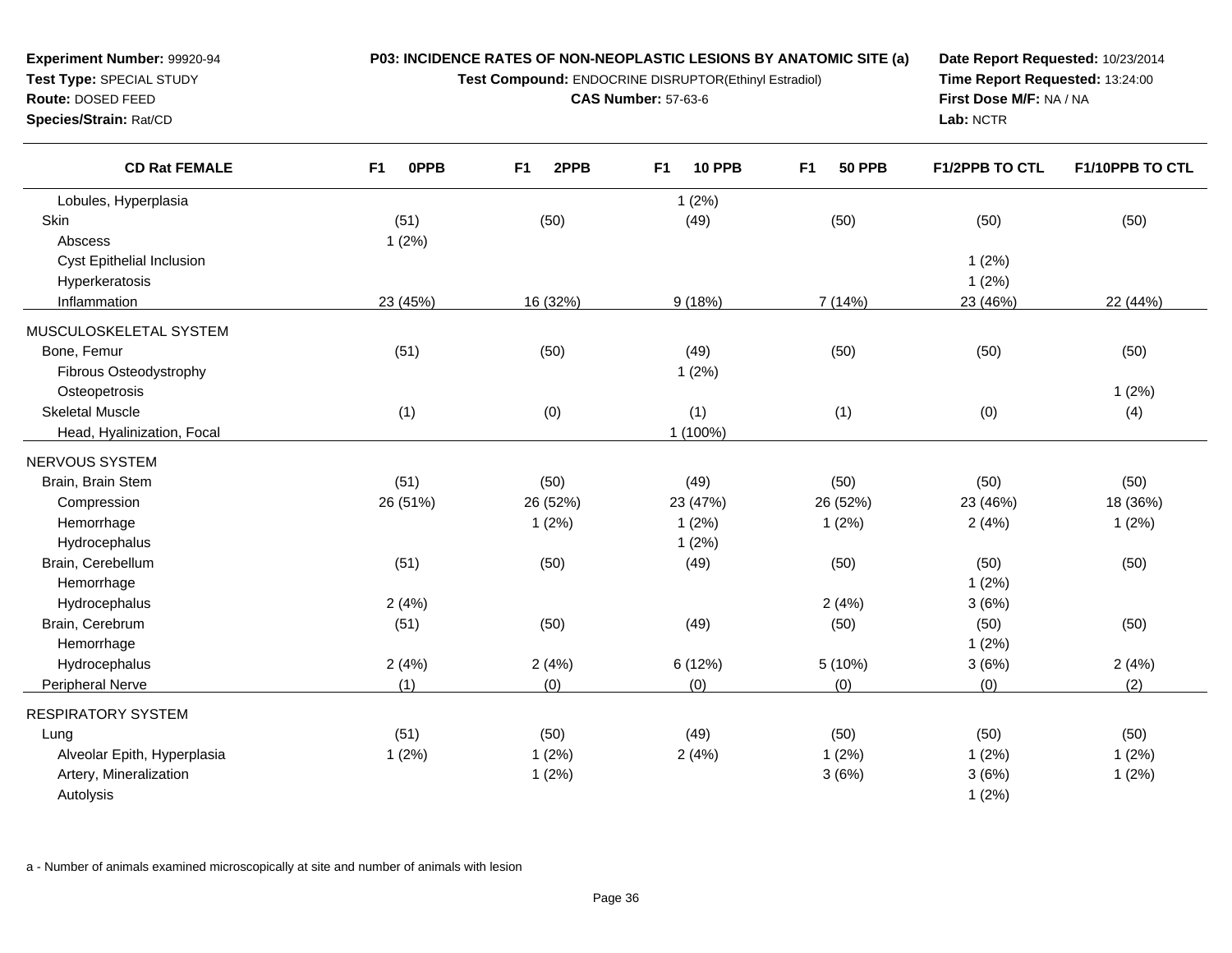**Test Compound:** ENDOCRINE DISRUPTOR(Ethinyl Estradiol)

**CAS Number:** 57-63-6

**Date Report Requested:** 10/23/2014**Time Report Requested:** 13:24:01**First Dose M/F:** NA / NA**Lab:** NCTR

| <b>CD Rat FEMALE</b>                 | <b>OPPB</b><br>F <sub>1</sub> | F <sub>1</sub><br>2PPB | F <sub>1</sub><br><b>10 PPB</b> | F <sub>1</sub><br><b>50 PPB</b> | <b>F1/2PPB TO CTL</b> | F1/10PPB TO CTL |
|--------------------------------------|-------------------------------|------------------------|---------------------------------|---------------------------------|-----------------------|-----------------|
| Edema                                |                               | 1(2%)                  |                                 |                                 |                       |                 |
| Hemorrhage                           | 1(2%)                         |                        |                                 | 2(4%)                           | 1(2%)                 |                 |
| Infiltration Cellular, Histiocyte    | 11 (22%)                      | 10 (20%)               | 10 (20%)                        | 16 (32%)                        | 7 (14%)               | 4(8%)           |
| Infiltration Cellular, Lymphocyte    |                               |                        | 1(2%)                           | 1(2%)                           |                       |                 |
| Inflammation                         | 3(6%)                         | 1(2%)                  | 4(8%)                           | 3(6%)                           | 3(6%)                 | 2(4%)           |
| Peribronchial, Inflammation, Chronic |                               | 1(2%)                  | 1(2%)                           |                                 | 1(2%)                 |                 |
| Perivascular, Inflammation           |                               | 1(2%)                  | 3(6%)                           | 1(2%)                           | 1(2%)                 |                 |
| Nose                                 | (51)                          | (50)                   | (49)                            | (50)                            | (50)                  | (50)            |
| Fibrous Osteodystrophy               |                               |                        | 1(2%)                           |                                 |                       |                 |
| Foreign Body                         |                               | 1(2%)                  |                                 | 1(2%)                           |                       | 1(2%)           |
| Goblet Cell, Hyperplasia             | 1(2%)                         | 2(4%)                  | 2(4%)                           |                                 | 1(2%)                 | 1(2%)           |
| Hemorrhage                           |                               | 1(2%)                  |                                 |                                 |                       |                 |
| Inflammation                         | 4(8%)                         | 5(10%)                 | 5(10%)                          | 2(4%)                           | 9(18%)                | 4(8%)           |
| Nasolacrim Dct, Inflammation         | 29 (57%)                      | 29 (58%)               | 31 (63%)                        | 30 (60%)                        | 25 (50%)              | 29 (58%)        |
| Olfactory Epi, Hyaline Droplet       | 4(8%)                         | 5(10%)                 | 1(2%)                           | 6(12%)                          |                       | 3(6%)           |
| Osteopetrosis                        |                               |                        |                                 |                                 |                       | 1(2%)           |
| Respirat Epith, Hyaline Droplet      |                               |                        |                                 |                                 | 1(2%)                 |                 |
| Respirat Epith, Hyperplasia          | 1(2%)                         |                        |                                 |                                 | 1(2%)                 |                 |
| Trachea                              | (51)                          | (50)                   | (49)                            | (50)                            | (50)                  | (50)            |
| Inflammation                         | 2(4%)                         |                        | 3(6%)                           | 3(6%)                           | 1(2%)                 | 1(2%)           |
| SPECIAL SENSES SYSTEM                |                               |                        |                                 |                                 |                       |                 |
| Ear                                  | (0)                           | (1)                    | (0)                             | (0)                             | (0)                   | (0)             |
| Eye                                  | (51)                          | (49)                   | (48)                            | (49)                            | (50)                  | (50)            |
| Bilateral, Cataract                  |                               |                        |                                 | 1(2%)                           | 2(4%)                 |                 |
| Bilateral, Retina, Degeneration      | 2(4%)                         | 5(10%)                 | 1(2%)                           | 4(8%)                           | 1(2%)                 | 6 (12%)         |
| Cataract                             |                               | 1(2%)                  | 1(2%)                           | 1(2%)                           | 2(4%)                 | 2(4%)           |
| Cornea, Inflammation                 | 1(2%)                         |                        |                                 |                                 |                       |                 |
| Retina, Autolysis                    |                               |                        |                                 |                                 | 2(4%)                 |                 |
| Retina, Degeneration                 | 3(6%)                         | 1(2%)                  | 5 (10%)                         |                                 | 2(4%)                 | 3(6%)           |
| Harderian Gland                      | (51)                          | (49)                   | (49)                            | (50)                            | (50)                  | (50)            |

a - Number of animals examined microscopically at site and number of animals with lesion

**Experiment Number:** 99920-94**Test Type:** SPECIAL STUDY**Route:** DOSED FEED**Species/Strain:** Rat/CD

 $\overline{\phantom{0}}$ 

 $\overline{\phantom{0}}$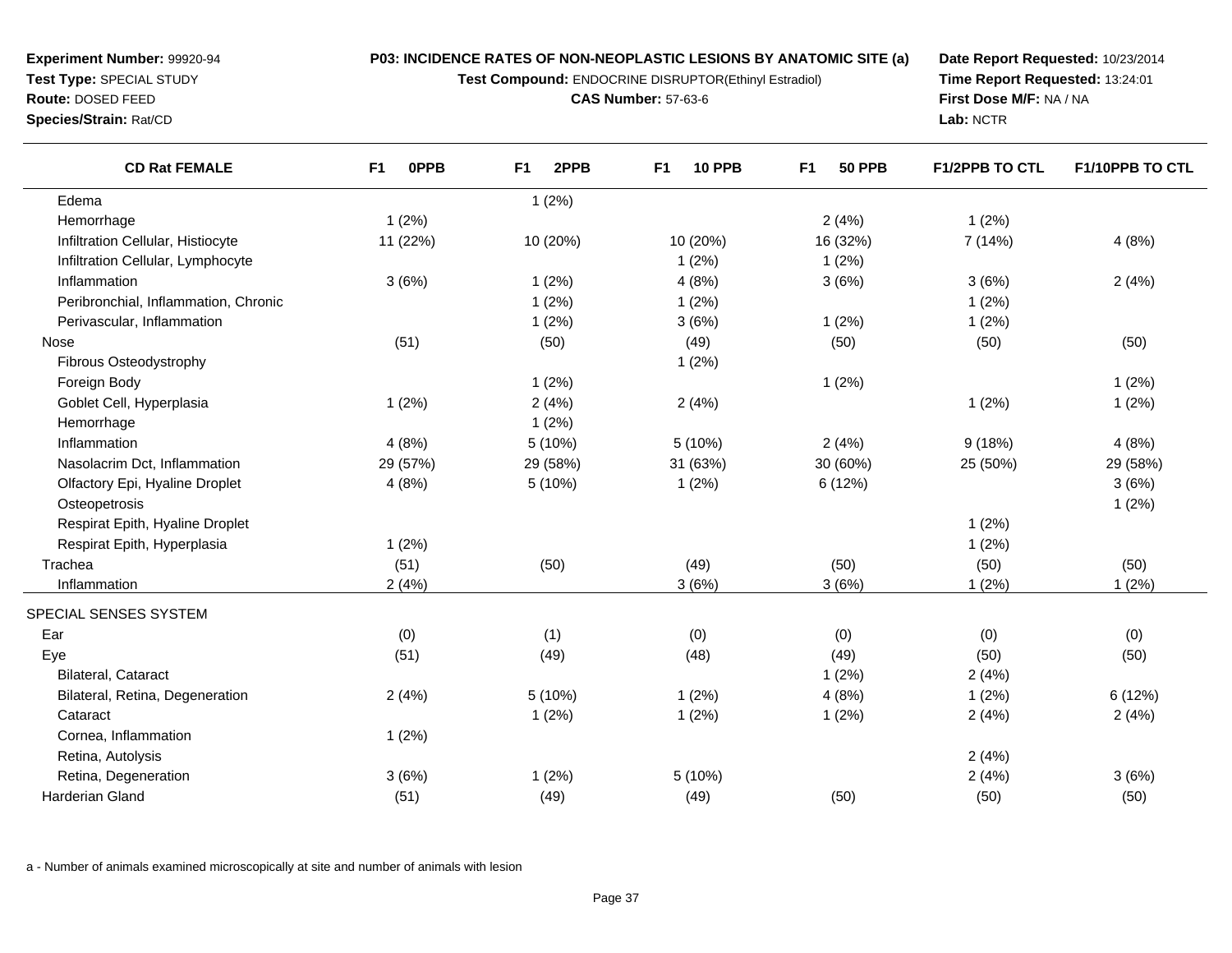**Test Compound:** ENDOCRINE DISRUPTOR(Ethinyl Estradiol)

**CAS Number:** 57-63-6

**Date Report Requested:** 10/23/2014**Time Report Requested:** 13:24:01**First Dose M/F:** NA / NA**Lab:** NCTR

| <b>CD Rat FEMALE</b>                                  | <b>OPPB</b><br>F1 | 2PPB<br>F <sub>1</sub> | F <sub>1</sub><br><b>10 PPB</b> | F <sub>1</sub><br><b>50 PPB</b> | <b>F1/2PPB TO CTL</b> | F1/10PPB TO CTL |
|-------------------------------------------------------|-------------------|------------------------|---------------------------------|---------------------------------|-----------------------|-----------------|
| Atrophy, Focal                                        | 2(4%)             |                        |                                 |                                 |                       |                 |
| Epithelium, Degeneration                              |                   |                        |                                 |                                 | 1(2%)                 |                 |
| Hyperplasia                                           | 3(6%)             | 2(4%)                  | 4(8%)                           | 5(10%)                          | 2(4%)                 | 1(2%)           |
| Infiltration Cellular, Lymphocyte                     | 3(6%)             | 2(4%)                  | 2(4%)                           | 1(2%)                           | 2(4%)                 | 1(2%)           |
| Inflammation                                          | 7(14%)            | 10 (20%)               | 10 (20%)                        | 4(8%)                           | 7 (14%)               | 9(18%)          |
| Zymbal's Gland                                        | (0)               | (0)                    | (0)                             | (0)                             | (0)                   | (0)             |
| URINARY SYSTEM                                        |                   |                        |                                 |                                 |                       |                 |
| Kidney                                                | (51)              | (50)                   | (49)                            | (50)                            | (50)                  | (50)            |
| Bilateral, Hydronephrosis                             |                   |                        |                                 |                                 |                       | 1(2%)           |
| Cyst                                                  | 15 (29%)          | 16 (32%)               | 8(16%)                          | 7(14%)                          | 11 (22%)              | 16 (32%)        |
| Degeneration, Mucoid                                  |                   |                        | 1(2%)                           | 1(2%)                           | 1(2%)                 | 1(2%)           |
| Epithelium, Pelvis, Hyperplasia                       | 1(2%)             |                        |                                 |                                 |                       | 1(2%)           |
| Hemorrhage                                            | 1(2%)             |                        |                                 | 1(2%)                           |                       |                 |
| Hydronephrosis                                        |                   |                        | 1(2%)                           | 1(2%)                           |                       | 1(2%)           |
| Infiltration Cellular, Lymphocyte                     |                   |                        |                                 | 1(2%)                           |                       |                 |
| Inflammation                                          | 1(2%)             | 1(2%)                  |                                 |                                 | 1(2%)                 |                 |
| Mineralization                                        | 31 (61%)          | 33 (66%)               | 27 (55%)                        | 34 (68%)                        | 30 (60%)              | 36 (72%)        |
| Nephropathy                                           | 27 (53%)          | 21 (42%)               | 18 (37%)                        | 17 (34%)                        | 19 (38%)              | 19 (38%)        |
| Polycystic Kidney                                     |                   |                        | 1(2%)                           | 1(2%)                           |                       |                 |
| Renal Tubule, Accumulation, Hyaline<br><b>Droplet</b> |                   |                        |                                 |                                 |                       | 1(2%)           |
| Renal Tubule, Hyperplasia, Focal                      |                   |                        |                                 |                                 |                       |                 |
| <b>Urinary Bladder</b>                                | (51)              | (49)                   | (49)                            | (48)                            | (48)                  | (50)            |
| <b>Dilatation</b>                                     |                   |                        |                                 | 1(2%)                           |                       |                 |
| Hemorrhage                                            |                   |                        |                                 | 1(2%)                           |                       |                 |
| Infiltration Cellular, Lymphocyte                     | 2(4%)             |                        |                                 |                                 |                       |                 |
| Inflammation                                          |                   |                        |                                 |                                 |                       | 1(2%)           |

a - Number of animals examined microscopically at site and number of animals with lesion

**Route:** DOSED FEED

 $\overline{\phantom{a}}$ 

 $\overline{\phantom{a}}$ 

**Species/Strain:** Rat/CD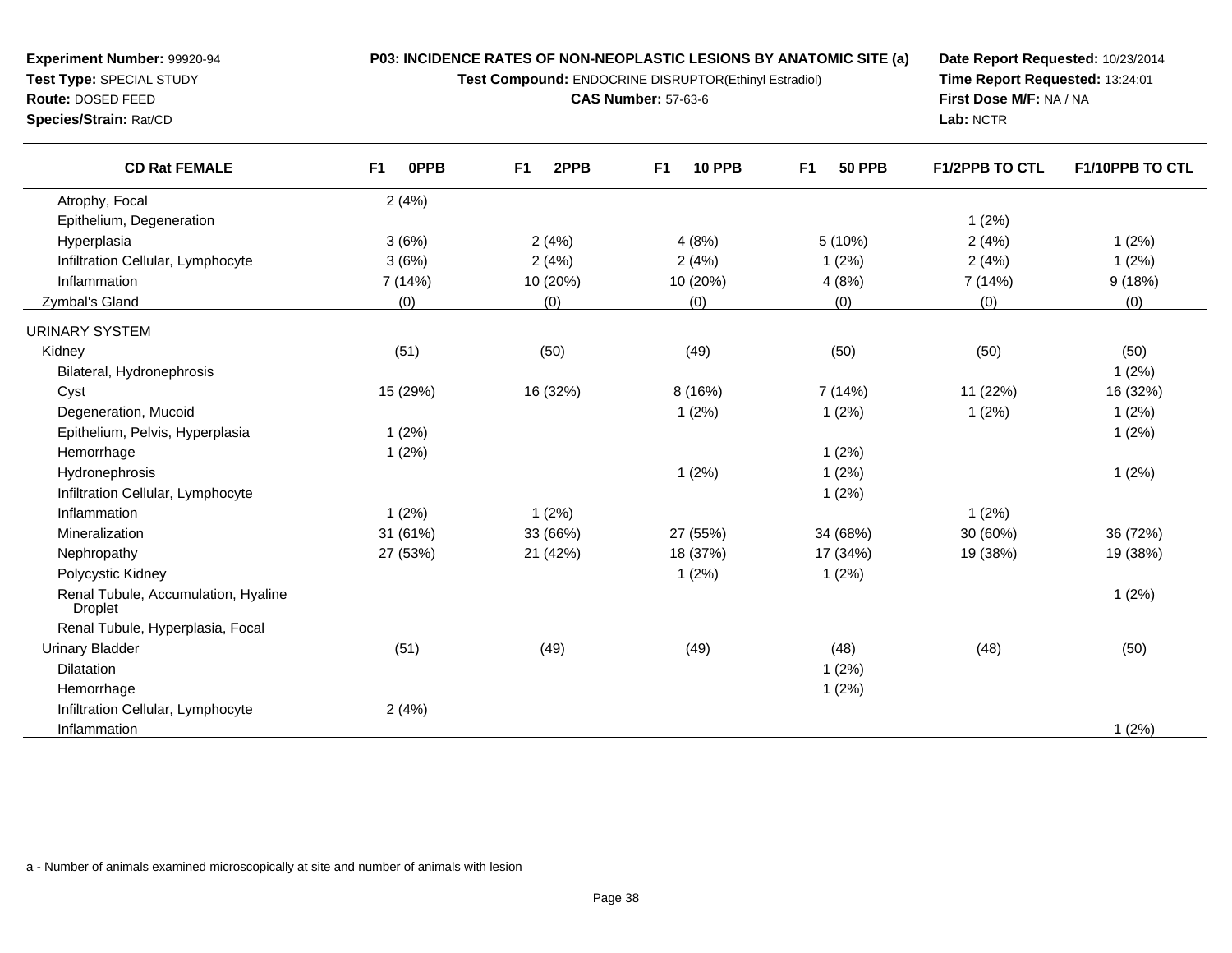## **P03: INCIDENCE RATES OF NON-NEOPLASTIC LESIONS BY ANATOMIC SITE (a)**

**Test Compound:** ENDOCRINE DISRUPTOR(Ethinyl Estradiol)

**CAS Number:** 57-63-6

**Date Report Requested:** 10/23/2014**Time Report Requested:** 13:24:01**First Dose M/F:** NA / NA**Lab:** NCTR

| <b>CD Rat FEMALE</b>                    | <b>F1/50PPB TO CTL</b> |
|-----------------------------------------|------------------------|
| <b>Disposition Summary</b>              |                        |
| <b>Animals Initially In Study</b>       | 50                     |
| <b>Early Deaths</b>                     |                        |
| <b>Moribund Sacrifice</b>               | 22                     |
| <b>Natural Death</b>                    | 6                      |
| <b>Survivors</b>                        |                        |
| <b>Moribund Sacrifice</b>               |                        |
| <b>Terminal Sacrifice</b>               | 22                     |
| <b>Animals Examined Microscopically</b> | 50                     |
| <b>ALIMENTARY SYSTEM</b>                |                        |
| Esophagus                               | (50)                   |
| Hemorrhage                              |                        |
| Inflammation                            |                        |
| <b>Necrosis</b>                         |                        |
| Intestine Large, Cecum                  | (50)                   |
| <b>Dilatation</b>                       |                        |
| Erosion                                 |                        |
| Inflammation, Chronic                   |                        |
| Intestine Large, Colon                  | (50)                   |
| Developmental Malformation              |                        |
| Inflammation                            |                        |
| Lymphoid Tiss, Inflammation             |                        |
| Mineralization                          |                        |
| Muscularis, Inflammation, Chronic       |                        |
| Intestine Large, Rectum                 | (50)                   |
| Inflammation, Chronic                   |                        |
| Intestine Small, Duodenum               | (50)                   |
| Autolysis                               |                        |
| <b>Dilatation</b>                       |                        |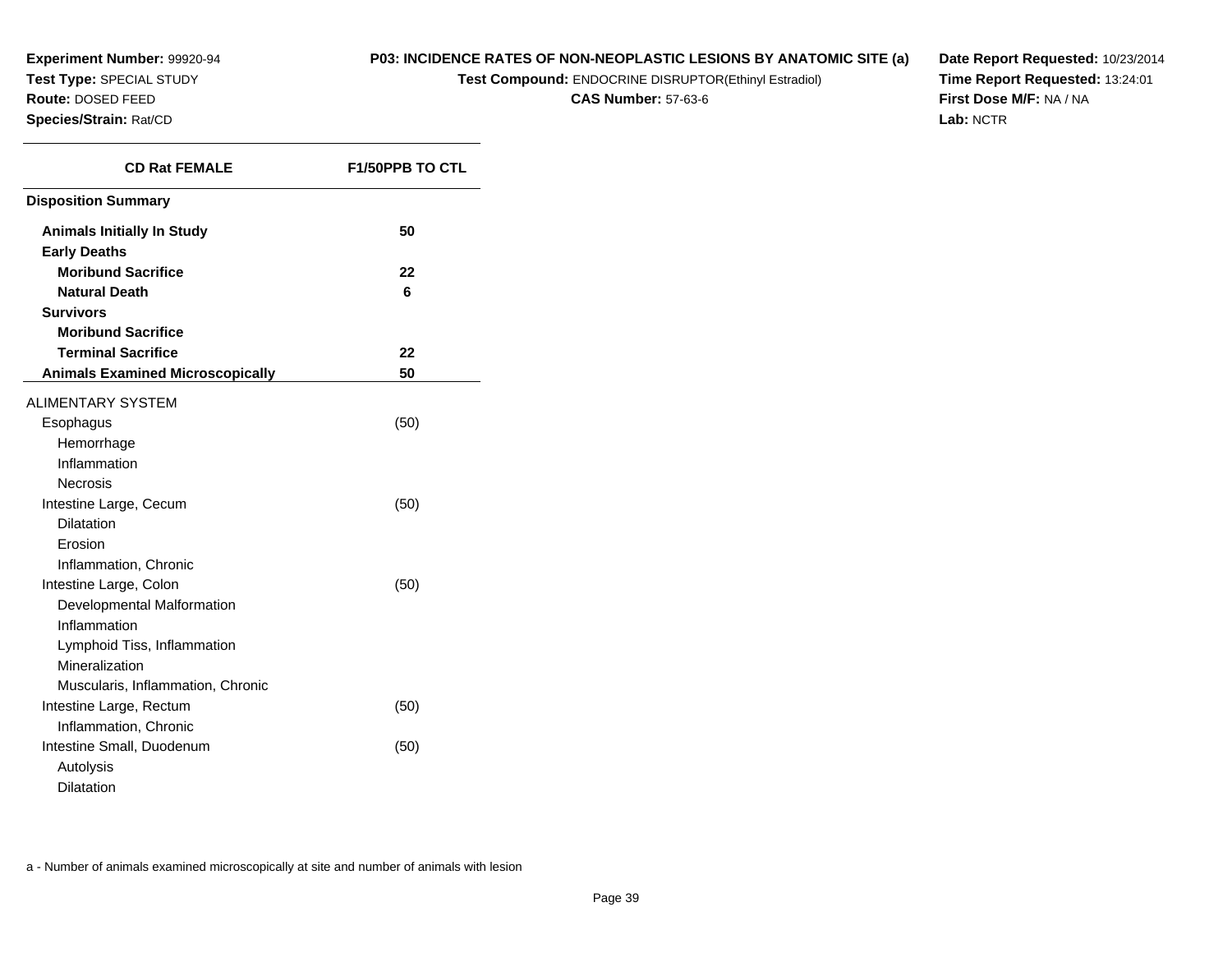**Experiment Number:** 99920-94**Test Type:** SPECIAL STUDY**Route:** DOSED FEED

#### **Species/Strain:** Rat/CD

 $\overline{\phantom{0}}$ 

**P03: INCIDENCE RATES OF NON-NEOPLASTIC LESIONS BY ANATOMIC SITE (a)**

**Test Compound:** ENDOCRINE DISRUPTOR(Ethinyl Estradiol)

**CAS Number:** 57-63-6

**Date Report Requested:** 10/23/2014**Time Report Requested:** 13:24:01**First Dose M/F:** NA / NA**Lab:** NCTR

| <b>CD Rat FEMALE</b>                          | <b>F1/50PPB TO CTL</b> |
|-----------------------------------------------|------------------------|
| Intestine Small, Ileum                        | (49)                   |
| Autolysis                                     |                        |
| Intestine Small, Jejunum                      | (50)                   |
| Autolysis                                     |                        |
| Inflammation, Chronic                         |                        |
| Liver                                         | (50)                   |
| Angiectasis                                   | 3(6%)                  |
| <b>Basophilic Focus</b>                       | 6 (12%)                |
| Bile Duct, Hyperplasia                        | 8(16%)                 |
| Capsule, Hemorrhage, Focal                    |                        |
| Caudate Lobe, Developmental<br>Malformation   | 1(2%)                  |
| Centrilobular, Necrosis                       |                        |
| Cyst                                          |                        |
| Cyst Multilocular                             | $1(2\%)$               |
| Degeneration, Cystic                          | 1(2%)                  |
| Eosinophilic Focus                            | 3(6%)                  |
| Eosinophilic Focus, Multiple                  | 1(2%)                  |
| Hematopoietic Cell Proliferation              | 3(6%)                  |
| Hepatodiaphragmatic Nodule                    | 1(2%)                  |
| Infiltration Cellular, Lymphocyte             | 2(4%)                  |
| Inflammation, Chronic Active                  | 4(8%)                  |
| Left Lat Lobe, Developmental Malformation     | 1(2%)                  |
| Median Lobe, Developmental Malformation       |                        |
| <b>Mixed Cell Focus</b>                       | 1(2%)                  |
| Necrosis                                      |                        |
| Oval Cell, Hyperplasia                        |                        |
| Periportal, Inflammation, Chronic             | 2(4%)                  |
| Right Lat Lobe, Developmental<br>Malformation |                        |
| <b>Tension Lipidosis</b>                      |                        |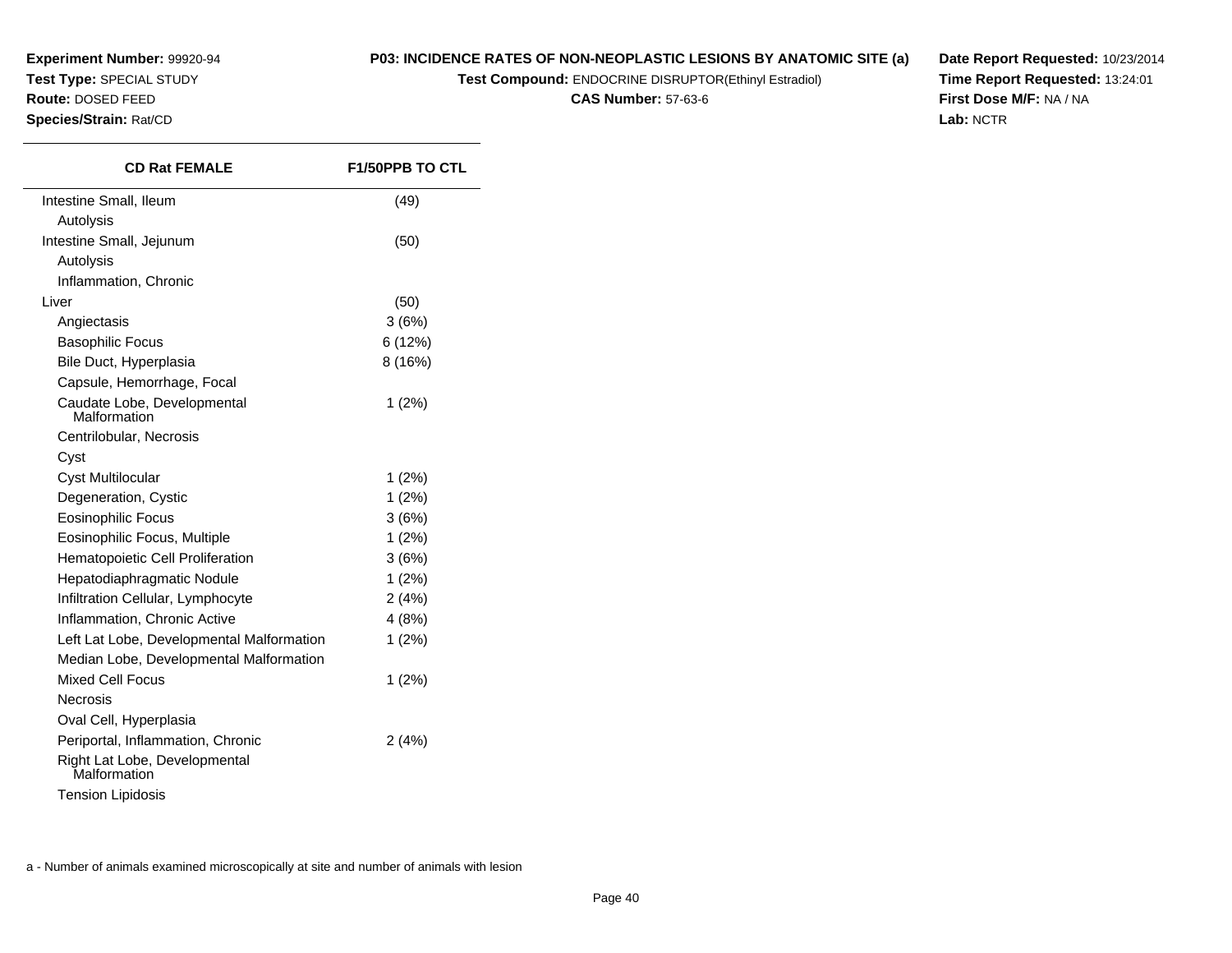**Experiment Number:** 99920-94**Test Type:** SPECIAL STUDY

## **Route:** DOSED FEED

**Species/Strain:** Rat/CD

**P03: INCIDENCE RATES OF NON-NEOPLASTIC LESIONS BY ANATOMIC SITE (a)**

**Test Compound:** ENDOCRINE DISRUPTOR(Ethinyl Estradiol)

**CAS Number:** 57-63-6

**Date Report Requested:** 10/23/2014**Time Report Requested:** 13:24:01**First Dose M/F:** NA / NA**Lab:** NCTR

| <b>CD Rat FEMALE</b>              | <b>F1/50PPB TO CTL</b> |
|-----------------------------------|------------------------|
| Vacuolization Cytoplasmic         | 13 (26%)               |
| Mesentery                         | (0)                    |
| Cyst                              |                        |
| Fat, Necrosis                     |                        |
| Oral Mucosa                       | (4)                    |
| Gingival, Inflammation            |                        |
| Keratin Cyst                      | 3(75%)                 |
| Pancreas                          | (50)                   |
| Acinar Cell, Degeneration         | 23 (46%)               |
| Acinar Cell, Hyperplasia          |                        |
| Artery, Inflammation, Chronic     |                        |
| Artery, Mineralization            |                        |
| Inflammation, Chronic             | 2(4%)                  |
| Lipomatosis                       | 1(2%)                  |
| Salivary Glands                   | (50)                   |
| Artery, Mineralization            |                        |
| Inflammation, Chronic             | 1(2%)                  |
| Stomach, Forestomach              | (50)                   |
| Edema                             | 1(2%)                  |
| Hyperplasia                       |                        |
| Inflammation                      | 1(2%)                  |
| Keratin Cyst                      | 1(2%)                  |
| Ulcer                             |                        |
| Stomach, Glandular                | (50)                   |
| Glands, Dilatation                |                        |
| Infiltration Cellular, Lymphocyte |                        |
| Inflammation                      |                        |
| Mineralization                    |                        |
| Tooth                             | (0)                    |
| Dysplasia                         |                        |
|                                   |                        |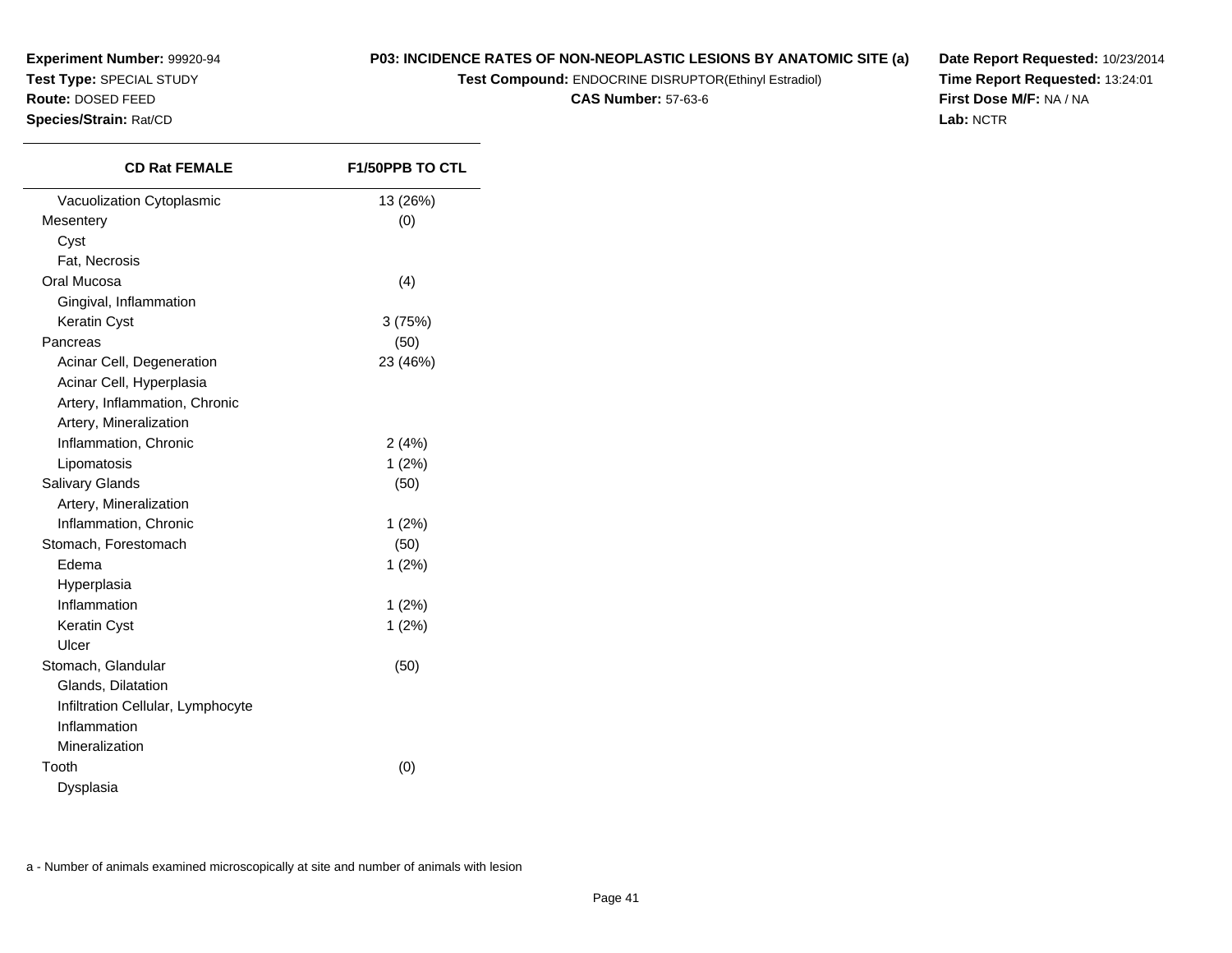## **P03: INCIDENCE RATES OF NON-NEOPLASTIC LESIONS BY ANATOMIC SITE (a)**

**Test Compound:** ENDOCRINE DISRUPTOR(Ethinyl Estradiol)

**CAS Number:** 57-63-6

**Date Report Requested:** 10/23/2014**Time Report Requested:** 13:24:01**First Dose M/F:** NA / NA**Lab:** NCTR

| <b>CD Rat FEMALE</b>             | <b>F1/50PPB TO CTL</b> |
|----------------------------------|------------------------|
| CARDIOVASCULAR SYSTEM            |                        |
| <b>Blood Vessel</b>              | (50)                   |
| Mineralization                   |                        |
| Heart                            | (50)                   |
| Artery, Mineralization           |                        |
| Cardiomyopathy                   | 26 (52%)               |
| Endocardium, Hyperplasia         | 1(2%)                  |
| Myocardium, Necrosis             |                        |
| <b>ENDOCRINE SYSTEM</b>          |                        |
| <b>Adrenal Cortex</b>            | (50)                   |
| Angiectasis                      | 1(2%)                  |
| Atrophy                          | $1(2\%)$               |
| Cyst                             |                        |
| Degeneration, Cystic             | 42 (84%)               |
| Hematopoietic Cell Proliferation |                        |
| Hyperplasia                      | 1(2%)                  |
| Hypertrophy                      | 5 (10%)                |
| Metaplasia, Osseous              |                        |
| Vacuolization Cytoplasmic        |                        |
| Adrenal Medulla                  | (49)                   |
| Hyperplasia                      | 2(4%)                  |
| Islets, Pancreatic               | (50)                   |
| Hyperplasia                      |                        |
| Parathyroid Gland                | (46)                   |
| Hyperplasia                      |                        |
| <b>Pituitary Gland</b>           | (49)                   |
| Angiectasis                      | 1(2%)                  |
| Cyst                             |                        |
| Pars Distalis, Cyst              | 2(4%)                  |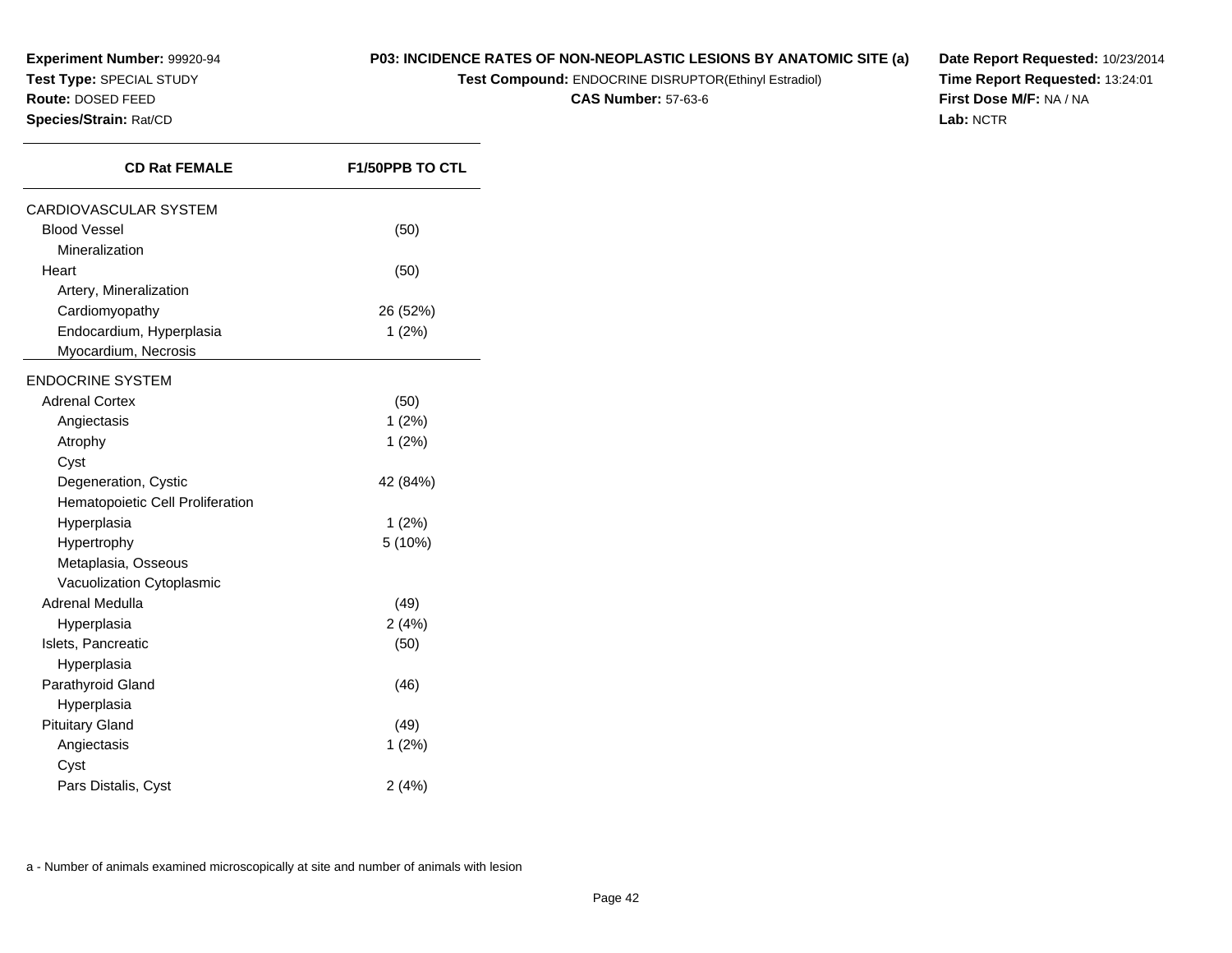**Experiment Number:** 99920-94**P03: INCIDENCE RATES OF NON-NEOPLASTIC LESIONS BY ANATOMIC SITE (a)**

**Test Compound:** ENDOCRINE DISRUPTOR(Ethinyl Estradiol)

**CAS Number:** 57-63-6

**Date Report Requested:** 10/23/2014**Time Report Requested:** 13:24:01**First Dose M/F:** NA / NA**Lab:** NCTR

| <b>CD Rat FEMALE</b>              | <b>F1/50PPB TO CTL</b> |
|-----------------------------------|------------------------|
| Pars Distalis, Hyperplasia        | 1(2%)                  |
| Pars Intermed, Cyst               | 1(2%)                  |
| Pigmentation                      |                        |
| <b>Thyroid Gland</b>              | (50)                   |
| C Cell, Hyperplasia               | 4(8%)                  |
| Follicle, Cyst                    |                        |
| Follicular Cel, Hyperplasia       |                        |
| Infiltration Cellular, Lymphocyte |                        |
| Inflammation, Chronic             | 1(2%)                  |
| <b>Ultimobranchial Cyst</b>       | 2(4%)                  |
| <b>GENERAL BODY SYSTEM</b>        |                        |
| <b>Tissue NOS</b>                 | (0)                    |
| <b>GENITAL SYSTEM</b>             |                        |
| <b>Clitoral Gland</b>             | (49)                   |
| Atrophy                           | 2(4%)                  |
| Duct, Dilatation                  | 9(18%)                 |
| Duct, Hyperplasia, Squamous       | 5 (10%)                |
| Hyperplasia                       | 3(6%)                  |
| Infiltration Cellular, Lymphocyte |                        |
| Inflammation                      | 34 (69%)               |
| <b>Keratin Cyst</b>               | 2(4%)                  |
| Ovary                             | (50)                   |
| Angiectasis                       |                        |
| Atrophy                           | 42 (84%)               |
| Corpus Luteum, Cyst               | 2(4%)                  |
| Cyst                              | 17 (34%)               |
| Granulosa Cell, Hyperplasia       |                        |
| Hyperplasia, Sertoliform          | 28 (56%)               |
| Interstit Cell, Hyperplasia       |                        |

**Test Type:** SPECIAL STUDY**Route:** DOSED FEED**Species/Strain:** Rat/CD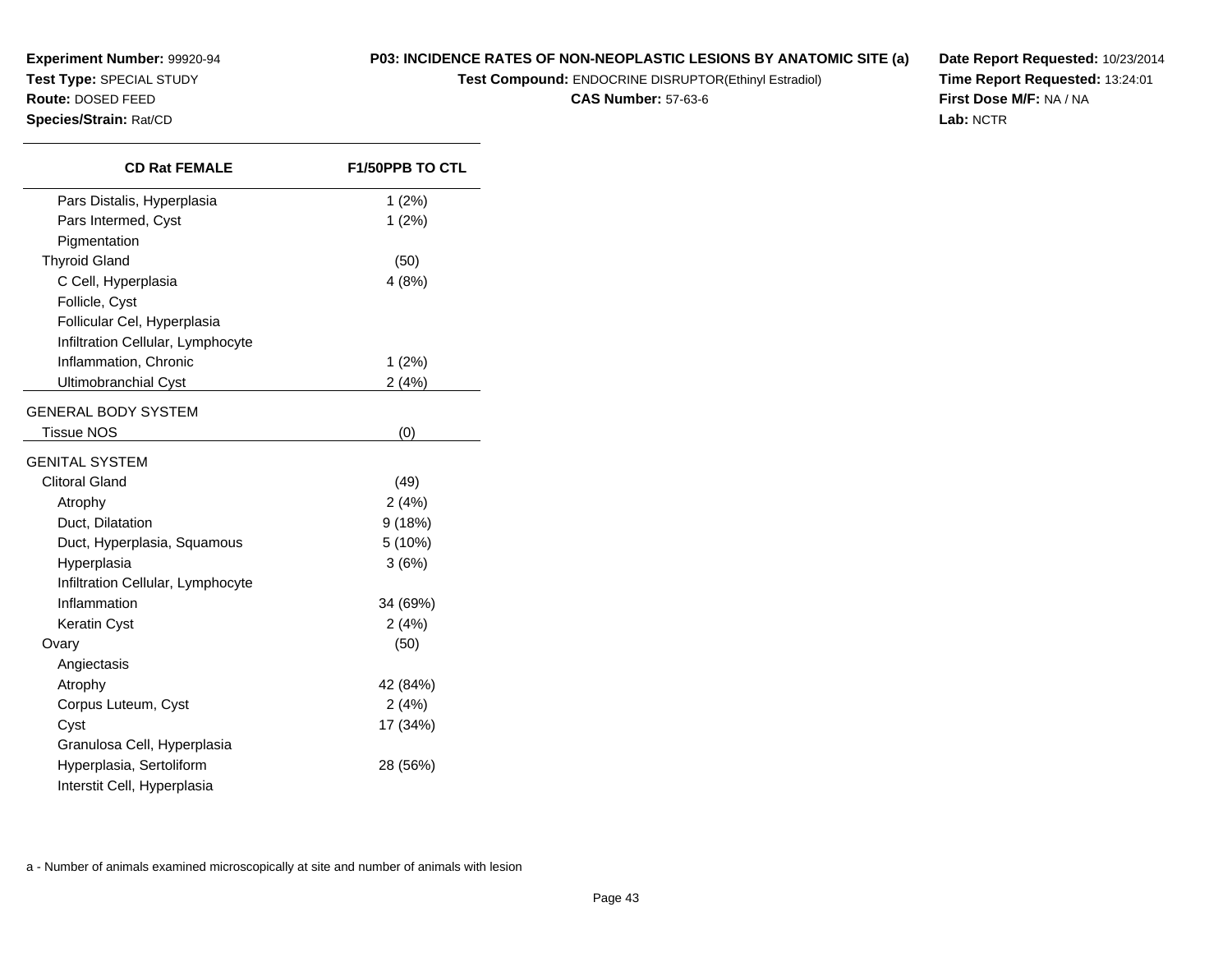## **P03: INCIDENCE RATES OF NON-NEOPLASTIC LESIONS BY ANATOMIC SITE (a)**

**Test Compound:** ENDOCRINE DISRUPTOR(Ethinyl Estradiol)

**CAS Number:** 57-63-6

**Date Report Requested:** 10/23/2014**Time Report Requested:** 13:24:01**First Dose M/F:** NA / NA**Lab:** NCTR

| <b>CD Rat FEMALE</b>                                 | <b>F1/50PPB TO CTL</b> |
|------------------------------------------------------|------------------------|
| Oviduct                                              | (50)                   |
| Pigmentation                                         |                        |
| <b>Uterus</b>                                        | (50)                   |
| Atrophy                                              |                        |
| Cervix, Hyperplasia                                  |                        |
| Cervix, Muscularis, Hypertrophy                      | $1(2\%)$               |
| <b>Dilatation</b>                                    |                        |
| Endometrium, Hyperplasia                             | 4(8%)                  |
| Endometrium, Hyperplasia, Cystic                     | 22 (44%)               |
| Hemorrhage                                           |                        |
| Hyperplasia, Atypical, Focal                         | 9(18%)                 |
| Hypoplasia                                           |                        |
| Inflammation                                         | 3(6%)                  |
| Metaplasia, Squamous                                 | 1(2%)                  |
| Pigmentation, Focal                                  |                        |
| Vagina                                               | (50)                   |
| Hemorrhage                                           | 1(2%)                  |
| Inflammation                                         | 18 (36%)               |
| Mucocyte, Hyperplasia                                | 39 (78%)               |
| <b>HEMATOPOIETIC SYSTEM</b>                          |                        |
| <b>Bone Marrow</b>                                   | (50)                   |
| Hyperplasia                                          | 1(2%)                  |
| Myeloid Cell, Hyperplasia                            | 1(2%)                  |
| Lymph Node                                           | (13)                   |
| Axillary, Degeneration, Cystic                       |                        |
| Axillary, Hyperplasia, Lymphoid                      |                        |
| Axillary, Infiltration Cellular, Plasma Cell         |                        |
| Deep Cervical, Hyperplasia, Lymphoid                 |                        |
| Deep Cervical, Infiltration Cellular, Plasma<br>Cell |                        |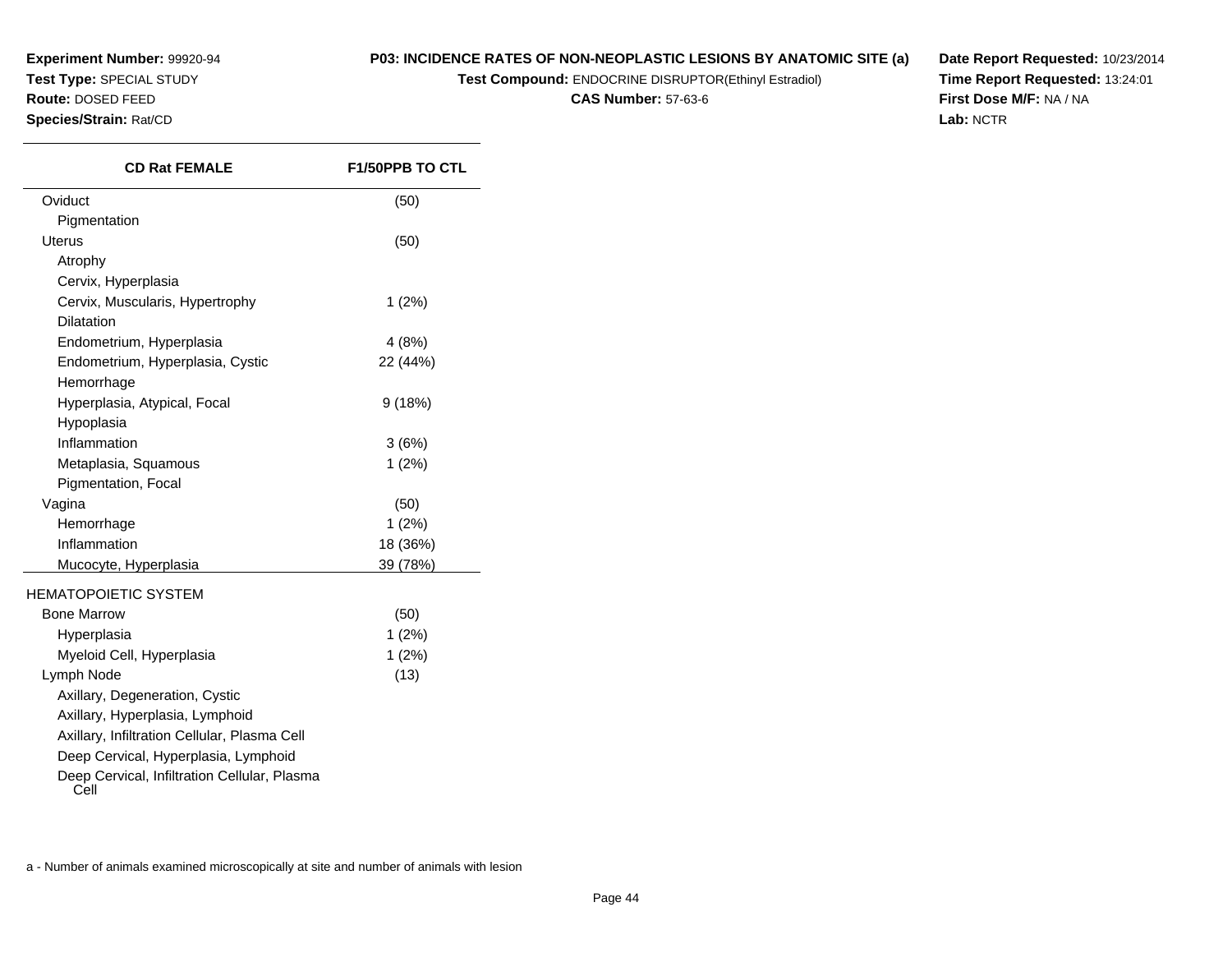## **P03: INCIDENCE RATES OF NON-NEOPLASTIC LESIONS BY ANATOMIC SITE (a)**

**Test Compound:** ENDOCRINE DISRUPTOR(Ethinyl Estradiol)

**CAS Number:** 57-63-6

**Date Report Requested:** 10/23/2014**Time Report Requested:** 13:24:01**First Dose M/F:** NA / NA**Lab:** NCTR

| <b>CD Rat FEMALE</b>                            | <b>F1/50PPB TO CTL</b> |
|-------------------------------------------------|------------------------|
| Degeneration, Cystic                            |                        |
| Hyperplasia, Lymphoid                           |                        |
| Infiltration Cellular, Plasma Cell              |                        |
| Inguinal, Degeneration, Cystic                  | 2(15%)                 |
| Inguinal, Hyperplasia, Lymphoid                 | 2(15%)                 |
| Inguinal, Infiltration Cellular, Plasma Cell    | 2(15%)                 |
| Lumbar, Degeneration, Cystic                    | 5(38%)                 |
| Lumbar, Hemorrhage                              |                        |
| Lumbar, Hyperplasia, Lymphoid                   | 7(54%)                 |
| Lumbar, Infiltration Cellular, Plasma Cell      | 9(69%)                 |
| Mediastinal, Hemorrhage                         | 1(8%)                  |
| Mediastinal, Hyperplasia, Lymphoid              |                        |
| Mediastinal, Infiltration Cellular, Plasma Cell | 2(15%)                 |
| Mediastinal, Pigmentation                       |                        |
| Mediastinal, Sinus, Dilatation                  |                        |
| Pancreatic, Hemorrhage                          |                        |
| Pancreatic, Hyperplasia, Lymphoid               |                        |
| Pancreatic, Pigmentation                        |                        |
| Popliteal, Degeneration, Cystic                 |                        |
| Popliteal, Hyperplasia, Lymphoid                |                        |
| Popliteal, Infiltration Cellular, Plasma Cell   | 1(8%)                  |
| Renal, Degeneration, Cystic                     | 3(23%)                 |
| Renal, Hyperplasia, Lymphoid                    | 2(15%)                 |
| Renal, Infiltration Cellular, Plasma Cell       | 4 (31%)                |
| Thoracic, Infiltration Cellular, Plasma Cell    |                        |
| Lymph Node, Mandibular                          | (50)                   |
| Degeneration, Cystic                            | 12 (24%)               |
| Hemorrhage                                      | 1(2%)                  |
| Hyperplasia, Lymphoid                           | 5 (10%)                |
| Infiltration Cellular, Plasma Cell              | 41 (82%)               |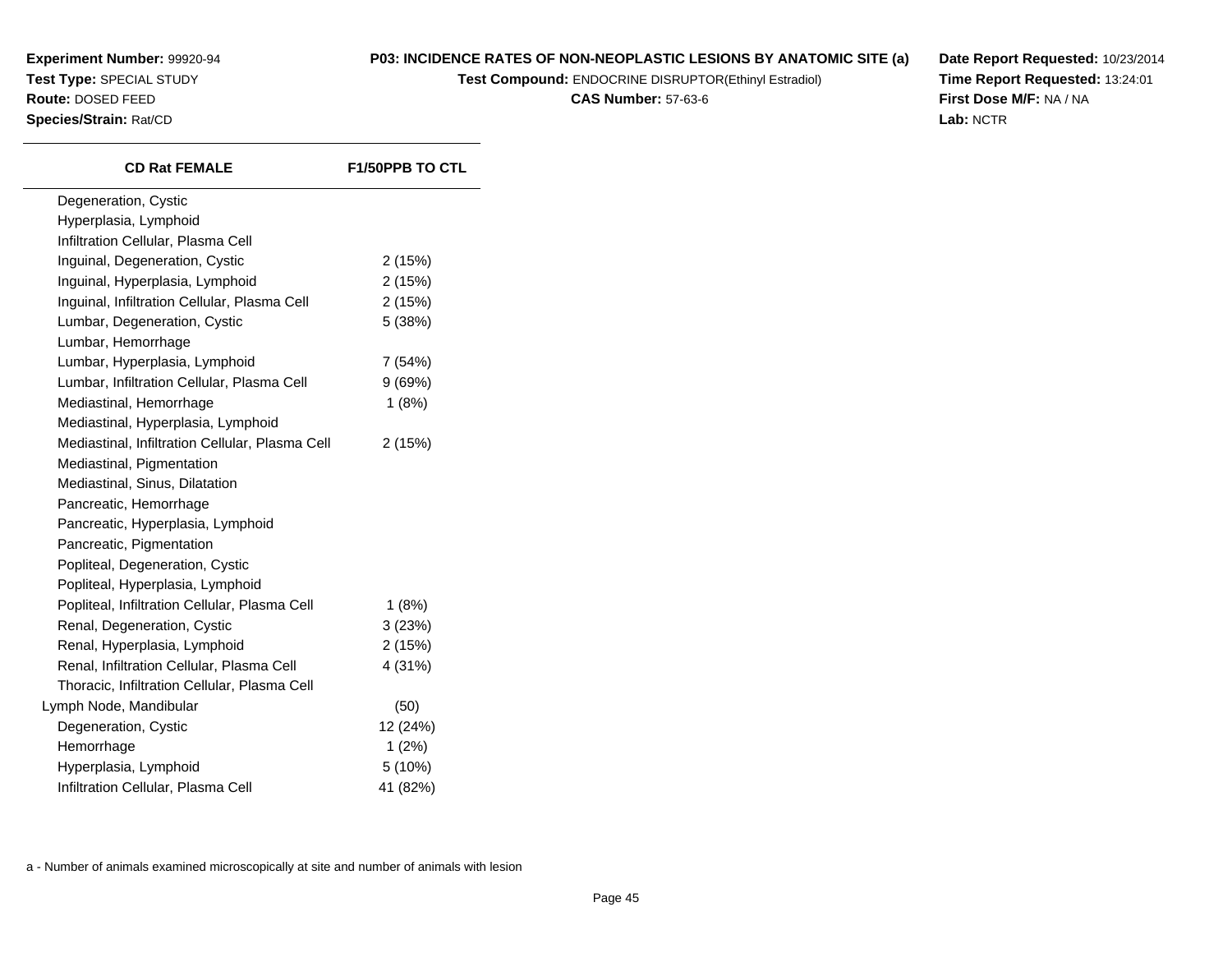## **P03: INCIDENCE RATES OF NON-NEOPLASTIC LESIONS BY ANATOMIC SITE (a)**

**Test Compound:** ENDOCRINE DISRUPTOR(Ethinyl Estradiol)

**CAS Number:** 57-63-6

**Date Report Requested:** 10/23/2014**Time Report Requested:** 13:24:01**First Dose M/F:** NA / NA**Lab:** NCTR

| Inflammation, Suppurative<br>Lymph Node, Mesenteric<br>(50)<br>5 (10%)<br>Degeneration, Cystic<br>Depletion Lymphoid<br>1(2%)<br>Hemorrhage<br>Hyperplasia, Lymphoid<br>7(14%)<br>Infiltration Cellular, Plasma Cell<br>5 (10%)<br>Pigmentation<br>Sinus, Dilatation<br>Spleen<br>(50)<br>Hematopoietic Cell Proliferation<br>10 (20%)<br>Hyperplasia, Lymphoid<br>Hyperplasia, Stromal<br>Lymphocyte, Atrophy<br>Pigmentation<br>30 (60%)<br>Red Pulp, Atrophy<br>Thymus<br>(48)<br>17 (35%)<br>Cyst<br>Hemorrhage<br>Hyperplasia, Lymphoid<br>Inflammation, Chronic<br><b>INTEGUMENTARY SYSTEM</b><br><b>Mammary Gland</b><br>(50)<br>45 (90%)<br>Alveolus, Hyperplasia<br>18 (36%)<br><b>Atypical Focus</b><br>Duct, Dilatation<br>4(8%)<br>Duct, Inflammation<br>1(2%)<br>Fibrosis<br>1(2%)<br>Galactocele<br>3(6%) | <b>CD Rat FEMALE</b> | <b>F1/50PPB TO CTL</b> |
|-------------------------------------------------------------------------------------------------------------------------------------------------------------------------------------------------------------------------------------------------------------------------------------------------------------------------------------------------------------------------------------------------------------------------------------------------------------------------------------------------------------------------------------------------------------------------------------------------------------------------------------------------------------------------------------------------------------------------------------------------------------------------------------------------------------------------|----------------------|------------------------|
|                                                                                                                                                                                                                                                                                                                                                                                                                                                                                                                                                                                                                                                                                                                                                                                                                         |                      |                        |
|                                                                                                                                                                                                                                                                                                                                                                                                                                                                                                                                                                                                                                                                                                                                                                                                                         |                      |                        |
|                                                                                                                                                                                                                                                                                                                                                                                                                                                                                                                                                                                                                                                                                                                                                                                                                         |                      |                        |
|                                                                                                                                                                                                                                                                                                                                                                                                                                                                                                                                                                                                                                                                                                                                                                                                                         |                      |                        |
|                                                                                                                                                                                                                                                                                                                                                                                                                                                                                                                                                                                                                                                                                                                                                                                                                         |                      |                        |
|                                                                                                                                                                                                                                                                                                                                                                                                                                                                                                                                                                                                                                                                                                                                                                                                                         |                      |                        |
|                                                                                                                                                                                                                                                                                                                                                                                                                                                                                                                                                                                                                                                                                                                                                                                                                         |                      |                        |
|                                                                                                                                                                                                                                                                                                                                                                                                                                                                                                                                                                                                                                                                                                                                                                                                                         |                      |                        |
|                                                                                                                                                                                                                                                                                                                                                                                                                                                                                                                                                                                                                                                                                                                                                                                                                         |                      |                        |
|                                                                                                                                                                                                                                                                                                                                                                                                                                                                                                                                                                                                                                                                                                                                                                                                                         |                      |                        |
|                                                                                                                                                                                                                                                                                                                                                                                                                                                                                                                                                                                                                                                                                                                                                                                                                         |                      |                        |
|                                                                                                                                                                                                                                                                                                                                                                                                                                                                                                                                                                                                                                                                                                                                                                                                                         |                      |                        |
|                                                                                                                                                                                                                                                                                                                                                                                                                                                                                                                                                                                                                                                                                                                                                                                                                         |                      |                        |
|                                                                                                                                                                                                                                                                                                                                                                                                                                                                                                                                                                                                                                                                                                                                                                                                                         |                      |                        |
|                                                                                                                                                                                                                                                                                                                                                                                                                                                                                                                                                                                                                                                                                                                                                                                                                         |                      |                        |
|                                                                                                                                                                                                                                                                                                                                                                                                                                                                                                                                                                                                                                                                                                                                                                                                                         |                      |                        |
|                                                                                                                                                                                                                                                                                                                                                                                                                                                                                                                                                                                                                                                                                                                                                                                                                         |                      |                        |
|                                                                                                                                                                                                                                                                                                                                                                                                                                                                                                                                                                                                                                                                                                                                                                                                                         |                      |                        |
|                                                                                                                                                                                                                                                                                                                                                                                                                                                                                                                                                                                                                                                                                                                                                                                                                         |                      |                        |
|                                                                                                                                                                                                                                                                                                                                                                                                                                                                                                                                                                                                                                                                                                                                                                                                                         |                      |                        |
|                                                                                                                                                                                                                                                                                                                                                                                                                                                                                                                                                                                                                                                                                                                                                                                                                         |                      |                        |
|                                                                                                                                                                                                                                                                                                                                                                                                                                                                                                                                                                                                                                                                                                                                                                                                                         |                      |                        |
|                                                                                                                                                                                                                                                                                                                                                                                                                                                                                                                                                                                                                                                                                                                                                                                                                         |                      |                        |
|                                                                                                                                                                                                                                                                                                                                                                                                                                                                                                                                                                                                                                                                                                                                                                                                                         |                      |                        |
|                                                                                                                                                                                                                                                                                                                                                                                                                                                                                                                                                                                                                                                                                                                                                                                                                         |                      |                        |
|                                                                                                                                                                                                                                                                                                                                                                                                                                                                                                                                                                                                                                                                                                                                                                                                                         |                      |                        |
|                                                                                                                                                                                                                                                                                                                                                                                                                                                                                                                                                                                                                                                                                                                                                                                                                         |                      |                        |
|                                                                                                                                                                                                                                                                                                                                                                                                                                                                                                                                                                                                                                                                                                                                                                                                                         |                      |                        |
|                                                                                                                                                                                                                                                                                                                                                                                                                                                                                                                                                                                                                                                                                                                                                                                                                         |                      |                        |
|                                                                                                                                                                                                                                                                                                                                                                                                                                                                                                                                                                                                                                                                                                                                                                                                                         | Lactation            | 20 (40%)               |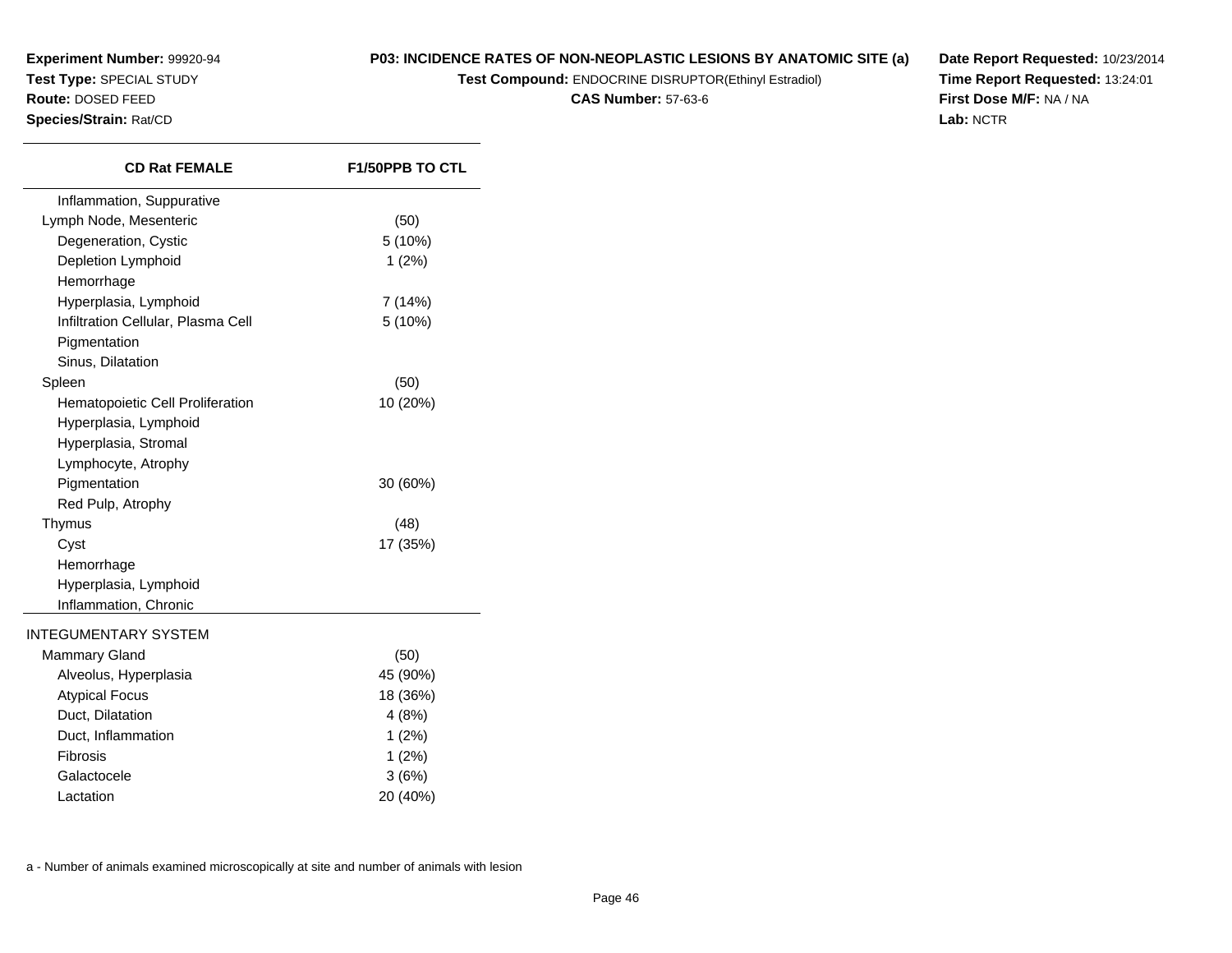## **P03: INCIDENCE RATES OF NON-NEOPLASTIC LESIONS BY ANATOMIC SITE (a)**

**Test Compound:** ENDOCRINE DISRUPTOR(Ethinyl Estradiol)

**CAS Number:** 57-63-6

**Date Report Requested:** 10/23/2014**Time Report Requested:** 13:24:01**First Dose M/F:** NA / NA**Lab:** NCTR

| <b>CD Rat FEMALE</b>        | <b>F1/50PPB TO CTL</b> |
|-----------------------------|------------------------|
| Lobules, Hyperplasia        |                        |
| Skin                        | (50)                   |
| Abscess                     |                        |
| Cyst Epithelial Inclusion   |                        |
| Hyperkeratosis              |                        |
| Inflammation                | 29 (58%)               |
| MUSCULOSKELETAL SYSTEM      |                        |
| Bone, Femur                 | (50)                   |
| Fibrous Osteodystrophy      |                        |
| Osteopetrosis               |                        |
| <b>Skeletal Muscle</b>      | (1)                    |
| Head, Hyalinization, Focal  |                        |
| NERVOUS SYSTEM              |                        |
| Brain, Brain Stem           | (50)                   |
| Compression                 | 19 (38%)               |
| Hemorrhage                  |                        |
| Hydrocephalus               | 1(2%)                  |
| Brain, Cerebellum           | (50)                   |
| Hemorrhage                  | 1(2%)                  |
| Hydrocephalus               | 2(4%)                  |
| Brain, Cerebrum             | (50)                   |
| Hemorrhage                  |                        |
| Hydrocephalus               | 3(6%)                  |
| Peripheral Nerve            | (0)                    |
| <b>RESPIRATORY SYSTEM</b>   |                        |
| Lung                        | (50)                   |
| Alveolar Epith, Hyperplasia |                        |
| Artery, Mineralization      | $1(2\%)$               |
| Autolysis                   |                        |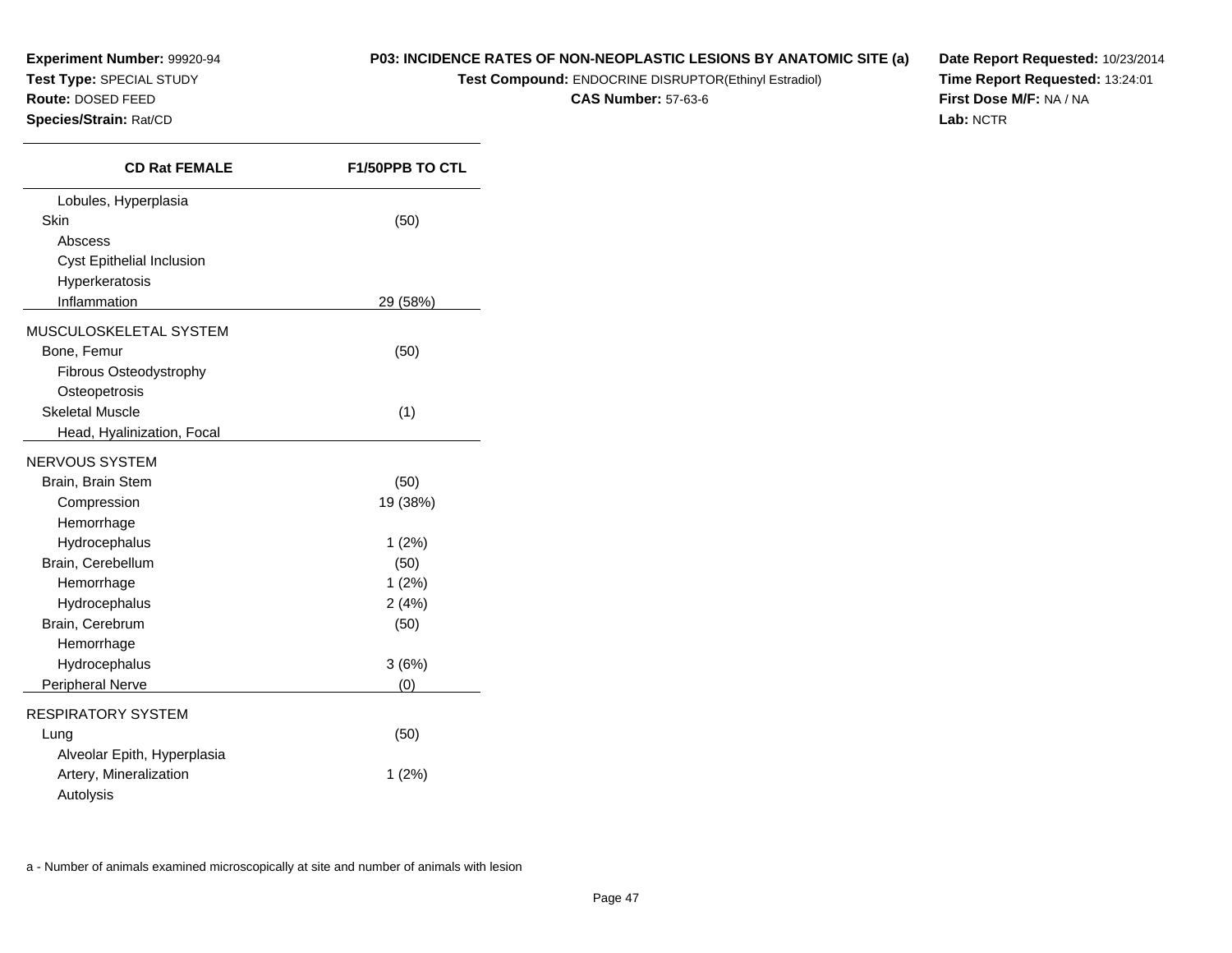**Experiment Number:** 99920-94**Test Type:** SPECIAL STUDY

## **Route:** DOSED FEED

**Species/Strain:** Rat/CD

**P03: INCIDENCE RATES OF NON-NEOPLASTIC LESIONS BY ANATOMIC SITE (a)**

**Test Compound:** ENDOCRINE DISRUPTOR(Ethinyl Estradiol)

**CAS Number:** 57-63-6

**Date Report Requested:** 10/23/2014**Time Report Requested:** 13:24:01**First Dose M/F:** NA / NA**Lab:** NCTR

| <b>CD Rat FEMALE</b>                 | <b>F1/50PPB TO CTL</b> |
|--------------------------------------|------------------------|
| Edema                                | 1(2%)                  |
| Hemorrhage                           | 1(2%)                  |
| Infiltration Cellular, Histiocyte    | 8(16%)                 |
| Infiltration Cellular, Lymphocyte    | 1(2%)                  |
| Inflammation                         | 3(6%)                  |
| Peribronchial, Inflammation, Chronic |                        |
| Perivascular, Inflammation           |                        |
| Nose                                 | (50)                   |
| Fibrous Osteodystrophy               |                        |
| Foreign Body                         | 1(2%)                  |
| Goblet Cell, Hyperplasia             |                        |
| Hemorrhage                           |                        |
| Inflammation                         | 5 (10%)                |
| Nasolacrim Dct, Inflammation         | 33 (66%)               |
| Olfactory Epi, Hyaline Droplet       | 2(4%)                  |
| Osteopetrosis                        |                        |
| Respirat Epith, Hyaline Droplet      |                        |
| Respirat Epith, Hyperplasia          |                        |
| Trachea                              | (50)                   |
| Inflammation                         | 6(12%)                 |
| SPECIAL SENSES SYSTEM                |                        |
| Ear                                  | (0)                    |
| Eye                                  | (47)                   |
| <b>Bilateral, Cataract</b>           |                        |
| Bilateral, Retina, Degeneration      | 3(6%)                  |
| Cataract                             |                        |
| Cornea, Inflammation                 | 2(4%)                  |
| Retina, Autolysis                    |                        |
| Retina, Degeneration                 | 2(4%)                  |
| <b>Harderian Gland</b>               | (50)                   |